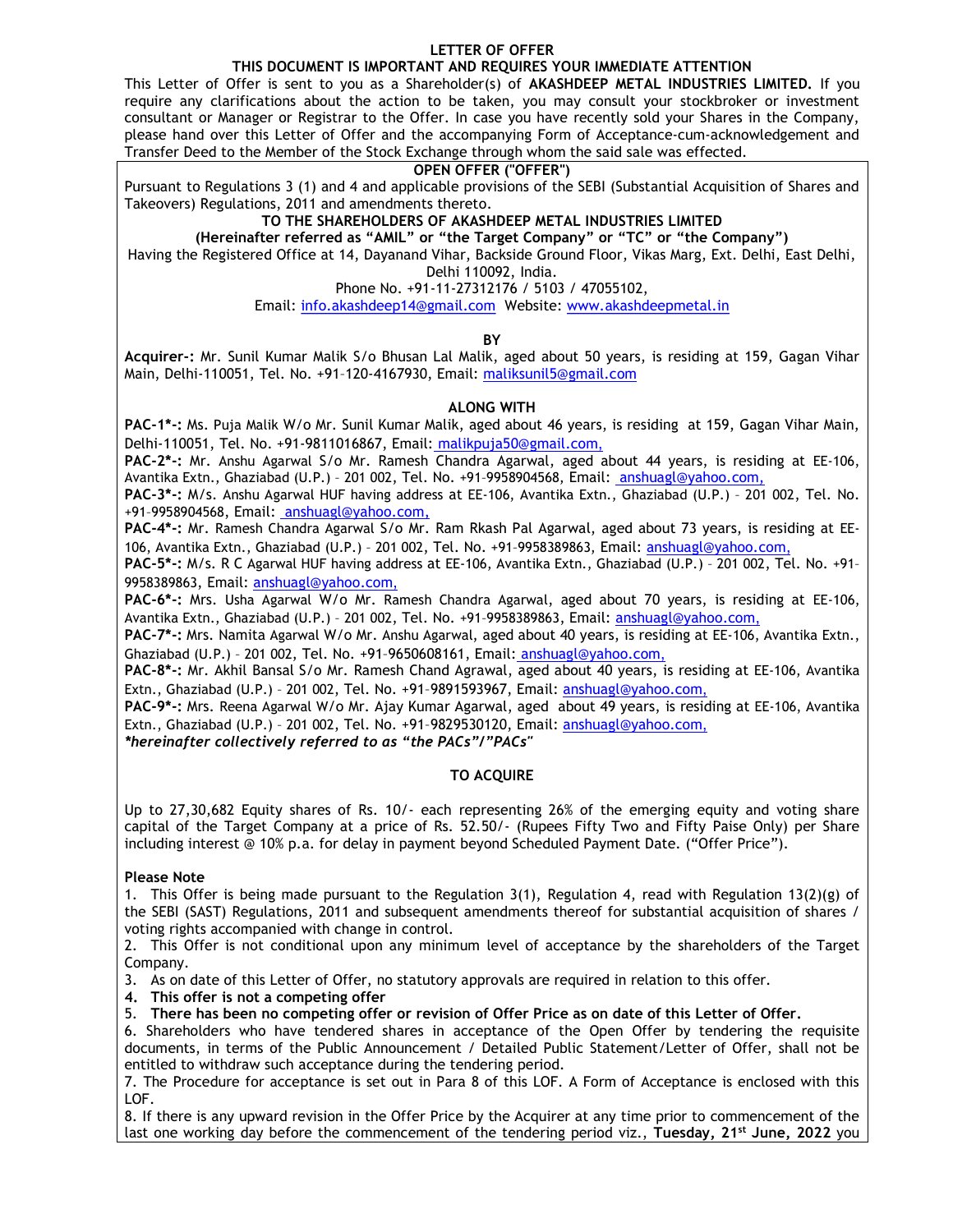will be informed by way of another Announcement in the same newspapers in which the detailed Public Statement pursuant to Public Announcement was published. The Acquirer shall pay such revised price for all shares validly tendered any time during the Offer and accepted under the Offer or if the Offer is withdrawn pursuant to Regulation 23, the same would be communicated within two working days by an Announcement in the same newspapers in which the Detailed Public Statement was appeared.

9. The Acquirer may acquire Equity Shares pursuant to the SPA until the expiry of 26 (twenty six) weeks after the expiry of the Offer Period, or an extended period granted by SEBI, in accordance with Regulation 22(3) of the SEBI SAST Regulations.

10.A copy of the Public Announcement, Detailed Public Statement and the Letter of Offer (including Form of Acceptance-cum-Acknowledgement) would also available on SEBI's Website: www.sebi.gov.in.

11. All correspondence relating to this offer, if any, should be addressed to the Manager to the Offer or Registrar to the Offer at the address mentioned below:

| <b>MANAGER TO THE OFFER</b>                     | <b>REGISTRAR TO THE OFFER</b>                                 |
|-------------------------------------------------|---------------------------------------------------------------|
| <b>Navigant</b>                                 |                                                               |
| NAVIGANT CORPORATE ADVISORS LIMITED             | SKYLINE FINANCIAL SERVICES PRIVATE LTD.                       |
| 423, A Wing, Bonanza, Sahar Plaza Complex,      | D-153A, 1 <sup>st</sup> Floor, Okhla Industrial Area Phase-I, |
| J B Nagar, Andheri Kurla Road,                  | New Delhi - 110020.                                           |
| Andheri East, Mumbai-400 059                    | Tel No.: +91 11 40450193-97, Fax No.: +91 11                  |
| Tel No. +91-22-4120 4837 / 4973 5078            | 26812682, Website: www.skylinerta.com,                        |
| Email Id navigant@navigantcorp.com              | E-mail ID: compliances@skylinerta.com,                        |
| Investor Grievance Email: info@navigantcorp.com | Investor Grievance Email: grievances@skylinerta.com           |
| Website: www.navigantcorp.com                   | SEBI Registration No: INR000003241                            |
| SEBI Registration Number: INM000012243          | Contact Person: Mr. Subhash Agarwal                           |
| Contact Person: Mr. Sarthak Vijlani             |                                                               |
| OFFER OPENS ON: WEDNESDAY, 22ND JUNE, 2022      | OFFER CLOSES ON: TUESDAY, 05TH JULY, 2022                     |

| SCHEDULE OF THE MAJOR ACTIVITIES OF THE OFFER |  |
|-----------------------------------------------|--|
|-----------------------------------------------|--|

| <b>Activity</b>                                                                                                                                                                       | Date       | Day      | <b>Revised</b> | <b>Revised Day</b> |
|---------------------------------------------------------------------------------------------------------------------------------------------------------------------------------------|------------|----------|----------------|--------------------|
|                                                                                                                                                                                       |            |          | Date           |                    |
| <b>Public Announcement</b>                                                                                                                                                            | 25.09.2021 | Saturday | 25.09.2021     | Saturday           |
| Publication of Detailed Public Statement in<br>newspapers                                                                                                                             | 01.10.2021 | Friday   | 01.10.2021     | Friday             |
| Submission of Detailed Public Statement to<br>BSE, Target Company & SEBI                                                                                                              | 01.10.2021 | Friday   | 01.10.2021     | Friday             |
| Last date of filing draft letter of offer with SEBI                                                                                                                                   | 08.10.2021 | Friday   | 08.10.2021     | Friday             |
| Last date for a Competing offer                                                                                                                                                       | 26.10.2021 | Tuesday  | 26.10.2021     | Tuesday            |
| Receipt of comments from SEBI on draft letter<br>of offer                                                                                                                             | 02.11.2021 | Tuesday  | 10.12.2021     | Friday             |
| Receipt of approval from Reserve Bank of India*                                                                                                                                       | N.A.       | N.A.     | 06.06.2022     | Monday             |
| Identified date**                                                                                                                                                                     | 08.11.2021 | Monday   | 08.06.2022     | Wednesday          |
| Date by which letter of offer be posted to the<br>shareholders                                                                                                                        | 15.11.2021 | Monday   | 15.06.2022     | Wednesday          |
| Last date for revising the Offer Price                                                                                                                                                | 22.11.2021 | Monday   | 21.06.2022     | Tuesday            |
| Comments from Committee of Independent<br>Directors of Target Company                                                                                                                 | 18.11.2021 | Thursday | 20.06.2022     | Monday             |
| Advertisement of Schedule of activities for<br>open offer, status of statutory and other<br>approvals in newspapers and sending to SEBI,<br><b>Stock Exchanges and Target Company</b> | 22.11.2021 | Monday   | 21.06.2022     | Tuesday            |
| Date of Opening of the Offer***                                                                                                                                                       | 23.11.2021 | Tuesday  | 22.06.2022     | Wednesday          |
| Date of Closure of the Offer                                                                                                                                                          | 06.12.2021 | Monday   | 05.07.2022     | Tuesday            |
| Payment of consideration for the acquired<br>shares                                                                                                                                   | 20.12.2021 | Monday   | 19.07.2022     | Tuesday            |
| Final report from Merchant Banker                                                                                                                                                     | 27.12.2021 | Monday   | 26.07.2022     | Tuesday            |

\*Refers to the date on which the letter dated 2<sup>nd</sup> June, 2022 from the Reserve Bank of India was received by the Target Company, granting the approval for the proposed change in Management and Control of the Target Company to the Acquirer.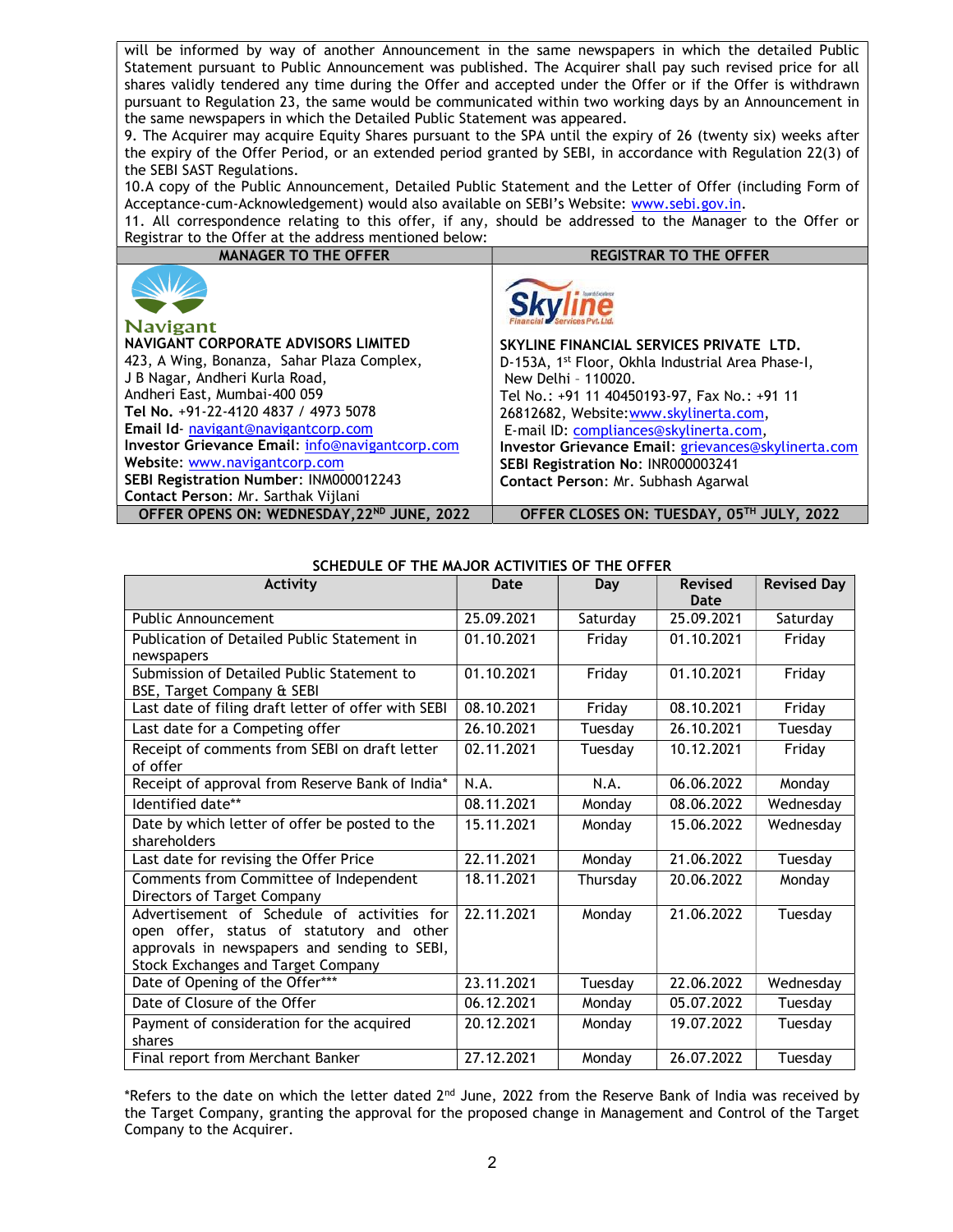\*\*Identified Date is only for the purpose of determining the names of the shareholders as on such date to whom the Letter of Offer would be sent. All owners (registered or unregistered) of equity shares of the Target Company (except the Acquirer, PACs, Seller and Existing promoters of AMIL) are eligible to participate in the Offer any time before the closure of the Offer.

\*\*\*The date has been calculated from 6<sup>th</sup> June, 2022, being the date of receipt of Reserve Bank of India's letter dated  $2^{nd}$  June, 2022 by the Target Company, and based on the email correspondence dated  $24^{th}$  December, 2021 from SEBI where SEBI has granted extension for commencement of the tendering period not later than 12 working days from the date of receipt of RBI Approval.

## RISK FACTORS

## A. RELATING TO THE OFFER

The risk factors set forth below pertain to the Offer and are not in relation to the present or future business operations of the Target Company or other related matters, and are neither exhaustive nor intended to constitute a complete analysis of the risks involved in participation or otherwise by a shareholder in the Offer. Shareholders of the Target Company are advised to consult their stockbroker or investment consultant, if any, for analysing all the risks with respect to their participation in the Offer.

- 1) The Offer involves an offer to acquire up to 26% of the emerging equity and voting share capital of AMIL from the Eligible Persons for the Offer. In the case of over subscription in the Offer, acceptance would be determined on a proportionate basis and hence there is no certainty that all the shares tendered by the shareholders in the Offer will be accepted.
- 2) In the event that (a) statutory and regulatory approvals, which may become applicable at later date and are not received in a timely manner, (b) there is any litigation leading to a "stay" of the Offer, or (c) SEBI instructing the Acquirer and PACs not to proceed with the Offer, and then the Offer process may be delayed beyond the schedule of activities indicated in this Letter of Offer. Consequently, the payment of consideration to the shareholders of AMIL whose Shares has been accepted in the Offer as well as the return of Shares not accepted by the Acquirer may be delayed. In case of the delay, due to non-receipt of statutory approvals, as per Regulation 18(11) of the SEBI (SAST) Regulations, 2011, SEBI may, if satisfied that the non-receipt of approvals was not due to wilful default or negligence or failure to diligently pursue such approvals on the part of the Acquirer, grant an extension for the purpose of completion of the Offer subject to the Acquirer paying interest to the shareholders for the delay, as may be specified by SEBI. Without prejudice of Regulation 18(11) of the SEBI (SAST) Regulations, 2011 Acquirer shall pay interest for the period of delay to all such shareholders whose shares have been accepted in the open offer, at the rate of ten per cent per annum, however in case the delay was not attributable to any act of omission or commission of the Acquirer, or due to the reasons or circumstances beyond the control of Acquirer, SEBI may grant waiver from the payment of interest.
- 3) Shareholders should note that Equity Shares once tendered in the Offer with or without "Form of Acceptance-cum- Acknowledgement" ("FOA") in the Offer, such shareholders will not be entitled to withdraw such acceptances. The acquisition of Open Offer Shares tendered in the Offer by NRIs and OCBs is subject to receipt of approval from RBI. NRIs and OCBs tendering Equity Shares in the Offer must obtain all requisite approvals required to tender the Equity Shares held by them, in this Offer (including without limitation the approval from RBI, since the Shares validly tendered in this Offer will be acquired by non-resident entities) and submit such approvals along with the Form of Acceptancecum-Acknowledgement (FOA).
- 4) The Equity Shares tendered in the Offer will be held in trust by the Registrar to the Offer /Buyer's Broker until the completion of the Offer formalities. During such period, there may be fluctuations in the market price of the Equity Shares of the Target Company. Accordingly, the Acquirer makes no assurance with respect to the market price of the Equity Shares both during the Offer Period and upon the completion of the Offer, and disclaim any responsibility with respect to any decision by any shareholder of the Target Company on whether to participate or not to participate in the Offer.
- 5) This Letter of Offer has not been filed, registered or approved in any jurisdiction outside India. The recipients of this Letter of Offer ("LOF") resident in jurisdictions outside India should inform themselves of and observe any applicable legal requirements. The Offer is not directed towards any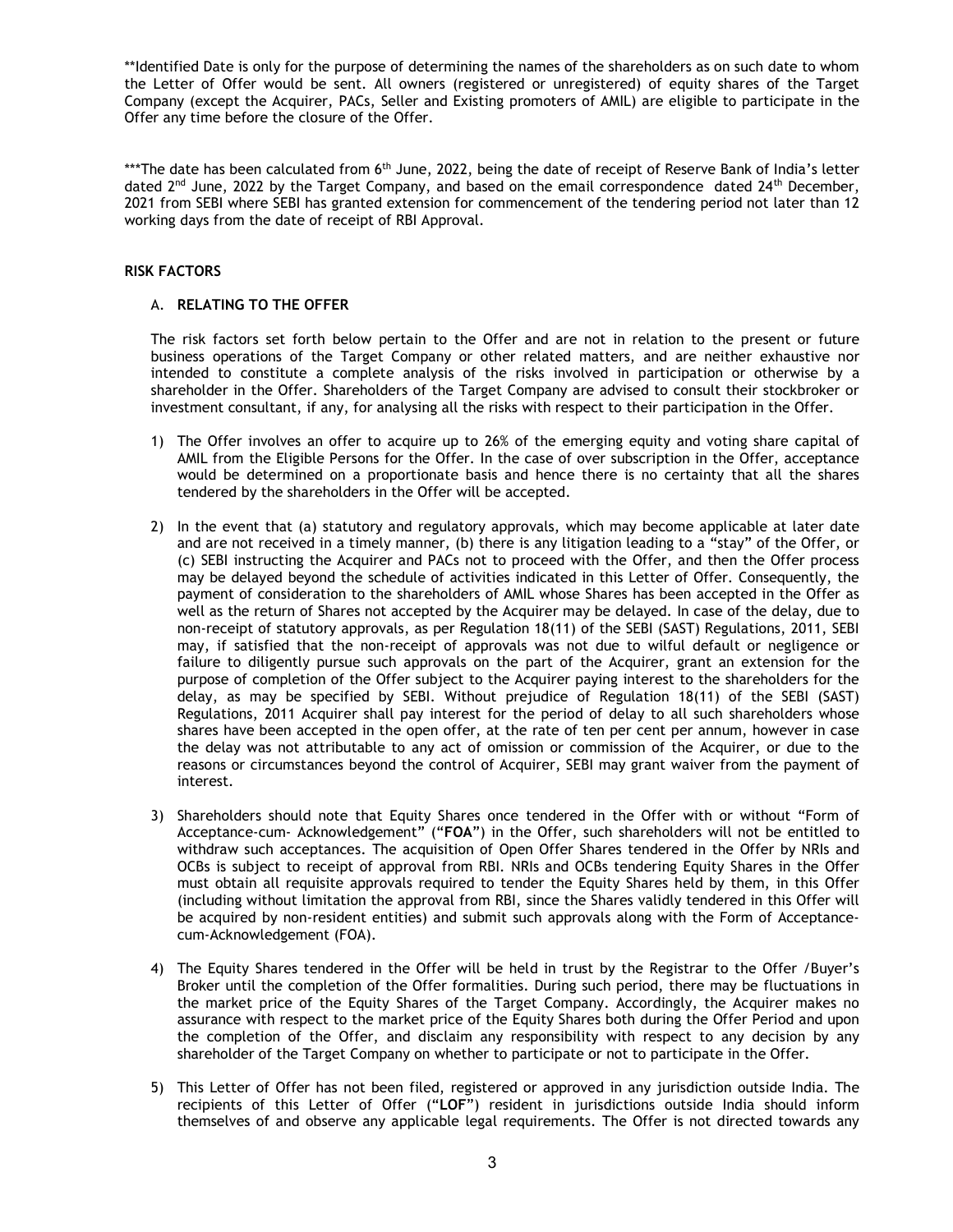person or entity in any jurisdiction or country where the Offer would be contrary to the applicable laws or regulations or would subject the Acquirer, the PACs or the Manager to the Offer to any new or additional registration requirements.

- 6) The Public Shareholders are advised to consult their respective legal and tax advisors for assessing the tax liability pursuant to the Offer, or in respect of other aspects, such as the treatment that may be given by their respective assessing officers in their case, and the appropriate course of action that they should take. The Acquirer and the PACs do not accept any responsibility for the accuracy or otherwise of the tax provisions set forth in this Letter of Offer.
- 7) On full acceptances of Open Offer Shares, this Offer will breach minimum public shareholding ("MPS") as determined in accordance with Securities Contract (Regulations) Rules, 1957 ("SCRR"), on a continuous basis for listing. If the public shareholding in the Target Company falls below the MPS, Acquirer shall reduce their respective shareholding in the Target Company in the manner as set out in Regulation 7(4) of the Takeover Regulations and, within the time period specified in the SCRR, such that the Target Company complies with the MPS requirement. Any failure to comply with the conditions of the SCRR and the SEBI (LODR) Regulations ("the Listing Regulations") could have an adverse effect on the price and tradability of the Equity Shares.

## B. IN ASSOCIATION WITH THE ACQUIRER

8) The Acquirer intends to acquire 27,30,682 fully paid-up equity shares of Rs.10/- each, representing 26% of the emerging equity and voting share capital at a price of Rs. 52.50/- (Rupees Fifty Two and Fifty Paise Only) per equity share including interest @ 10% p.a. for delay in payment beyond Scheduled Payment Date. AMIL does not have any partly paid-up equity shares as on the date of the LOF.

The Acquirer makes no assurance with respect to the market price of the shares during the Offer period and upon the completion of the Offer and disclaims any responsibility with respect to any decision by the shareholders on whether or not to participate in the Offer. The Acquirer makes no assurance with respect to the financial performance of the Target Company.

9) The Acquirer and the Manager to the Offer accepts no responsibility for the statements made otherwise than in the Public Announcement, Detailed Public Statement or this Letter of Offer or in the advertisement or any materials issued by or at the instance of the Acquirer and the Manager to the Offer, and any person placing reliance on any other source of information would be doing so at its own risk.

| Sr. No. | <b>Particulars</b>                                   | Page No.  |
|---------|------------------------------------------------------|-----------|
|         | <b>Definitions</b>                                   |           |
| 2.      | Disclaimer Clause                                    | 6         |
| 3.      | Details of the Offer                                 | $6 - 11$  |
| 4.      | Background of the Acquirer & PACs                    | $11 - 16$ |
| 5.      | Background of the Target Company                     | $16 - 22$ |
| 6.      | Offer Price and Financial Arrangements               | $22 - 24$ |
| 7.      | Terms and Conditions of the Offer                    | $24 - 25$ |
| 8.      | Procedure for acceptance and settlement of the offer | $25 - 29$ |
| 9.      | Documents for Inspection                             | 29        |
| 10.     | Declaration by the Acquirer & PACs                   | 30        |

# TABLE OF CONTENTS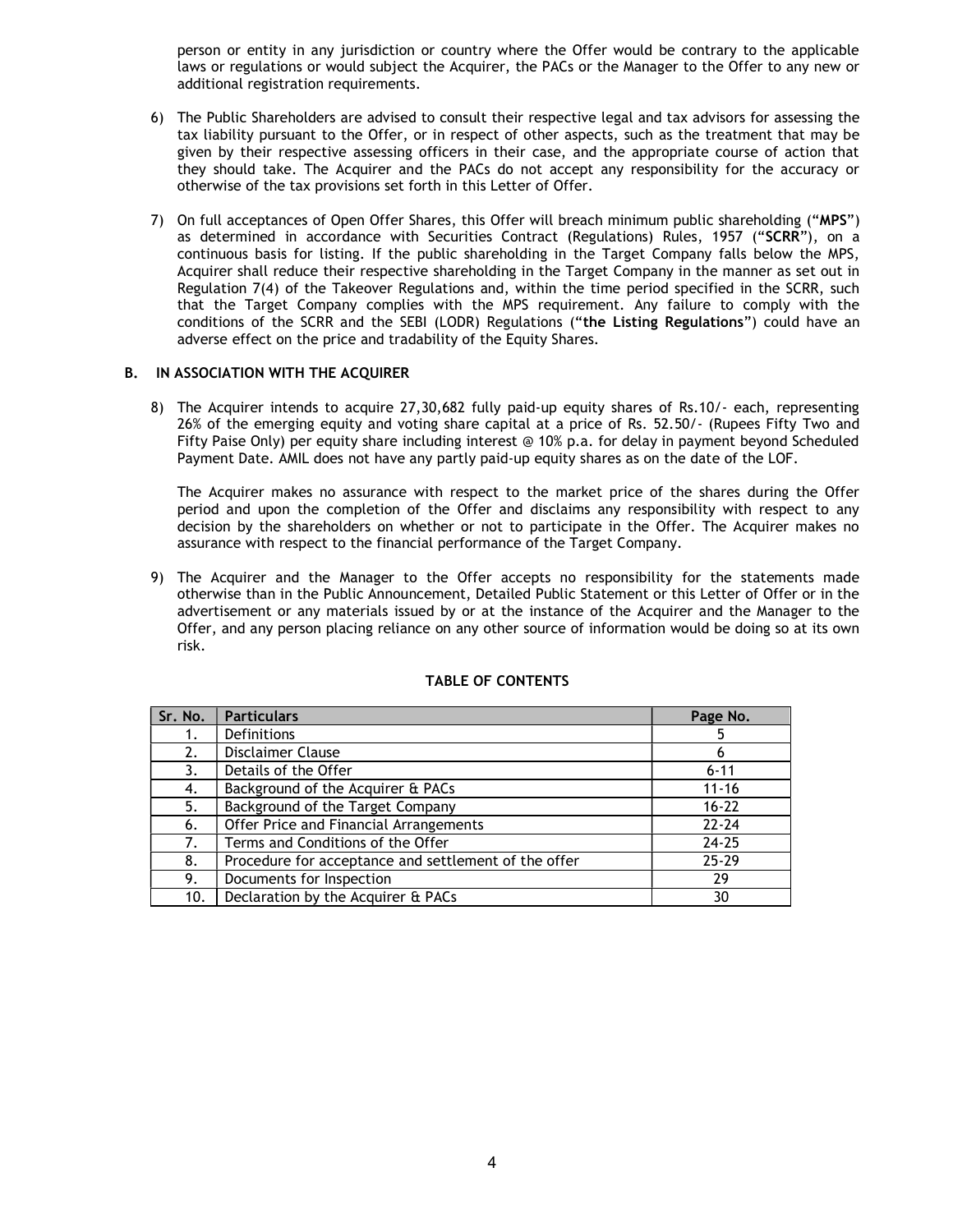# 1. DEFINITIONS

| <b>TERM</b>                    | <b>DESCRIPTION</b>                                                                                      |
|--------------------------------|---------------------------------------------------------------------------------------------------------|
| Acceptance Date                | The date on which bids / Equity Shares tendered in the Offer                                            |
|                                | shall be accepted post verification                                                                     |
| Acquirer / The Acquirer        | Mr. Sunil Kumar Malik                                                                                   |
| <b>AOA</b>                     | Articles of Association                                                                                 |
| AMIL/Target Company/ TC        | Akashdeep Metal Industries Limited                                                                      |
| Board                          | The Board of Directors of Target Company                                                                |
| <b>BSE</b>                     | <b>BSE Limited</b>                                                                                      |
| B.A.                           | Bachelor Degree in Arts                                                                                 |
| B.com                          | Bachelor Degree in Commerce                                                                             |
| Buying Broker / Member         | Anisha Fincap Consultants LLP                                                                           |
| <b>CIN</b>                     | <b>Corporate Identity Number</b>                                                                        |
| Detailed Public Statement or   | Public Statement of the Open Offer made by The Acquirer,                                                |
| <b>DPS</b>                     | which appeared in the newspapers on 01 <sup>st</sup> October, 2021                                      |
| DLoO / DLOF or Draft Letter    | The Draft Letter of offer dated 07th October, 2021 to be filed                                          |
| of Offer                       | with SEBI pursuant to Regulation 16 (1) of SEBI (SAST)                                                  |
|                                | Regulations.                                                                                            |
| <b>Effective Date</b>          | The date of certificate by the Merchant banker after filing the                                         |
|                                | final Report with SEBI under SEBI (SAST) Regulations                                                    |
| Existing Share & Voting        | Paid up share capital of the Target Company prior to Proposed                                           |
| Capital                        | preferential issue i.e. Rs. 8,50,26,210 divided into 85,02,621                                          |
|                                | Equity Shares of Rs. 10 Each                                                                            |
| <b>Emerging Voting Capital</b> | 1,05,02,621 fully paid up equity shares of the face value of Rs.                                        |
|                                | 10/- each of the Target Company being the capital post                                                  |
|                                | allotment of 20,00,000 equity shares to the Acquirer on                                                 |
|                                | preferential basis.                                                                                     |
| <b>EGM</b>                     | Extra Ordinary General Meeting                                                                          |
| <b>EPS</b>                     | Earnings Per Share which is Profit After Tax / No. of Equity                                            |
|                                | Shares.                                                                                                 |
| Form of Acceptance or FOA      | Form of Acceptance cum Acknowledgement.                                                                 |
| <b>HSC</b>                     | <b>Higher Secondary Certification</b>                                                                   |
| <b>Identified Date</b>         | Wednesday, 8 <sup>th</sup> June, 2022                                                                   |
| Listing Agreement              | Listing agreement as entered by the Target Company with the                                             |
|                                | <b>BSE</b>                                                                                              |
| LoO / LOF or Letter of Offer   | This Letter of offer dated 8th June, 2022                                                               |
| Manager to the Offer or,       | Navigant Corporate Advisors Limited                                                                     |
| Merchant Banker                |                                                                                                         |
| <b>MCA</b>                     | Master of Computer Applications                                                                         |
| <b>Negotiated Price</b>        | Rs. 38/-(Rupees Thirty Eight Only) per fully paid-up Equity                                             |
|                                | Share of face value of Rs. 10/- each.                                                                   |
| <b>Stock Exchange</b>          | <b>BSE Limited</b>                                                                                      |
| Offer/Open Offer/ The Offer    | Cash Offer to acquire up to 27,30,682 Equity Shares of Rs. 10/-                                         |
|                                | each representing 26.00 % of the total emerging equity and                                              |
|                                | voting share capital of the Target Company, to be acquired by                                           |
|                                | the Acquirer, at a price of Rs. 52.50/- per Equity share,                                               |
|                                | Including interest @ 10% p.a. for delay in payment beyond                                               |
| <b>Offer Price</b>             | Scheduled Payment Date, payable in cash<br>Rs. 52.50/-(Rupees Fifty Two and Fifty Paise Only) per fully |
|                                | paid up Share of Rs. 10/- each, Including interest @ 10% p.a. for                                       |
|                                |                                                                                                         |
|                                | delay in payment beyond Scheduled Payment Date, payable in<br>cash.                                     |
| PА                             | Public Announcement                                                                                     |
| PAC/PACs                       |                                                                                                         |
|                                |                                                                                                         |
|                                | Person(s) Acting in Concert                                                                             |
| Persons eligible to            | Registered public category shareholders of Akashdeep Metal                                              |
| participate in the Offer/      | Industries<br>Limited<br>and<br>unregistered<br>public<br>category                                      |
| Shareholders                   | shareholders who own the Shares of Akashdeep Metal Industries                                           |
|                                | Limited on or before the last date of tendering period is eligible                                      |
| Preferential Issue / Pref.     | to participate in the offer.<br>Shall mean the proposed preferential allotment as approved by           |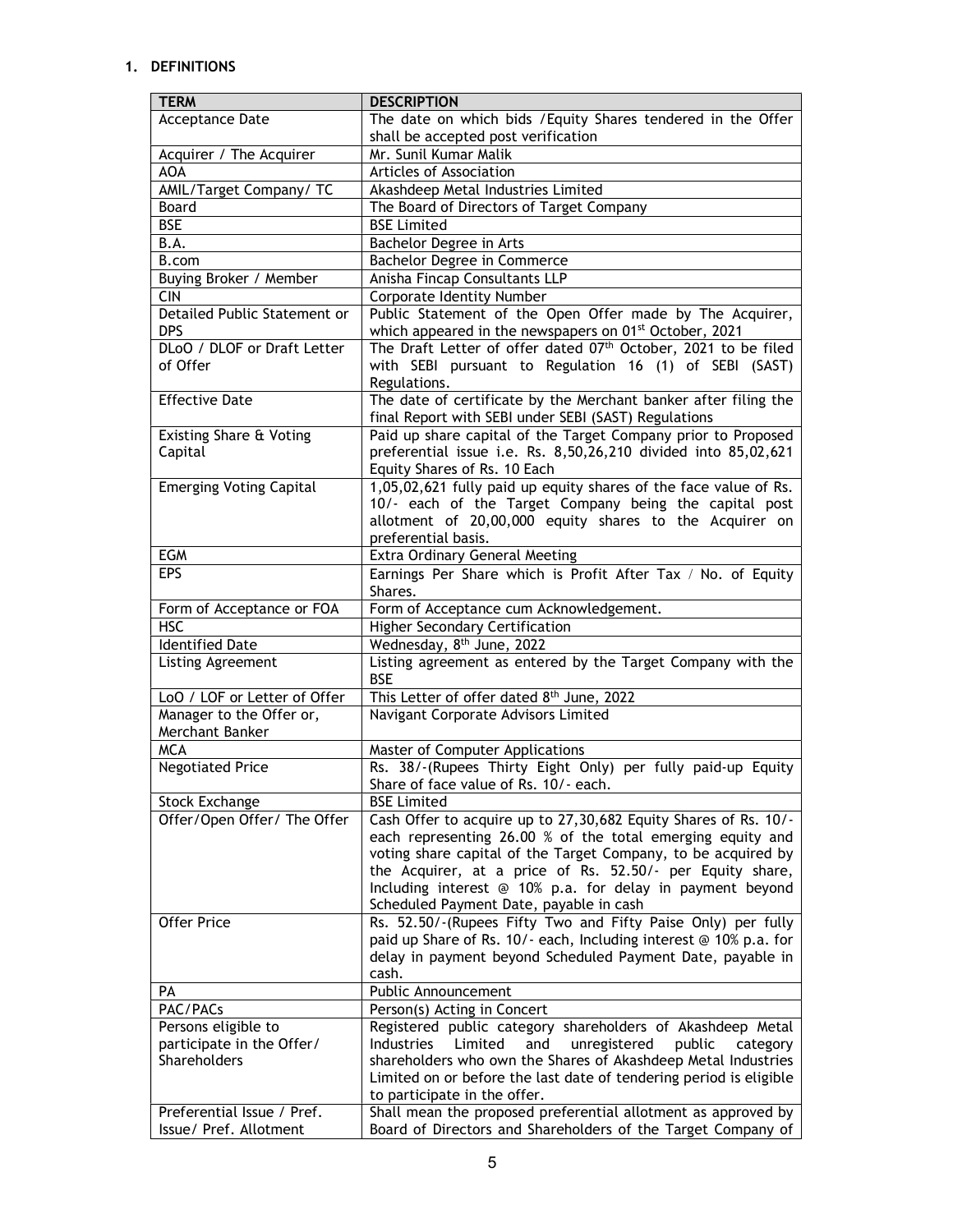| <b>TERM</b>                   | <b>DESCRIPTION</b>                                                                      |
|-------------------------------|-----------------------------------------------------------------------------------------|
|                               | 20,00,000 Equity Shares to Acquirer carrying face value of Rs.                          |
|                               | 10 each at a premium of Rs. 28/- per Equity Share.                                      |
| <b>RBI</b>                    | Reserve Bank of India                                                                   |
| Registrar or Registrar to the | Skyline Financial Services Private Limited                                              |
| <b>Offer</b>                  |                                                                                         |
| <b>SEBI</b>                   | Securities and Exchange Board of India                                                  |
| SEBI (SAST) Regulations / the | Securities and Exchange Board of India (Substantial Acquisition                         |
| Regulations                   | of Shares and Takeovers) Regulations, 2011.                                             |
| <b>SEBI Act</b>               | Securities and Exchange Board of India Act, 1992.                                       |
| <b>Shares</b>                 | Equity shares of Rs. 10/- (Rupees Ten only) each of the Target                          |
|                               | Company                                                                                 |
| <b>SPA</b>                    | Share Purchase Agreement dated 25 <sup>th</sup> September, 2021 ("the                   |
|                               | SPA") between Acquirer and Seller                                                       |
| <b>SSC</b>                    | Senior Secondary Certification                                                          |
| Scheduled Payment date        | Thursday, 24 <sup>th</sup> January, 2022, being the last date for payment               |
|                               | of consideration under the Offer in accordance with timelines                           |
|                               | as stipulated under SEBI (SAST) Regulations, based on SEBI                              |
|                               | observation letter dated 10 <sup>th</sup> December, 2021 not taking into                |
|                               | consideration the delay in commencement of the tendering                                |
|                               | period for the Offer on account of non-receipt of statutory                             |
|                               | approvals i.e. approval of Reserve Bank of India which has been                         |
|                               | received on 6 <sup>th</sup> June, 2022 vide its letter dated 2 <sup>nd</sup> June, 2012 |
|                               | and the permission of such delay granted by SEBI vide its email                         |
|                               | dated 24th December, 2021.                                                              |

## CURRENCY OF PRESENTATION

In this Letter of Offer, all references to "Rs." are to the reference of Indian National Rupees ("INR"). Throughout this Letter of Offer, all figures have been expressed in "Lacs" unless otherwise specifically stated. In this Letter of Offer, any discrepancy in any table between the total and sums of the amount listed are due to rounding off.

#### 2. DISCLAIMER CLAUSE

"IT IS TO BE DISTINCTLY UNDERSTOOD THAT FILING OF DRAFT LETTER OF OFFER WITH SEBI SHOULD NOT IN ANY WAY BE DEEMED OR CONSTRUED THAT THE SAME HAS BEEN CLEARED, VETTED OR APPROVED BY SEBI. THE DRAFT LETTER OF OFFER HAS BEEN SUBMITTED TO SEBI FOR A LIMITED PURPOSE OF OVERSEEING WHETHER THE DISCLOSURES CONTAINED THEREIN ARE GENERALLY ADEQUATE AND ARE IN CONFORMITY WITH THE REGULATIONS. THIS REQUIREMENT IS TO FACILITATE THE SHAREHOLDERS OF AMIL TO TAKE AN INFORMED DECISION WITH REGARD TO THE OFFER. SEBI DOES NOT TAKE ANY RESPONSIBILITY EITHER FOR FINANCIAL SOUNDNESS OF THE ACQUIRER, OR THE COMPANY WHOSE SHARES/CONTROL IS PROPOSED TO BE ACQUIRED OR FOR THE CORRECTNESS OF THE STATEMENTS MADE OR OPINIONS EXPRESSED IN THE DRAFT LETTER OF OFFER. IT SHOULD ALSO BE CLEARLY UNDERSTOOD THAT WHILE ACQUIRER ARE PRIMARILY RESPONSIBLE FOR THE CORRECTNESS, ADEQUACY AND DISCLOSURE OF ALL RELEVANT INFORMATION IN THE DRAFT LETTER OF OFFER, THE MANAGER TO THE /OFFER IS EXPECTED TO EXERCISE DUE DILIGENCE TO ENSURE THAT ACQUIRER DULY DISCHARGES THEIR RESPONSIBILITY ADEQUATELY. IN THIS BEHALF, AND TOWARDS THIS PURPOSE, THE MERCHANT BANKER TO THE OFFER, NAVIGANT CORPORATE ADVISORS LIMITED HAS SUBMITTED A DUE DILIGENCE CERTIFICATE DATED 07TH OCTOBER, 2021 TO SEBI IN ACCORDANCE WITH THE SEBI (SUBSTANTIAL ACQUISITION OF SHARES & TAKEOVERS) REGULATIONS, 2011. THE FILING OF THE DRAFT LETTER OF OFFER DOES NOT, HOWEVER, ABSOLVE THE ACQUIRER FROM THE REQUIREMENT OF OBTAINING SUCH STATUTORY CLEARANCES AS MAY BE REQUIRED FOR THE PURPOSE OF THE OFFER."

## 3. DETAILS OF THE OFFER

#### 3.1 Background of the Offer

- 3.1.1. This Offer is a "Mandatory Offer" under the Regulation 3(1) and 4 of the Takeover Regulations being made jointly by the Acquirer and PACs to the equity shareholders of the Target Company for substantial acquisition of Equity Shares and Voting Rights accompanied with change in control of the Target Company.
- 3.1.2 The Board of Directors of the Target Company, in their meeting held on  $25<sup>th</sup>$  September, 2021 has subject to the approval of the shareholders of the Target Company and other regulatory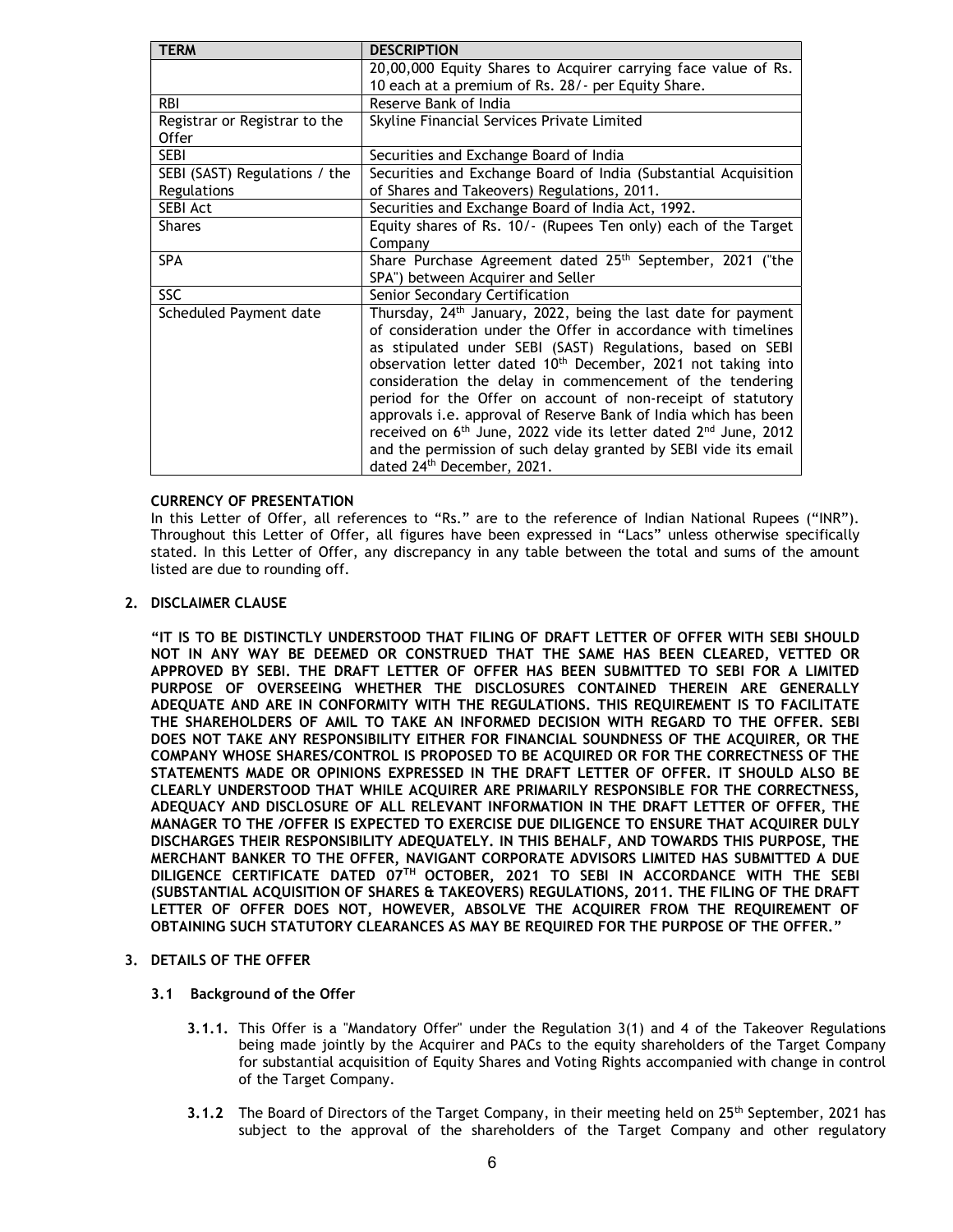approvals, as applicable, agreed to issue and allot, on a preferential basis, 20,00,000 fully paid up equity shares of face value of Rs. 10 each (the "Equity Shares") of the Target Company at a price of Rs. 38/- per Equity Shares aggregating to Rs. 760.00 Lacs representing 19.04% of the Emerging Share & Voting Capital of the Target Company to the Acquirer. Acquirer have also entered in to a Share Purchase Agreement dated 25<sup>th</sup> September, 2021 ("the SPA") with Mr. Rajesh Gupta ("Selling Shareholder") for acquiring 1,50,000 Equity Shares ("Sale Shares") of Rs. 10 each at a price of Rs. 38/- per Equity Share ("the Negotiated Price") aggregating to Rs. 57.00 Lacs representing 1.43% of Emerging Voting Capital of Target Company.

- 3.1.3 This offer is made by Acquirer along with the PACs due to:
	- (i) the proposed preferential issue of 20,00,000 Equity Shares of face value of Rs. 10 each of the Target Company at a price of Rs. 38/- per Equity Shares, representing 19.04% of the Emerging Equity & Voting Capital of the Target Company, to the Acquirer.
	- (ii) the execution of the Share Purchase Agreement dated  $25<sup>th</sup>$  September, 2021 (the "SPA") entered into between Acquirer and Seller for acquiring 1,50,000 Equity Shares (the "Sale Shares") of Rs. 10/- each at a price of Rs. 38/- per Equity Share (the "SPA Price") aggregating to Rs. 57.00 Lacs representing 1.43% of the Emerging Equity & Voting Capital of the Target Company. The Seller is currently part of Promoter and Promoter Group of the Target Company.
- 3.1.4 The detailed proposed allotment of Equity Shares of the Target Company at a price of Rs. 38/- per Equity Share are tabled below:

| Name of Acquirer / PACs    | Pre<br><b>Transactio</b><br>n<br>Shareholdi<br>ng<br><b>Number</b><br>and | <b>Total No.</b><br>of Equity<br>Shares to<br>be allotted<br>of TC<br>under<br>preferenti<br>al issue | <b>Shares to</b><br>be<br><b>Acquired</b><br><b>Under SPA</b> | <b>Total</b><br><b>Number</b><br>of Equity<br><b>Shares held</b><br>in TC post<br>Pref. Issue | % of Total<br>Number of<br><b>Equity</b><br>Shares on<br><b>Emerging</b><br><b>Share</b><br>& Voting<br><b>Capital</b> |
|----------------------------|---------------------------------------------------------------------------|-------------------------------------------------------------------------------------------------------|---------------------------------------------------------------|-----------------------------------------------------------------------------------------------|------------------------------------------------------------------------------------------------------------------------|
| Acquirer:                  |                                                                           |                                                                                                       |                                                               |                                                                                               |                                                                                                                        |
| Mr. Sunil Kumar Malik      | 5,90,000                                                                  | 20,00,000                                                                                             | 1,50,000                                                      | 27,40,000                                                                                     | 26.09%                                                                                                                 |
| PAC <sub>s</sub> :         |                                                                           |                                                                                                       |                                                               |                                                                                               |                                                                                                                        |
| Mrs. Puja Malik            |                                                                           |                                                                                                       |                                                               |                                                                                               |                                                                                                                        |
| Mr. Anshu Agarwal          | 15,000                                                                    | $\blacksquare$                                                                                        |                                                               | 15,000                                                                                        | 0.14%                                                                                                                  |
| Anshu Agarwal HUF          | 29,940                                                                    | $\blacksquare$                                                                                        |                                                               | 29,940                                                                                        | 0.29%                                                                                                                  |
| Mr. Ramesh Chandra Agarwal | 15,000                                                                    | $\blacksquare$                                                                                        |                                                               | 15,000                                                                                        | 0.14%                                                                                                                  |
| R. C. Agarwal HUF          | 20,000                                                                    | $\blacksquare$                                                                                        |                                                               | 20,000                                                                                        | 0.19%                                                                                                                  |
| Mrs. Usha Agarwal          | 10,000                                                                    | $\overline{\phantom{a}}$                                                                              |                                                               | 10,000                                                                                        | 0.10%                                                                                                                  |
| Mrs. Namita Agarwal        | 20,000                                                                    | $\blacksquare$                                                                                        |                                                               | 20,000                                                                                        | 0.19%                                                                                                                  |
| Mr. Akhil Bansal           | 15,000                                                                    | $\overline{\phantom{a}}$                                                                              |                                                               | 15,000                                                                                        | 0.14%                                                                                                                  |
| Mrs. Reena Agarwal         | 15,100                                                                    | $\blacksquare$                                                                                        |                                                               | 15,000                                                                                        | 0.14%                                                                                                                  |
| Total                      | 7,30,040                                                                  | 20,00,000                                                                                             | 1,50,000                                                      | 28,80,040                                                                                     | 27.42%                                                                                                                 |

3.1.5 The pre and post- preferential allotment capital of the Target Company would be as under:

| <b>Particulars</b>                                    | No. of Equity<br><b>Shares</b> | Value<br><b>Nominal</b><br>(Rs.) |
|-------------------------------------------------------|--------------------------------|----------------------------------|
| Existing equity and voting share capital              | 85.02.621                      | 8,50,26,210                      |
| Proposed preferential allotment of Equity Shares      | 20,00,000                      | 2,00,00,000                      |
| Post Preferential allotment / emerging voting capital | 1.05.02.621                    | 10.50.26.210                     |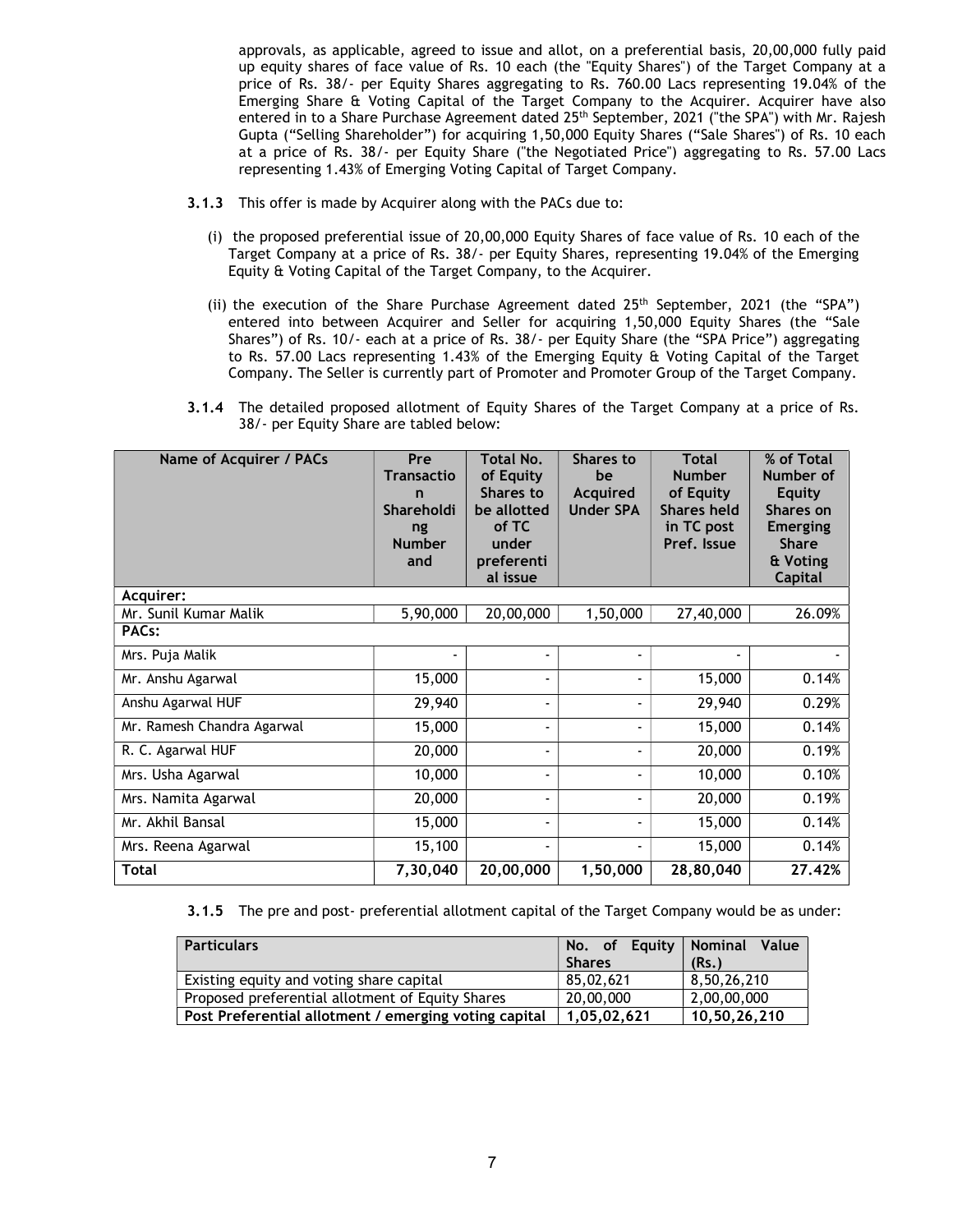3.1.6 Details of Parties to the SPA are as follow:

| Name and Address of<br>Acquirer entering in to<br><b>SPA</b>                                               | Name and Address<br>of Seller                                                | Part<br>of the<br><b>Promo</b><br>$\overline{\phantom{a}}$<br>ter l<br><b>Promo</b><br>ter<br>Group<br>(Yes | Details of shares /<br>voting rights held<br>the<br><b>Selling</b><br>by<br>Shareholders prior<br>to SPA |        | Details of shares /<br>voting rights held<br>the<br>Selling<br>by<br><b>Shareholders</b><br>post<br>to SPA |        |
|------------------------------------------------------------------------------------------------------------|------------------------------------------------------------------------------|-------------------------------------------------------------------------------------------------------------|----------------------------------------------------------------------------------------------------------|--------|------------------------------------------------------------------------------------------------------------|--------|
|                                                                                                            |                                                                              | No)                                                                                                         | <b>Pre Transaction</b>                                                                                   |        | <b>Post Transaction</b>                                                                                    |        |
|                                                                                                            |                                                                              |                                                                                                             | <b>Number</b>                                                                                            | $\%^*$ | <b>Number</b>                                                                                              | $\%^*$ |
| Mr. Sunil Kumar Malik<br>(Acquirer)<br>Address: 159,<br>Gagan<br>Vihar<br>Delhi-<br>Main,<br>110051, India | Rajesh Kumar Gupta<br>Address:<br>25.<br>Hargobind Enclave,<br>Delhi-110 092 | Yes                                                                                                         | 12,44,331                                                                                                | 11.85% | 10,94,331                                                                                                  | 10.42% |

\* As a percentage of emerging equity and voting share capital of the Target Company.

- 3.1.7 Salient features of SPA are as follow:
- (i) The Seller agreed to sell 1,50,000 fully paid Equity Shares of Rs. 10/- each at a price of Rs. 38/- (Rupees Thirty Eight only) per fully paid-up Equity Share of the Target Company to Acquirer.
- (ii) Apart from the total consideration of Rs. 57,00,000/- for the Sale Shares, no separate fees, payment, premium such as non-competing fee etc. shall be paid by Acquirer to the Seller for acquisition of the Sale Shares and management control of the Target Company.
- (iii) Acquirer and the Seller recognize that the sale of Sale Shares is the subject matter of the Takeover Regulations and accordingly the Seller will transfer the Sale Shares only after due compliance with the Takeover Regulations by Acquirer or comply escrow mechanism in terms of Regulation 22 (2A) of the SEBI SAST Regulations.
- (iv) Acquirer and the Seller agree that in the event of non-compliance of any of the provisions of the Takeover Regulations pursuant to the execution of the Agreement, this Agreement shall not be acted upon by any of them.
- (v) The Sale Shares held by the Seller are in dematerialised form and are free from any lien, claim, pledge, charge, mortgage and encumbrance as on the date of the Agreement. The Sale Shares shall be transferred to Acquirer post completion of Offer Period in accordance with Regulation 22 (3) of SEBI (SAST) Regulations.
- (vi) Seller will continue to be part of Promoter group of Target Company along with Acquirer.
	- 3.1.8 Consequent upon acquiring the shares pursuant to the preferential allotment and 1,50,000 Sale Shares, the post preferential shareholding of the Acquirer and PACs will be 28,80,040 equity shares constituting 27.42% of the emerging capital. Pursuant to proposed allotment and SPA the Acquirer will be holding substantial stake and will be in control over the Target Company. Accordingly, this offer is being made in terms of Regulation 3(1) and Regulation 4 read with Regulation 13(2A)(i) and other applicable provisions of the Takeover Regulations.Acquirer also confirms that proposed preferential shares to Acquirer if allotted prior to completion of open offer will be credited to DP Escrow Account and will be transferred to depository account of Acquirer only after completion of open offer formalities.
	- 3.1.9 The Manager to the Open Offer i.e. Navigant Corporate Advisors Limited does not hold any Shares in the Target Company as on the date of appointment as Manager to the Open Offer. They declare and undertake that they shall not deal on their own account in the Shares of the Target Company during the Offer Period as per Regulation 27(6) of the SEBI (SAST) Regulations.
	- 3.1.10 The Acquirer and PACs intend to assume control over the Target Company & may at its discretion seek to effect changes to the board of directors of the Target Company, in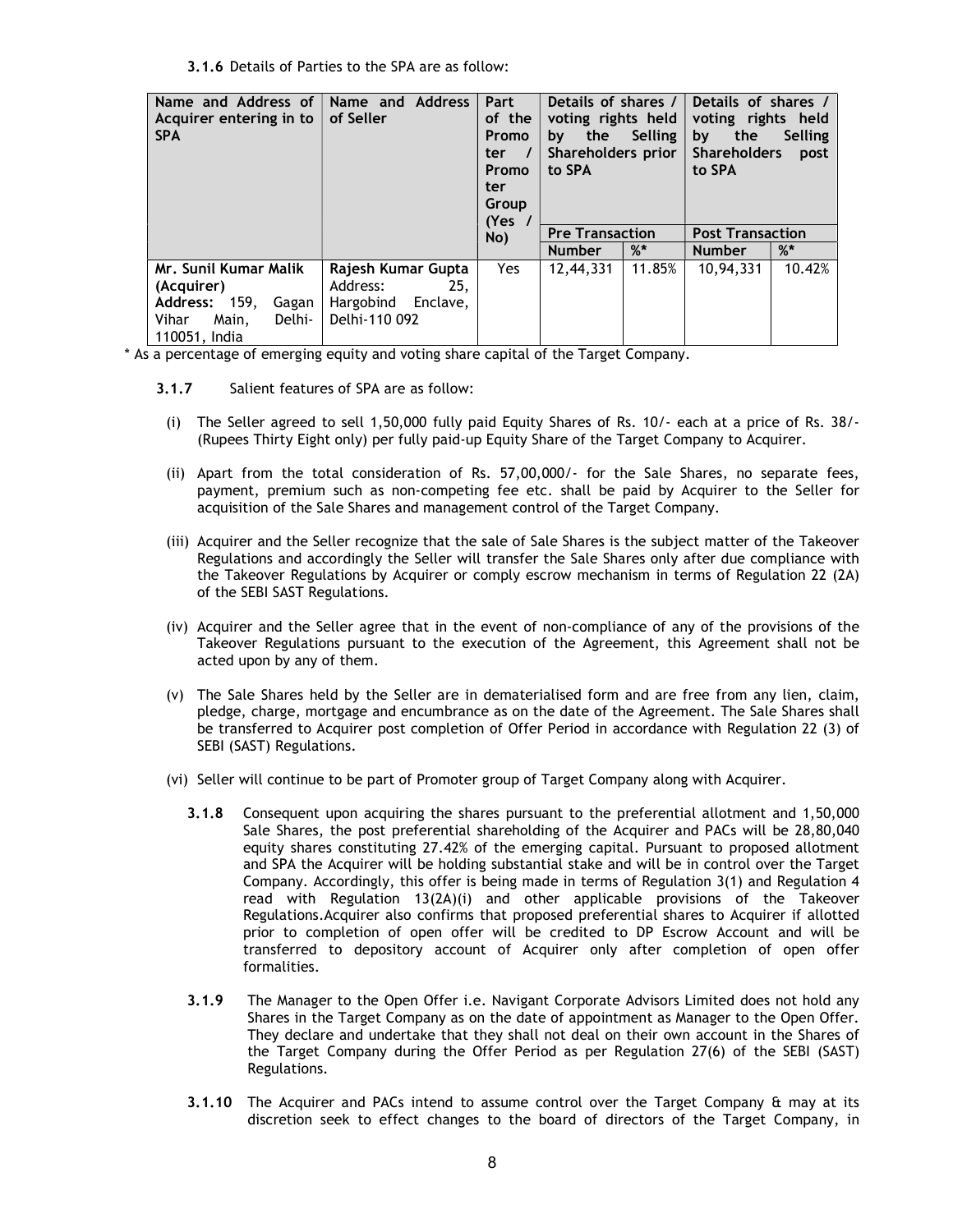accordance with applicable laws (including without limitation, the Companies Act, 2013, the LODR Regulations and Regulation 24 of the SEBI SAST Regulations). No proposal in this regard has been finalised as on the date of this Letter of Offer.

- 3.1.11 The Acquirer and PACs propose to continue existing business of the Target Company. The main purpose of this acquisition is to acquire complete management control of the Target Company. The Acquirer & PACs shall be classified as part of Promoter & Promoter group of Target Company. Seller will also continue to be part of Promoter group in the Target Company.
- 3.1.12 Simultaneously, by virtue of triggering of Regulation 3(1) and 4 of the Regulations due to substantial acquisition alongwith the management control; the PA was submitted with BSE on 25th September, 2021 in compliance with Regulation 13(1) of the Regulations by the Acquirer. The PA was also submitted with SEBI and the Target Company in compliance with the Regulation 14(2) of the Regulations.
- 3.1.13 Pursuant to completion of this offer, assuming full acceptance to this Offer, the public shareholding in the Target Company will fall below the minimum public shareholding requirement as per the Securities Contract (Regulation) Rules, 1957 as amended, the Acquirer and PACs undertake that they will take necessary steps to facilitate compliances of the Target Company with the relevant provisions of the Securities Contract (Regulation) Rules,1957 as amended, provisions of SEBI (Listing Obligations and Disclosure Requirement) Regulation, 2015 and the Regulation 7(4) and 7(5) of the SEBI (SAST) Regulations and will reduce the non-public shareholding within the period mentioned therein.
- 3.1.14 In case the shareholding of the Acquirer and PACs exceeds maximum permissible nonpublic shareholding pursuant to the Offer, none of the Acquirer and PACs be eligible to make a voluntary delisting offer, unless a period of 12 (twelve) months has elapsed from the date of the completion of the Offer Period.
- 3.1.15 As per regulations 26(6) and 26(7) of SEBI (SAST) Regulations, the Board of the Target Company will constitute a committee of Independent Directors who would provide its written reasoned recommendation on the Offer to the Shareholders of the Target Company and such recommendations shall be published at least two working days before the commencement of the Tendering Period in the same newspaper where the DPS of the Offer was published.

## 3.2 Details of the Proposed Offer

- 3.2.1 The Public Announcement in connection with the Offer was made by the Managers to the Offer on behalf of the Acquirer to the Stock Exchange on  $25<sup>th</sup>$  September, 2021 and submitted to SEBI on  $27<sup>th</sup>$  September, 2021 and sent to the Target Company on  $25<sup>th</sup>$ September, 2021.
- **3.2.2** The DPS in connection with the Offer was published on behalf of the Acquirer on  $1^{st}$ October, 2021 in the following newspapers: (a) Financial Express - English Daily (all editions); (b) Jansatta - Hindi Daily (all editions) and (c) Mumbai Lakshadeep - Marathi Daily (Mumbai edition). The DPS was also submitted to SEBI and the Stock Exchanges and sent to the Target Company on  $1^{st}$  October, 2021. The DPS is available on the SEBI website (www.sebi.gov.in).
- 3.2.3 The Acquirer and PACs are making this Open Offer under the SEBI (SAST) Regulations, to acquire up to 27,30,682 Equity Shares of Rs. 10/- each representing up to 26.00% of the total emerging equity and voting share capital of the Target Company from the Public Shareholders of Target Company on the terms and subject to the conditions set out in this Letter of Offer, at a price of Rs. 52.50/- per equity share, Including interest @ 10% p.a. for delay in payment beyond Scheduled Payment Date, payable in cash. These Shares are to be acquired by the Acquirer, free from all liens, charges and encumbrances and together with all voting rights attached thereto, including the right to all dividends, bonus and rights offer declared hereafter.
- 3.2.4 There are no partly paid up Shares in the Target Company.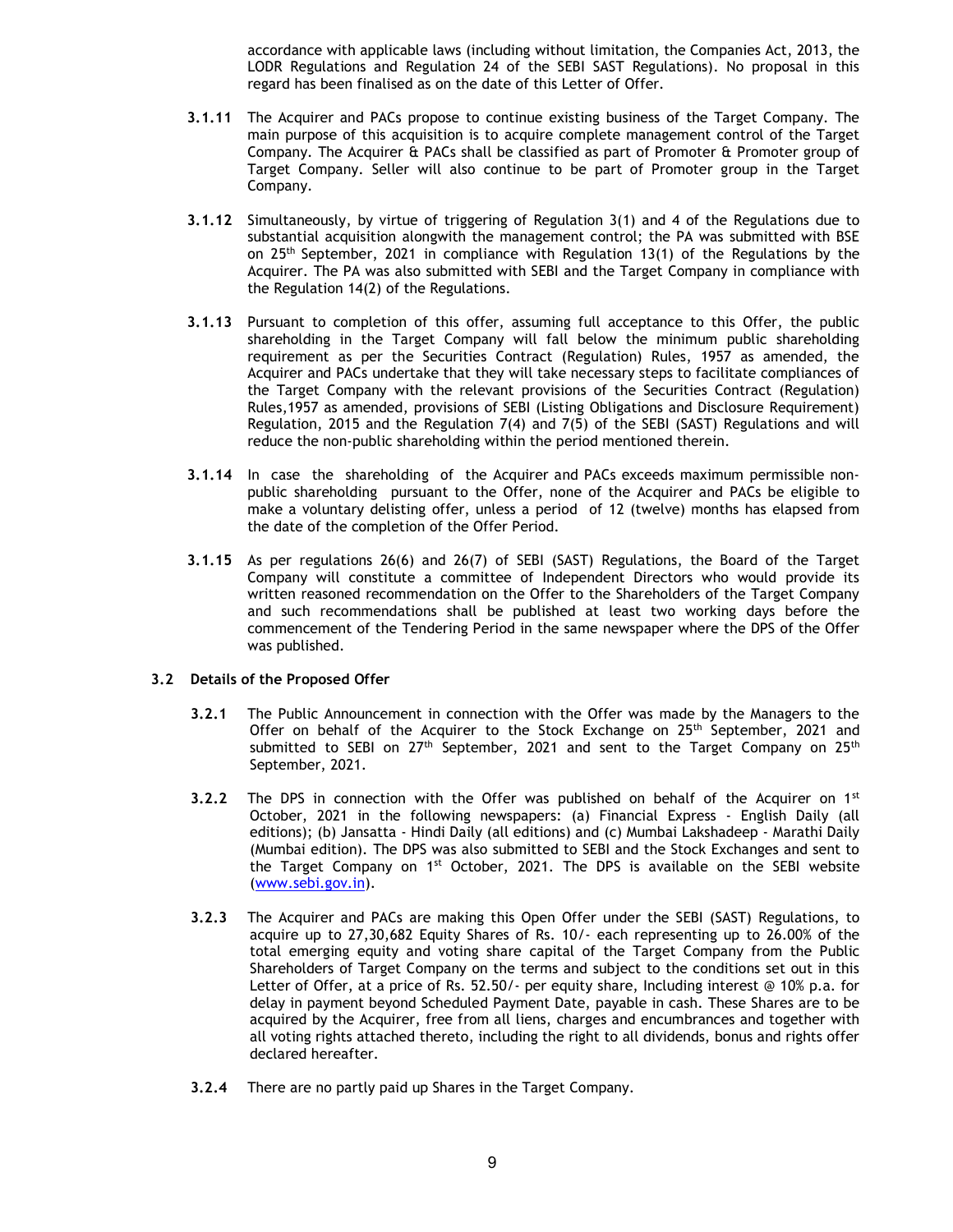- 3.2.5 The Offer Price will be paid in cash in accordance with Regulation 9(1)(a) of the SEBI SAST Regulations.
- 3.2.6 The Offer is not subject to any minimum level of acceptances from the Shareholders i.e. it is not a conditional offer.
- 3.2.7 The Offer is not as a result of any exercise regarding global acquisition which culminates in the indirect acquisition of control over, or acquisition of equity shares or voting rights in, the Target Company.
- 3.2.8 The Acquirer and PACs have not acquired any Shares in the Target Company after the date of PA i.e. 25<sup>th</sup> September, 2021 up to the date of this Letter of Offer, except the 100 Shares which has been acquired by PAC-9 i.e. Mrs. Reena Agarwal on 24<sup>th</sup> January, 2022. The Acquirer & PACs shall disclose during the Offer Period any acquisitions made by the Acquirer & PACs of any Equity Shares of the Target Company in the prescribed form, to the Stock Exchange and to the Target Company at its registered office within 24 (twenty four) hours of such acquisition, in accordance with Regulation 18(6) of the SEBI SAST Regulations.
- 3.2.9 The Offer is not a competing offer under Regulation 20 of SEBI (SAST) Regulations.
- 3.2.10 There has been no competing offer as of the date of this Letter of Offer.
- 3.2.11 The Offer is subject to the terms and conditions set out herein and the PA and the DPS made by the Acquirer from time to time in this regard.

# 3.3 Object of the Offer:

- 3.3.1 The Acquirer and PACs shall achieve substantial acquisition of Equity Shares and voting capital, accompanied with effective management control over the Target Company after completion of the proposed preferential issue, acquisition of the Sale Shares and the Open Offer.
- 3.3.2 The prime object of this acquisition is to acquire management control of the Target Company. Upon successful completion of open offer, Acquirer shall achieve substantial acquisition of Equity Shares and voting capital and intending to acquire control over Target Company in terms of Regulation 4 of SEBI (SAST) Regulations, 2011 and will be identified as part of Promoter and Promoter group of the Target Company along with existing promoter.
- 3.3.3 The Board of Directors of the Target Company, in their meeting held on  $25<sup>th</sup>$  September, 2021 have approved the issue of equity shares on preferential basis, subject to such approvals as required and also subject to the provisions of SEBI (ICDR) Regulations 2018. Pursuant to the resolution passed by the Board of Directors of the Target Company at their meeting held on 25th September, 2021, the Acquirer has agreed to subscribe to 20,00,000 equity shares, to be issued to them on preferential basis at an issue price of Rs. 38/- each subject to compliance of applicable Statutory and Regulatory norms.
- 3.3.4 The Acquirer intend to continue the existing business of the Target Company. The main purpose of takeover is to expand the Company's business activities in the same line through exercising the effective management and control over the Target Company.
- 3.3.5 The Acquirer may at its discretion seek to effect changes to the board of directors of the Target Company, in accordance with applicable laws (including without limitation, the Companies Act, 2013, the LODR Regulations and Regulation 24 of the SEBI SAST Regulations). No proposal in this regard has been finalised as on the date of this Letter of Offer.
- 3.3.6 The Acquirer do not have any plans to dispose off or otherwise encumber any significant assets of AMIL in the succeeding two years from the date of closure of the Open Offer, except in the ordinary course of business of the Target Company and except to the extent required for the purpose of restructuring and/or rationalization of the business, assets, investments, liabilities or otherwise of the Target Company. In the event any substantial asset of the Target Company is to be sold, disposed off or otherwise encumbered other than in the ordinary course of business, the Acquirer undertake that it shall do so only upon the receipt of the prior approval of the shareholders of the Target Company through special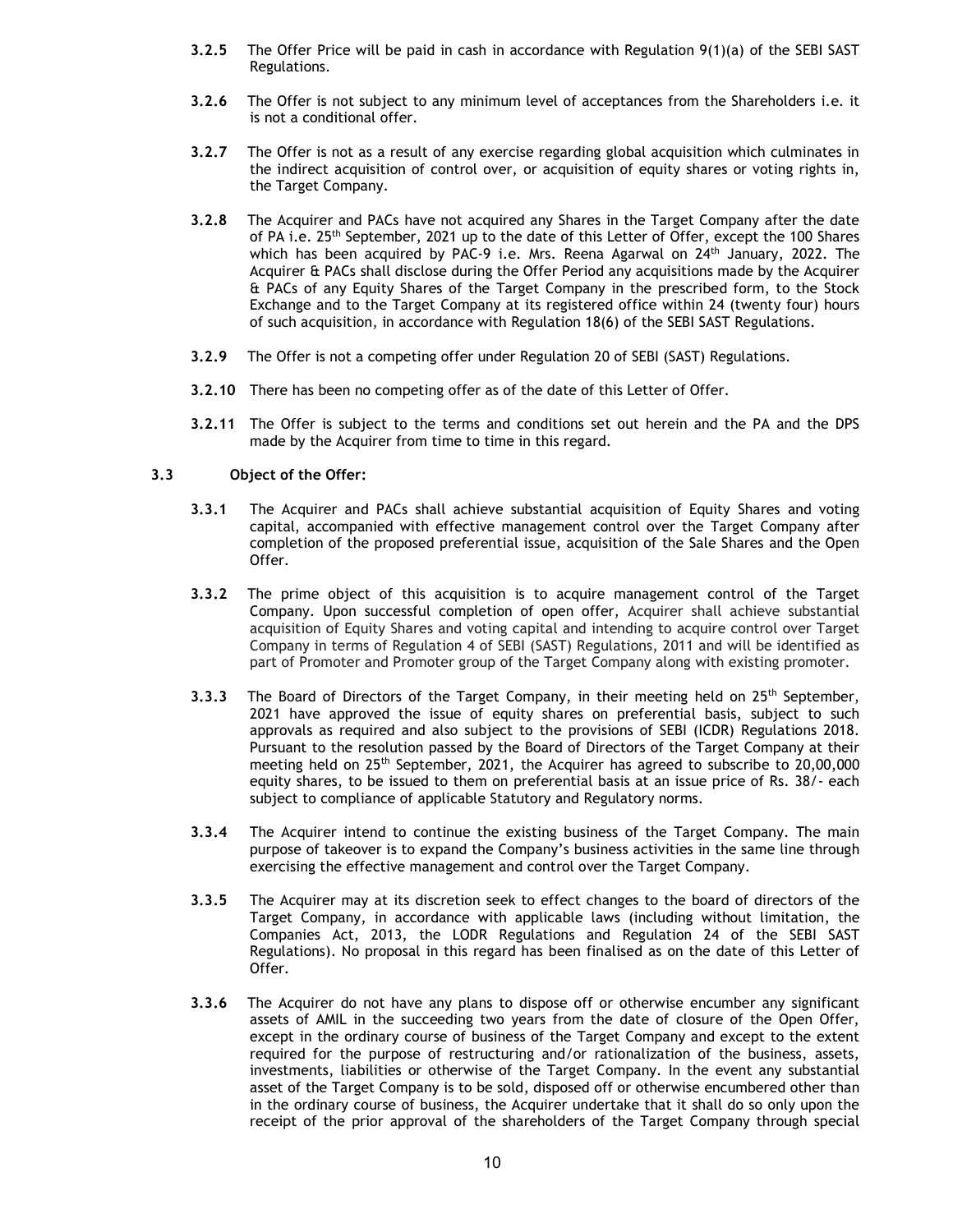resolution in terms of regulation 25(2) of SEBI (SAST) Regulations and subject to the provisions of applicable law as may be required.

# 4. BACKGROUND OF THE ACQUIRER AND PACS

4.1 The details of the Acquirer is as follows:

### Acquirer: Mr. Sunil Kumar Malik:

- 1. Mr. Sunil Kumar Malik (Acquirer) S/o Mr. Bhusan Lal Malik, is a 50 years old Resident Indian currently residing at 159, Gagan Vihar Main, Delhi-110051, Tel. No. +91–120-4167930, Email: maliksunil5@gmail.com; He has qualified bachelor degree in commerce from Ram Lal Anand College, Delhi University. He has not changed / altered his name at any point of time.
- 2. Acquirer carries a valid passport of Republic of India and also holds a Permanent Account Number (PAN) AANPM1288P. Acquirer is engaged in the business of trading in textile products for over 30 years and is having network with manufacturers and dealers.
- 3. Acquirer does not belong to any group.
- 4. CA Nikita Agarwal (Membership No. 538545), partner of M/s. NJGS & Associates., Chartered Accountants (Firm Registration No. 030738N) having their office located at Office No. 21, SCO 45, Sector 11, Panchkula, Haryana – 134109, Tel: +91-172-4616425, Email: Abhishekaggarwal.icai@gmail.com has certified vide its certificate dated 18th September, 2021 (UDIN: 21538545AAAAIE5542) that Rs. 3,151.05 Lacs as on 15th September, 2021.
- 5. Acquirer holds 5,90,000 Equity Shares of Target Company as on the date of the LOF, he has also agreed to buy 1,50,000 Equity Shares (Sale Shares) from Seller which is part of promoter and promoter group of Target Company through Share Purchase Agreement (SPA) dated 25<sup>th</sup> September, 2021 and agreed to subscribe 20,00,000 Equity Shares by way of Proposed Preferential Issue.
- 6. As on the date of this LOF, Acquirer does not have any interest in Target Company, save and except the present shareholding as well as proposed shareholding to be acquired in the Target Company pursuant to proposed preferential issue and SPA.

| Name of Company                     | <b>Designation</b>       | <b>CIN</b>            |
|-------------------------------------|--------------------------|-----------------------|
| Race Eco Chain Limited              | <b>Managing Director</b> | L37100DL1999PLC102506 |
| Vista Furnishing Private Limited    | Director                 | U17291DL2015PTC311388 |
| Gin Spin Private Limited            | Director                 | U17299DL2021PTC385489 |
| Anisha Exim Private Limited         | Director                 | U51909DL2005PTC137869 |
| Ever-Style Services Private Limited | Director                 | U74140DL2000PTC105235 |

7. The details of the companies in which Acquirer holds directorship is tabled as below:

## 4.2 The details of PACs are as follows:

1. The Persons Acting in Concert ("PACs") with the Acquirer within the meaning of Regulation  $2(1)(q)(2)$ of the Takeover Regulations in relation to this Offer is disclosed in a tabular format with their respective details:

| Name<br>of PAC        | Address,<br>Contact No.<br>and Email | Age<br><b>of</b><br><b>PAC</b> | Nationality<br>of PAC | Qualification | <b>Experience</b>                      | <b>Net</b><br>Worth<br>(Rs.<br>Lacs) $*$ | No.<br><b>of</b><br><b>Equity</b><br><b>Share</b><br>S<br>held<br>as of<br>the<br><b>LOF</b> | <b>Relation with</b><br>Acquirer |
|-----------------------|--------------------------------------|--------------------------------|-----------------------|---------------|----------------------------------------|------------------------------------------|----------------------------------------------------------------------------------------------|----------------------------------|
| Mrs.<br>Puja<br>Malik | 159, Gagan<br>Vihar Main,<br>Delhi-  | 46<br>Years                    | Indian                | Graduate      | stock<br>In.<br>broking and<br>trading | 1,895.25                                 | Nil                                                                                          | Wife<br>of<br>Acquirer           |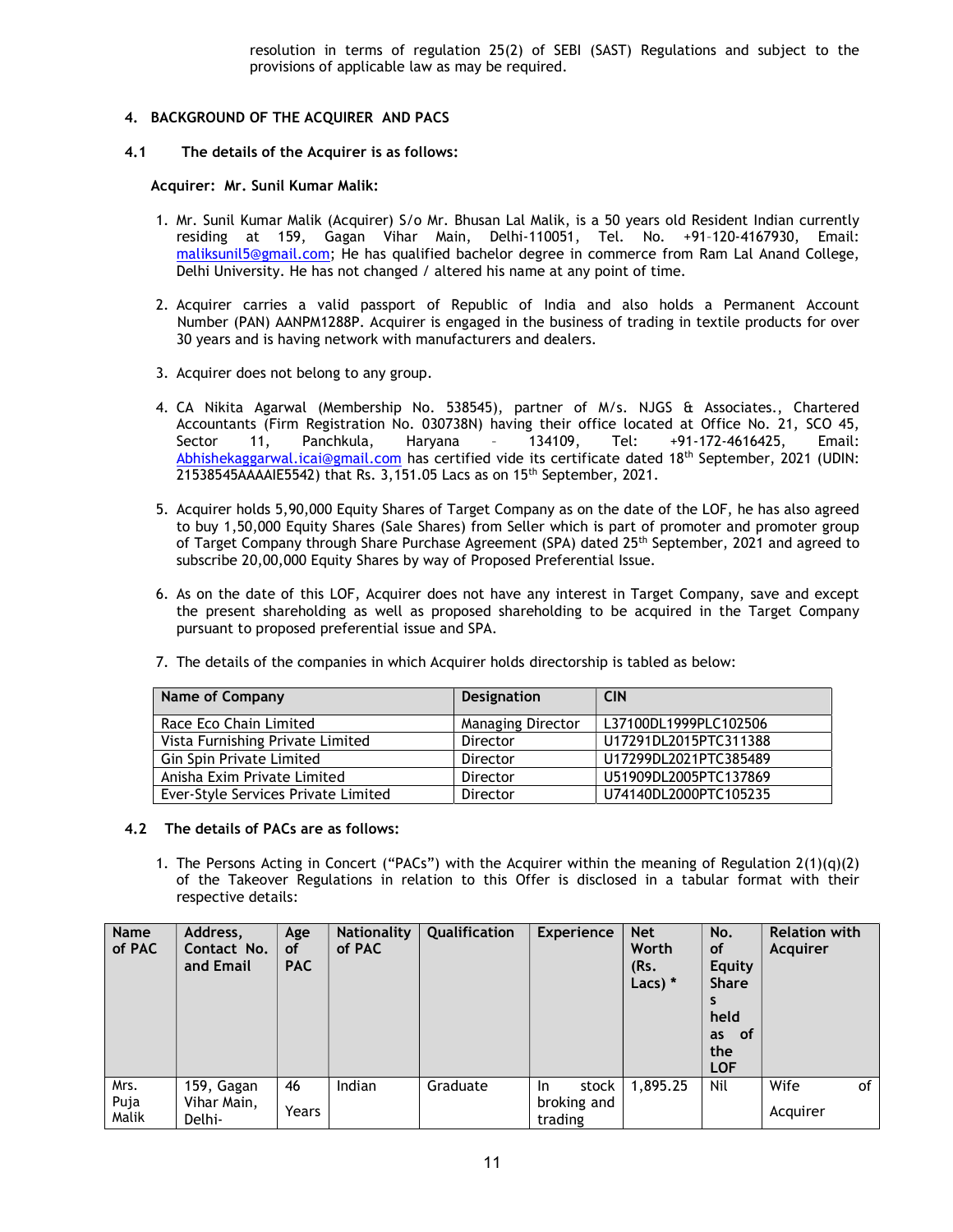| Name<br>of PAC                      | Address,<br>Contact No.<br>and Email                                                                                   | Age<br>of<br><b>PAC</b> | <b>Nationality</b><br>of PAC | Qualification              | Experience                                                                                                     | <b>Net</b><br>Worth<br>(Rs.<br>Lacs) * | No.<br>of<br><b>Equity</b><br><b>Share</b><br>S<br>held<br>as of<br>the<br><b>LOF</b> | <b>Relation with</b><br><b>Acquirer</b>                                                    |
|-------------------------------------|------------------------------------------------------------------------------------------------------------------------|-------------------------|------------------------------|----------------------------|----------------------------------------------------------------------------------------------------------------|----------------------------------------|---------------------------------------------------------------------------------------|--------------------------------------------------------------------------------------------|
|                                     | $110051, +91$<br>9811016867,<br>malikpuja50<br>@gmail.com                                                              |                         |                              |                            | activities<br>for over 10<br>years                                                                             |                                        |                                                                                       |                                                                                            |
| Mr.<br>Anshu<br>Agarwal             | EE-106,<br>Avantika<br>Extn.,<br>Ghaziabad<br>$(U.P.) - 201$<br>$002, +91-$<br>9958904568,<br>anshuagl@ya<br>hoo.com   | 44<br>Years             | Indian                       | Graduate                   | 10 Years of<br>experience<br>in the field<br>of stock<br>market                                                | 36.76                                  | 15,000                                                                                | of<br>Director<br>Company under<br>same<br>management<br>with Acquirer                     |
| Anshu<br>Agarwal<br><b>HUF</b>      | EE-106,<br>Avantika<br>Extn.,<br>Ghaziabad<br>$(U.P.) - 201$<br>$002, +91$<br>9958904568,<br>anshuagl@ya<br>hoo.com    | N.A.                    | Indian                       | N.A.                       | N.A.                                                                                                           | 91.15                                  | 29,940                                                                                | Associates<br>of<br>director<br>of<br>Company under<br>same<br>management<br>with Acquirer |
| Mr.<br>Ramesh<br>Chandra<br>Agarwal | $EE-106,$<br>Avantika<br>Extn.,<br>Ghaziabad<br>$(U.P.) - 201$<br>$002, +91-$<br>9958389863,<br>anshuagl@ya<br>hoo.com | 73<br>years             | Indian                       | H.S.C.                     | <b>Banking</b><br>ln<br>Sector<br>Retired<br>from State<br><b>Bank</b><br>of<br>India<br>in<br>January<br>2001 | 34.43                                  | 15,000                                                                                | Associates<br>of<br>of<br>director<br>Company under<br>same<br>management<br>with Acquirer |
| R. C.<br>Agarwal<br><b>HUF</b>      | EE-106,<br>Avantika<br>Extn.,<br>Ghaziabad<br>$(U.P.) - 201$<br>$002, +91-$<br>9958389863,<br>anshuagl@ya<br>hoo.com   | N.A.                    | Indian                       | N.A.                       | N.A.                                                                                                           | 49.86                                  | 20,000                                                                                | Associates<br>of<br>of<br>director<br>Company under<br>same<br>management<br>with Acquirer |
| Mrs.<br>Usha<br>Agarwal             | EE-106,<br>Avantika<br>Extn.,<br>Ghaziabad<br>$(U.P.) - 201$<br>$002, +91-$<br>9958389863,<br>anshuagl@ya<br>hoo.com   | 70<br>years             | Indian                       | S.S.C.                     | Housewife                                                                                                      | 175.62                                 | 10,000                                                                                | Associates<br>of<br>of<br>director<br>Company under<br>same<br>management<br>with Acquirer |
| Mrs.<br>Namita<br>Agarwal           | EE-106,<br>Avantika<br>Extn.,<br>Ghaziabad<br>$(U.P.) - 201$<br>$002, +91-$                                            | 40<br>years             | Indian                       | Bachelor<br>degree in Arts | 10 Years of<br>experience<br>in the field<br>of stock<br><b>Broking</b>                                        | 194.00                                 | 20,000                                                                                | Associates<br>of<br>director<br>оf<br>Company under<br>same                                |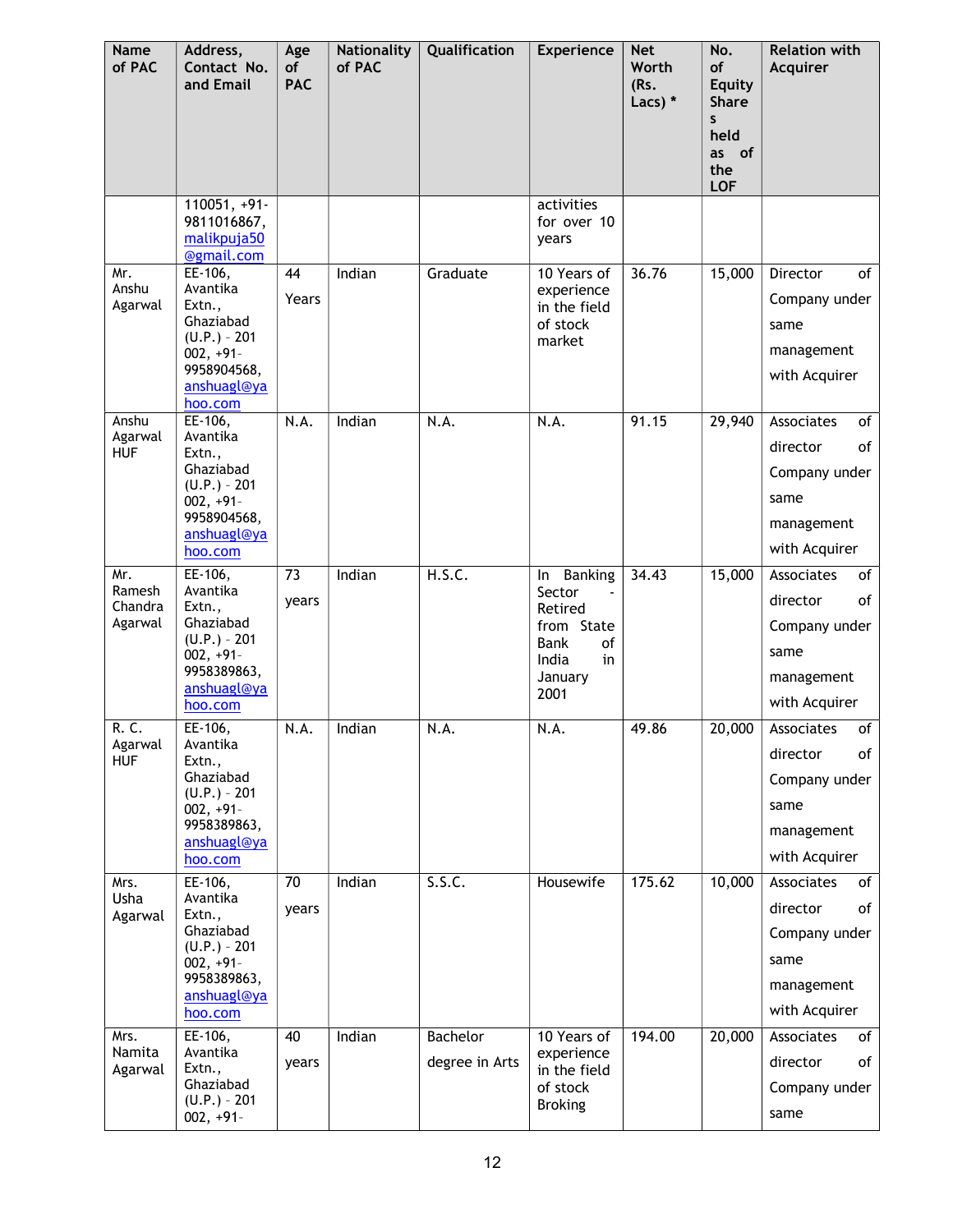| <b>Name</b><br>of PAC    | Address,<br>Contact No.<br>and Email                                                                                 | Age<br><b>of</b><br><b>PAC</b> | <b>Nationality</b><br>of PAC | Qualification                                                   | <b>Experience</b>                                                | <b>Net</b><br>Worth<br>(Rs.<br>Lacs) $*$ | No.<br><b>of</b><br><b>Equity</b><br><b>Share</b><br>S<br>held<br>of<br>as<br>the<br><b>LOF</b> | <b>Relation with</b><br>Acquirer                                                           |
|--------------------------|----------------------------------------------------------------------------------------------------------------------|--------------------------------|------------------------------|-----------------------------------------------------------------|------------------------------------------------------------------|------------------------------------------|-------------------------------------------------------------------------------------------------|--------------------------------------------------------------------------------------------|
|                          | 9650608161,<br>anshuagl@ya                                                                                           |                                |                              |                                                                 |                                                                  |                                          |                                                                                                 | management                                                                                 |
|                          | hoo.com                                                                                                              |                                |                              |                                                                 |                                                                  |                                          |                                                                                                 | with Acquirer                                                                              |
| Mr.<br>Akhil<br>Bansal   | EE-106,<br>Avantika<br>Extn.,<br>Ghaziabad<br>$(U.P.) - 201$<br>$002, +91-$<br>9891593967,<br>anshuagl@ya<br>hoo.com | 40<br>years                    | Indian                       | Master<br>of<br>Computer<br>Applications                        | 10 Years of<br>experience<br>in the field<br>of web<br>developer | 16.18                                    | 15,000                                                                                          | Associates<br>of<br>0f<br>director<br>Company under<br>same<br>management<br>with Acquirer |
| Mrs.<br>Reena<br>Agarwal | EE-106,<br>Avantika<br>Extn.,<br>Ghaziabad<br>$(U.P.) - 201$<br>$002, +91-$<br>9829530120,<br>anshuagl@ya<br>hoo.com | 49<br>years                    | Indian                       | Post Graduate<br>Diploma<br>in<br><b>Business</b><br>Management | Housewife                                                        | 63.50                                    | 15,100                                                                                          | Associates<br>of<br>director<br>0f<br>Company under<br>same<br>management<br>with Acquirer |

\* As certified by CA Nitika Agarwal (Membership No. 538545), partner of M/s. NJGS & Associates, Chartered Accountants (Firm Registration No. 030738N) vide certificate dated 18th September, 2021.

- 2. The PACs have not changed / altered her names at any point of time during their lives.
- 3. The PACs has undertaken that they do not intend to acquire any Open Offer Shares. The Open Offer Shares under this Offer will be solely acquired by the Acquirer. Further all expenses related to the Open Offer will be borne by the Acquirer.
- 4. As on the date of this LOF, PACs does not holds directorship in any Company except as detailed below:

| Name of PAC       | Name of Company               | <b>Designation</b> | <b>CIN</b>            |
|-------------------|-------------------------------|--------------------|-----------------------|
| Mr. Anshu Agarwal | Race Eco Chain Limited        | Whole Time         | L37100DL1999PLC102506 |
| $(PAC-2)$         |                               | Director           |                       |
|                   | J.S. Finlease Private Limited | Director           | U65910DL1996PTC076363 |
|                   |                               |                    |                       |

# 4.3 Joint Undertakings / Confirmation by the Acquirer and the PACs

1. The Acquirer and PACs have complied w.r.t. Chapter V of the Takeover Regulations, 2011 in respect of acquisition and sale of Equity Shares in the Target Company till the date of this LOF, however there have been delayed compliance. Acquirers have filed an application for settlement under SEBI (Settlement Proceedings) Regulations, 2018 in response to SEBI Notice no. SEBI/HO/CFD/DCR1/OW/P/2021/36875/1 dated 13<sup>th</sup> December, 2021. PAC-9 have acquired 100 shares during the offer period and also delayed the compliance of Regulation 18 (6) of SEBI (SAST) Regulations. SEBI may take appropriate action against the Acquirer and PACs for such delay compliances. The details of delayed compliance by Acquires and PACs is tabled in the following format:

|  |  | Sr. No   Regulation   Due date of   Actual<br>Compliance   Compliance | date | anv |  | Delay, If Status of Remarks,<br>Compliance $ $ If any<br>with<br><b>Takeover</b><br>Regulations |  |
|--|--|-----------------------------------------------------------------------|------|-----|--|-------------------------------------------------------------------------------------------------|--|
|--|--|-----------------------------------------------------------------------|------|-----|--|-------------------------------------------------------------------------------------------------|--|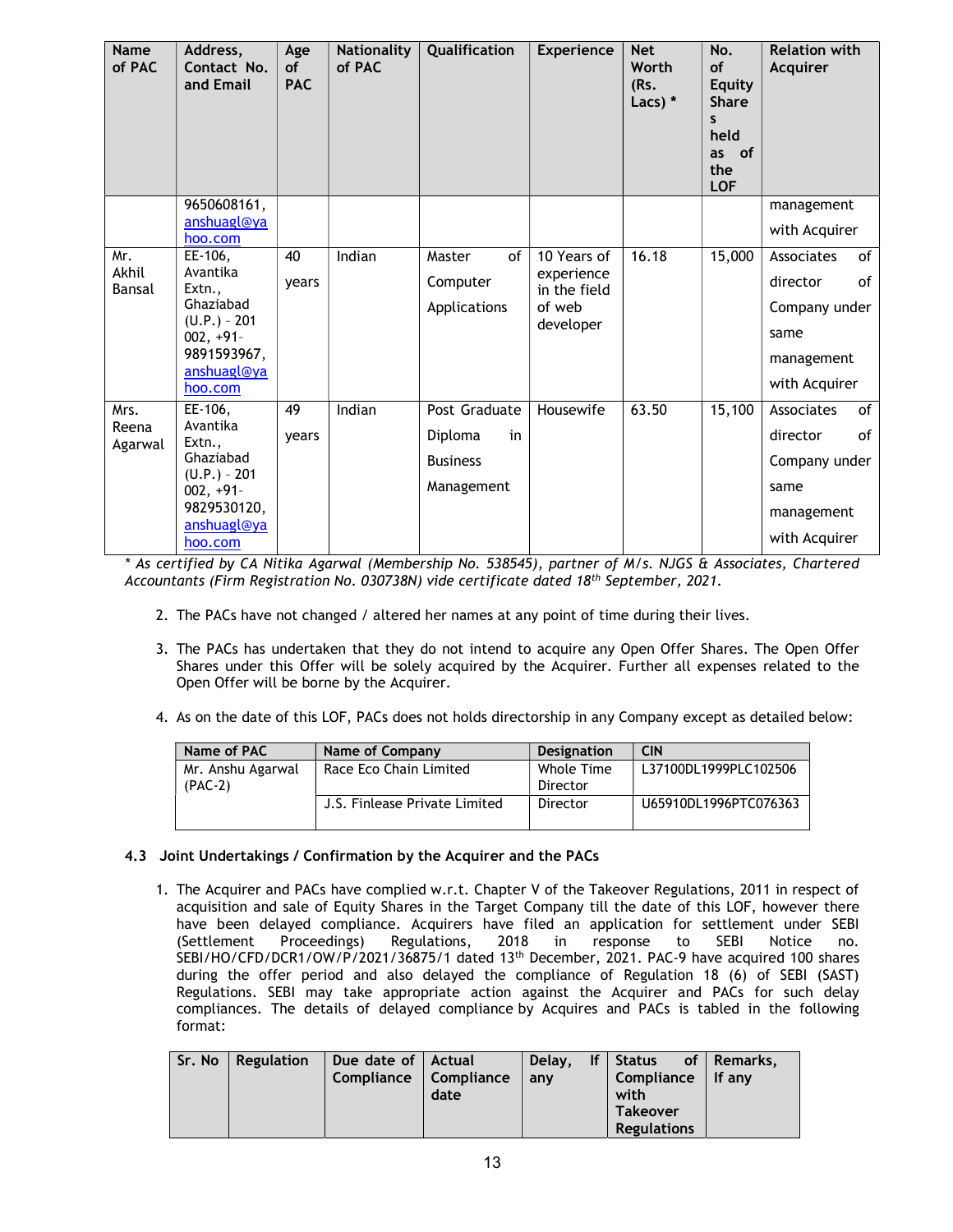|                | Sr. No | <b>Regulation</b> | Due date of<br>Compliance | <b>Actual</b><br>Compliance<br>date | Delay,<br>lf<br>any | <b>Status</b><br><b>of</b><br>Compliance<br>with<br><b>Takeover</b><br><b>Regulations</b> | Remarks,<br>If any                                                                                              |
|----------------|--------|-------------------|---------------------------|-------------------------------------|---------------------|-------------------------------------------------------------------------------------------|-----------------------------------------------------------------------------------------------------------------|
| 1              |        | 29(1)             | 06/12/2018                | 25/11/2020                          | $\overline{720}$    | Complied<br>with<br>720<br>days delay                                                     | Delay<br>compliance<br>by Acquirer<br>and<br><b>PACs</b><br>for<br>reporting<br>οf<br>acquisition<br>of shares. |
| $\overline{2}$ |        | 29(2)             | 08/02/2021                | 03/03/2021                          | 23                  | Complied<br>with 23 days<br>delay                                                         | Delay<br>compliance<br>by Acquirer<br>and<br><b>PACs</b><br>for<br>reporting<br>of sale of<br>shares.           |
| $\overline{3}$ |        | 29(2)             | 16/02/2021                | 03/03/2021                          | $\overline{15}$     | Complied<br>with 15 days<br>delay                                                         | <b>Delay</b><br>compliance<br>by Acquirer<br>and<br><b>PACs</b><br>for<br>reporting<br>of sale of<br>shares.    |
| 4              |        | 29(2)             | 05/03/2021                | 10/03/2021                          | 5                   | Complied<br>with 5 days<br>delay                                                          | Delay<br>compliance<br>by Acquirer<br><b>PACs</b><br>and<br>for<br>reporting<br>of sale of<br>shares.           |
| 5              |        | 18(6)             | 25/01/2022                | 08/06/2022                          | $\frac{1}{134}$     | Complied<br>with<br>134<br>days delay                                                     | Delay<br>compliance<br>by PACs for<br>reporting<br>of<br>acquisition<br>of shares.                              |

- 2. The Acquirer and PACs do not have any relations with the Target Company nor have any interest in the Target Company save and except the present  $\hat{a}$  proposed shareholding, which is to be acquired in the Target Company pursuant to SPA and preferential issue by the Acquirer. Neither the Acquirer, PACs nor their representatives are on the board of the Target Company.
- 3. The Equity Shares tendered in this Offer will be solely acquired by Acquirer.
- 4. The Acquirer and PACs have not been prohibited by SEBI from dealing in securities in terms of Section 11B of the SEBI Act (the "SEBI Act"). There are no directions subsisting or proceedings pending against the Acquirer and PACs under SEBI Act, 1992 and regulations made thereunder, also by any regulator.
- 5. Acquirer and PACs have confirmed that they are not categorized as a "Willful Defaulter" in terms of Regulation 2 (1) (ze)of the SEBI (SAST) Regulations, 2011 nor they are categorized as a "Fugitive Economic Offender" in terms of Regulation 2 (1)(ja)of the SEBI (SAST) Regulations, 2011.
- 6. The Acquirer and PACs have not entered into any non-compete arrangement and/or agreement with the Target Company or its management.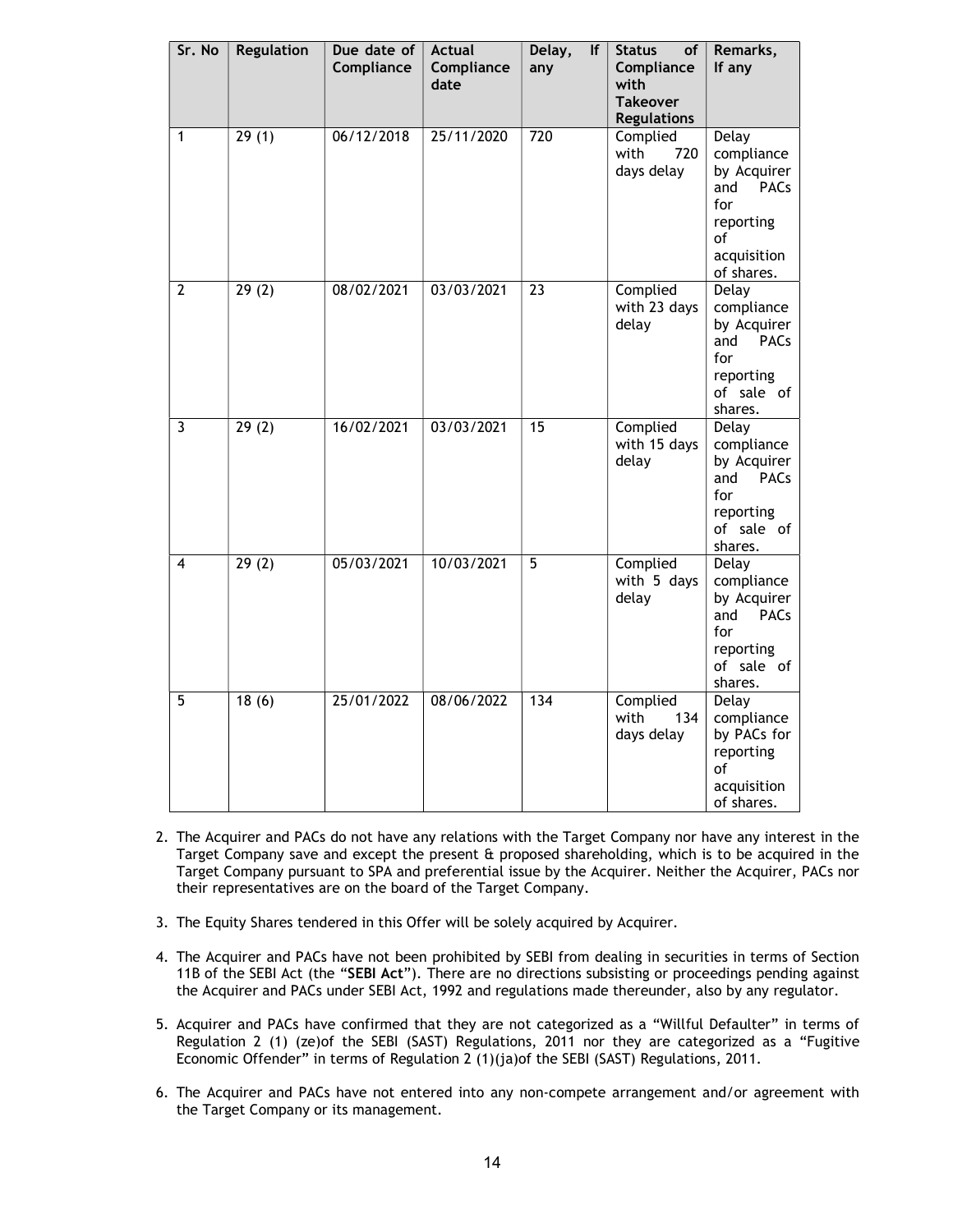- 7. As on date of the LOF, the Acquirer and PACs are in compliance with Regulation 6A & Regulation 6B of the Takeover Regulations.
- 8. The Acquirer and PACs have undertaken to comply with the Regulations and complete the Offer formalities irrespective of the compliance or fulfillment or outcome of the SPA and its related conditions.
- 9. The Acquirer and PACs have undertaken that that if they acquire any equity shares of the Target Company during the Offer Period, they shall disclose such acquisition to the Stock Exchange where the equity shares of the Target Company are listed and to the Target Company at its registered office within 24 hours of such acquisition in compliance with regulation 18(6) of the SEBI (SAST) Regulations. Further, they have also undertaken that they will not acquire or sell any equity shares of the Target Company during the period between three working days prior to the commencement of the Tendering Period and until the expiry of the Tendering Period as per regulation 18(6) of the SEBI (SAST) Regulations.
- 10.The Acquirer and PACs undertake that they will not sell the equity shares of the Target Company held by them during the Offer period in terms of regulation 25(4) of the SEBI (SAST) Regulations, 2011.
- 11. Mr. Sunil Kumar Malik (Acquirer) is Managing Director and Anshu Agarwal (PAC-2) is Whole Time Director of M/s. Race Eco Chain Limited (RECL), which is listed on SME Platform of BSE Limited and its details are as mentioned below:
	- RECL was incorporated on 22<sup>nd</sup> November, 1999 under the Companies act 1956. The corporate identification number (CIN) of the RECL is L37100DL1999PLC102506. The Registered office of RECL is presently situated at Unit No.203, Plaza- P 3, Central Square Bara Hindu Rao, Delhi Central Delhi - 110006; Phone No. +91- 011-22046604, Email id: cs@raceecochain.com.
	- Main object of the RECL is to carry on the business of import, export and trading and marketing of cosmetics of all kind and varieties and also plant and machinery and equipment for any kind of purpose and use.
	- The Authorised Capital of RECL is Rs. 2,500.00 Lacs divided in to 2,50,00,000 Equity Shares of Face Value of Rs. 10/- each. The Issued, Subscribed and Paid-up capital of RECL is Rs. 1,643.22 Lacs divided in to 1,64,32,200 Equity Shares of Face Value Rs. 10/- each.

| <b>Name</b>            | <b>Designation</b>       | <b>DIN</b> | Date of Appointment |
|------------------------|--------------------------|------------|---------------------|
| Sunil Kumar Malik      | <b>Managing Director</b> | 00143453   | 22/11/1999          |
| Anshu Agarwal          | Whole-time Director      | 08192908   | 20/07/2019          |
| Nisha Jain             | Director                 | 00270098   | 26/02/2020          |
| <b>Puneet Bhawaker</b> | Director                 | 06971183   | 03/09/2014          |
| Pranav Vasan           | Director                 | 07631095   | 12/04/2019          |
| Sanjay Kukreja         | Director                 | 08506956   | 20/07/2019          |

RECL is listed on SME Platform of BSE Limited ("BSE-SME").<br>As an abite of this LOF, the Beaud of Directory of BECL and a of this LOF, the Board of Directors of  $\overline{\phantom{a}}$ 

Brief financial information of RECL for financial year ended on 31st March, 2022, 31<sup>st</sup> March, 2021, and 31st March, 2020 are given below:

|                                     |              |              | (Rs. in Lacs) |
|-------------------------------------|--------------|--------------|---------------|
| <b>Profit &amp; Loss Statement</b>  | For the year | For the year | For the year  |
|                                     | ended March  | ended March  | ended March   |
|                                     | 31,2022      | 31,2021      | 31,2020       |
|                                     | (Audited)    | (Audited)    | (Audited)     |
| Revenue from Operations             | 15,721.26    | 5,871.63     | 1,582.66      |
| Other Income                        | 162.43       | 250.13       | 140.88        |
| <b>Total Income</b>                 | 15,883.69    | 6,121.76     | 1723.54       |
| <b>Total Expenditure (Excluding</b> | 15,702.95    | 5,887.67     | 1,619.22      |
| Depreciation and Interest)          |              |              |               |
| Profit (Loss) before Depreciation,  | 180.74       | 234.09       | 104.32        |
| Interest & Tax                      |              |              |               |
| Depreciation                        | 32.98        | 23.31        | 29.96         |
| Interest                            | 41.66        | 63.44        | 72.58         |
| Profit / (Loss) before Tax          | 106.10       | 147.34       | 1.78          |
| <b>Tax Expenses</b>                 | 14.37        | 47.69        | (1.90)        |
| Profit /(Loss) after Tax            | 91.73        | 99.65        | 3.68          |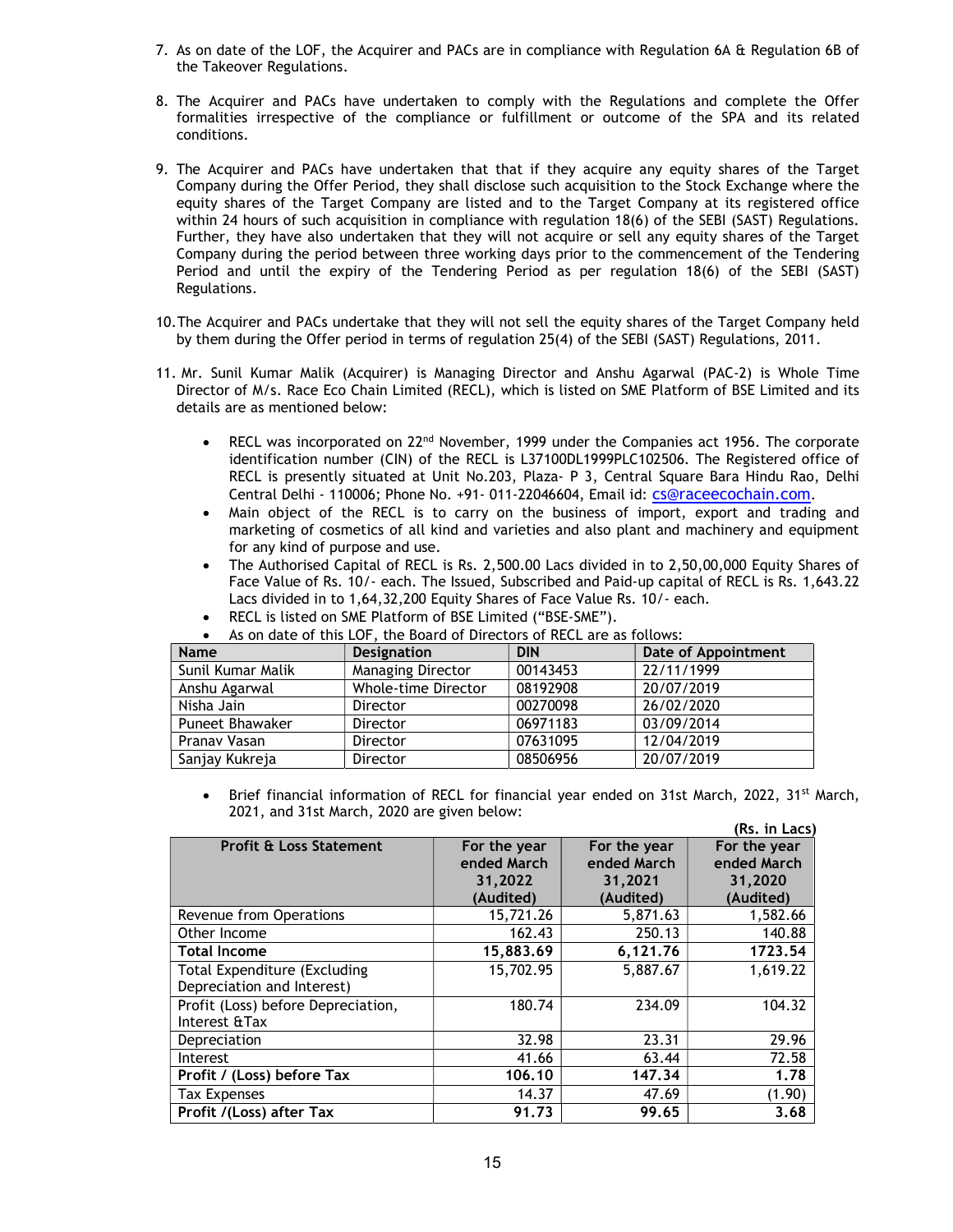|                                |              |              | (Rs. in Lacs) |
|--------------------------------|--------------|--------------|---------------|
| <b>Balance Sheet Statement</b> | For the year | For the year | For the year  |
|                                | ended March  | ended March  | ended March   |
|                                | 31,2022      | 31,2021      | 31,2020       |
|                                | (Audited)    | (Audited)    | (Audited)     |
| <b>Sources of Funds</b>        |              |              |               |
| Paid up Share Capital          | 1,643.22     | 1,643.22     | 1,643.22      |
| Reserves & Surplus (Excluding  | 283.44       | 168.27       | 68.63         |
| Revaluation Reserve)           |              |              |               |
| Non Current Liabilities        | 392.95       | 33.00        | 32.40         |
| <b>Current Liabilities</b>     | 1,046.85     | 1,373.47     | 943.97        |
| <b>TOTAL</b>                   | 3,366.46     | 3,217.96     | 2,688.22      |
| <b>Uses of Funds</b>           |              |              |               |
| <b>Fixed Assets</b>            | 257.07       | 103.33       | 161.20        |
| <b>Non Current Assets</b>      | 89.99        | 618.99       | 892.35        |
| <b>Current Assets</b>          | 3,019.40     | 2.495.64     | 1,634.67      |
| <b>TOTAL</b>                   | 3,366.46     | 3,217.96     | 2,688.22      |

| <b>Other Financial Data</b> | For the year<br>ended March<br>31,2022<br>(Audited) | For the year<br>ended March<br>31,2021<br>(Audited) | For the year<br>ended March<br>31,2020<br>(Audited) |
|-----------------------------|-----------------------------------------------------|-----------------------------------------------------|-----------------------------------------------------|
| Net Worth (Rs. in Lacs)     | 1,926.66                                            | 1,811.49                                            | 1,711.85                                            |
| Dividend (%)                | $\overline{\phantom{0}}$                            |                                                     |                                                     |
| Earning Per Share (Rs.)     | 0.56                                                | 0.61                                                | 0.02                                                |
| Return on Net worth (%)     | 4.76                                                | 5.50                                                | 0.21                                                |
| Book Value Per Share (Rs.)  | 11.72                                               | 11.02                                               | 10.42                                               |

RECL is not a sick Company.

## 5. BACKGROUND OF THE TARGET COMPANY

(The disclosure mentioned under this section has been sourced from information published by the Target Company or provided by the Target Company or publicly available sources)

- 5.1 AMIL was originally incorporated on 20<sup>th</sup> December, 1983 under the Companies act 1956 and obtained certificate for commencement of business from the Registrar of Companies with the Registrar of Companies, Delhi and Haryana on 27<sup>th</sup> December, 1983. The corporate identification number (CIN) of the Target Company is L28998DL1983PLC017150. The Registered office of AMIL is presently situated at 14, Dayanand Vihar, Backside Ground Floor, Vikas Marg Ext. Delhi East, Delhi - 110092 Phone No. +91- 11-27312176 / 5103 / 47055102, Email id: info.akashdeep14@gmail.com.
- 5.2 Authorised Capital of AMIL is Rs. 1151.00 Lacs divided in to 1,15,10,000 Equity Shares of Face Value of Rs. 10/- each.The Issued, Subscribed and Paid-up capital of AMIL is Rs. 850.26 Lacs divided in to 85,02,621 Equity Shares of Face Value Rs. 10/- each. AMIL has established its connectivity with both the National Securities Depositories Limited and Central Depositories Services (India) Limited. The ISIN of AMIL is INE149Q01013.
- 5.3 The Target Company is RBI registered NBFC vide NBFC Registration No. 14.00270 and presently engaged in to business as finance company and financial services. The company is engaged in the business of lending and investments.
- 5.4 As on date, the Target Company does not have any partly paid-up equity shares. There are no outstanding warrants or options or similar instruments, convertible into Equity Shares at a later stage.
- 5.5 No shares are under any lock in obligations except the shares held by Acquirer which are locked in as per Regulation 167 (6) of SEBI (ICDR) Regulations, 2018.
- 5.6 The entire present and paid up Equity Shares of the Target Company is currently listed on BSE Limited ("BSE"). The Equity Shares were initially listed only on Delhi Stock Exchange (DSE) pursuant to the Initial Public Offerings ("IPO") in the year 1984. The Equity Shares of the Target Company were later on listed on BSE w.e.f. 18th November, 2014 under the direct listing norms.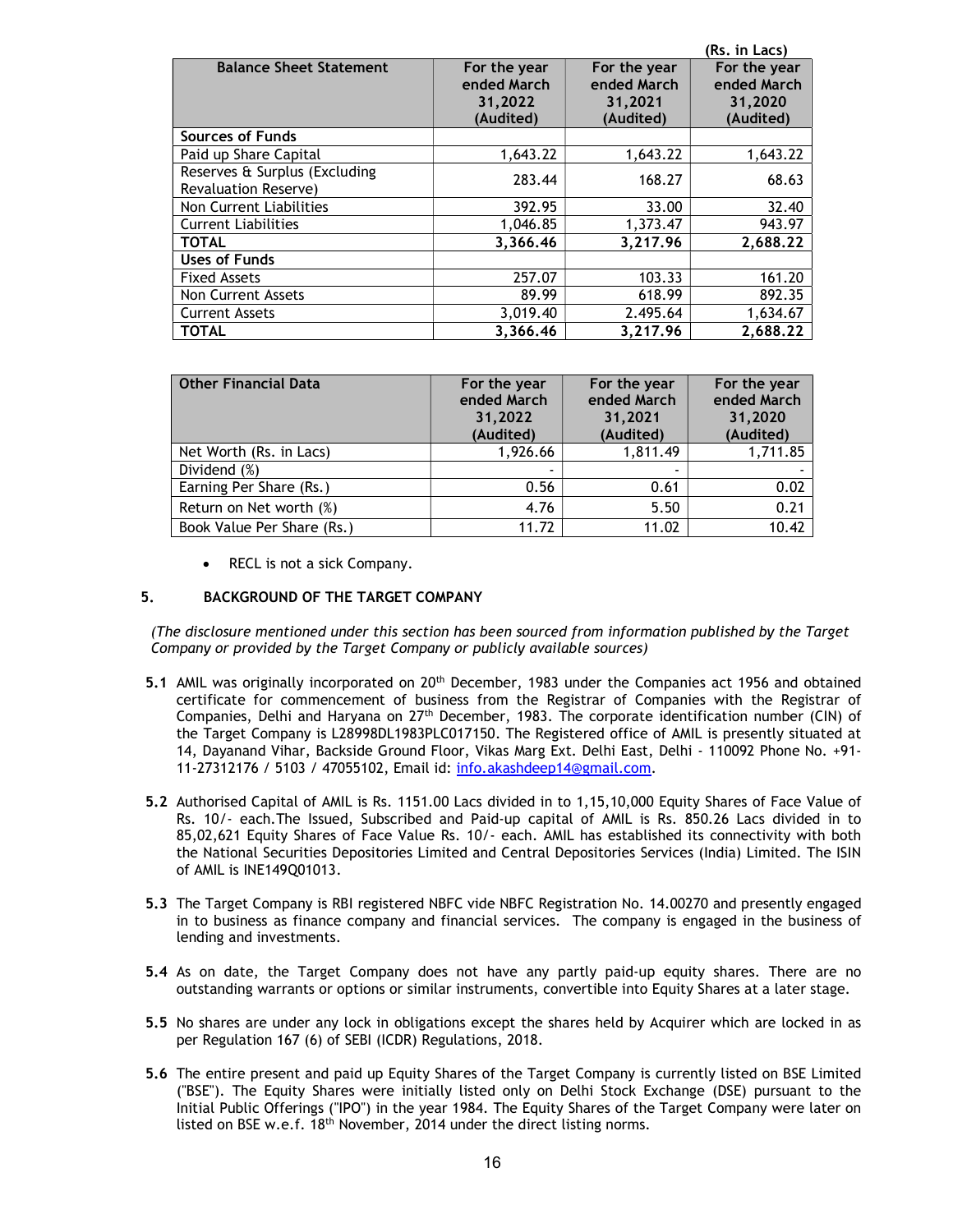- 5.7 The Equity Shares of Target Company are frequently traded on BSE in terms of Regulation 2 (1) (j) of the Takeover Regulations.
- 5.8 The Company has complied with the requirements of the Listing Agreement with BSE and as on date no penal action has been initiated by the BSE.
- 5.9 The details of Share Capital of Target Company is as follows:

| Paid up Equity Shares of AMIL             | No. of Equity<br><b>Shares/ Voting</b><br>rights | % of Shares /<br>voting rights |
|-------------------------------------------|--------------------------------------------------|--------------------------------|
| Fully paid-up Equity Shares               | 85,02,621                                        | 100.00                         |
| Partly paid-up Equity Shares              | NIL                                              | nil                            |
| <b>Total Equity Shares</b>                | 85,02,621                                        | 100.00                         |
| Total Voting Rights in the Target Company | 85,02,621                                        | 100.00                         |

5.10 The details of pre and post- preferential allotment capital of the Target Company would be as under:

| <b>Particulars</b>                                    | No. of Equity Nominal Value |              |
|-------------------------------------------------------|-----------------------------|--------------|
|                                                       | <b>Shares</b>               | (Rs.)        |
| Existing equity and voting share capital              | 85,02,621                   | 8.50.26.210  |
| Proposed preferential allotment of Equity Shares      | 20,00,000                   | 2,00,00,000  |
| Post Preferential allotment / emerging voting capital | 1.05.02.621                 | 10,50,26,210 |

5.11 As on date of this LOF, the Board of Directors of AMIL are as follows:

| <b>Name</b>    | <b>Designation</b>       | <b>DIN</b> | Date of Appointment |
|----------------|--------------------------|------------|---------------------|
| Rajesh Gupta   | <b>Managing Director</b> | 00006056   | 02/05/2018          |
| Yash Pal Gupta | <b>Director</b>          | 00013872   | 02/05/2018          |
| Prachi Gupta   | <b>Director</b>          | 08118203   | 02/05/2018          |
| Girish Chadha  | <b>Director</b>          | 01808647   | 12/03/2022          |
| Sanjeev Kumar  | Director                 | 08693790   | 27/05/2020          |

- 5.12 There has been no merger / demerger or spin off involving AMIL during the last 3 years. The company has not changed its name since inception.
- 5.13 Brief financial information of AMIL for the financial year ended on 31<sup>st</sup> March, 2022, 31st March, 2021, and 31<sup>st</sup> March, 2020 are given below:

# Standalone Financial Statements

|                                    |                             |                             |                             | (Rs. in Lacs) |
|------------------------------------|-----------------------------|-----------------------------|-----------------------------|---------------|
| <b>Profit &amp; Loss Statement</b> | For the year<br>ended March | For the year<br>ended March | For the year<br>ended March |               |
|                                    | 31,2022                     | 31,2021                     | 31,2020                     |               |
|                                    | (Audited)                   | (Audited)                   | (Audited)                   |               |
| Revenue from Operations            | 408.85                      | 39.25                       | 46.76                       |               |
| Other Income                       | 0.58                        | 0.20                        |                             |               |
| <b>Total Income</b>                | 409.43                      | 39.45                       | 46.76                       |               |
| Total Expenditure (Excluding       | 56.94                       | 23.61                       | 22.26                       |               |
| Depreciation and Interest)         |                             |                             |                             |               |
| Profit (Loss) before               | 352.49                      | 15.84                       | 24.50                       |               |
| Depreciation, Interest & Tax       |                             |                             |                             |               |
| Depreciation                       | 19.29                       | 8.37                        |                             |               |
| Interest                           | 279.27                      | 6.37                        | 0.00                        |               |
| Profit / (Loss) before Tax         | 53.93                       | 1.10                        | 24.50                       |               |
| <b>Tax Expenses</b>                | 12.31                       | 0.21                        | 6.42                        |               |
| Profit /(Loss) after Tax           | 41.62                       | 0.89                        | 18.08                       |               |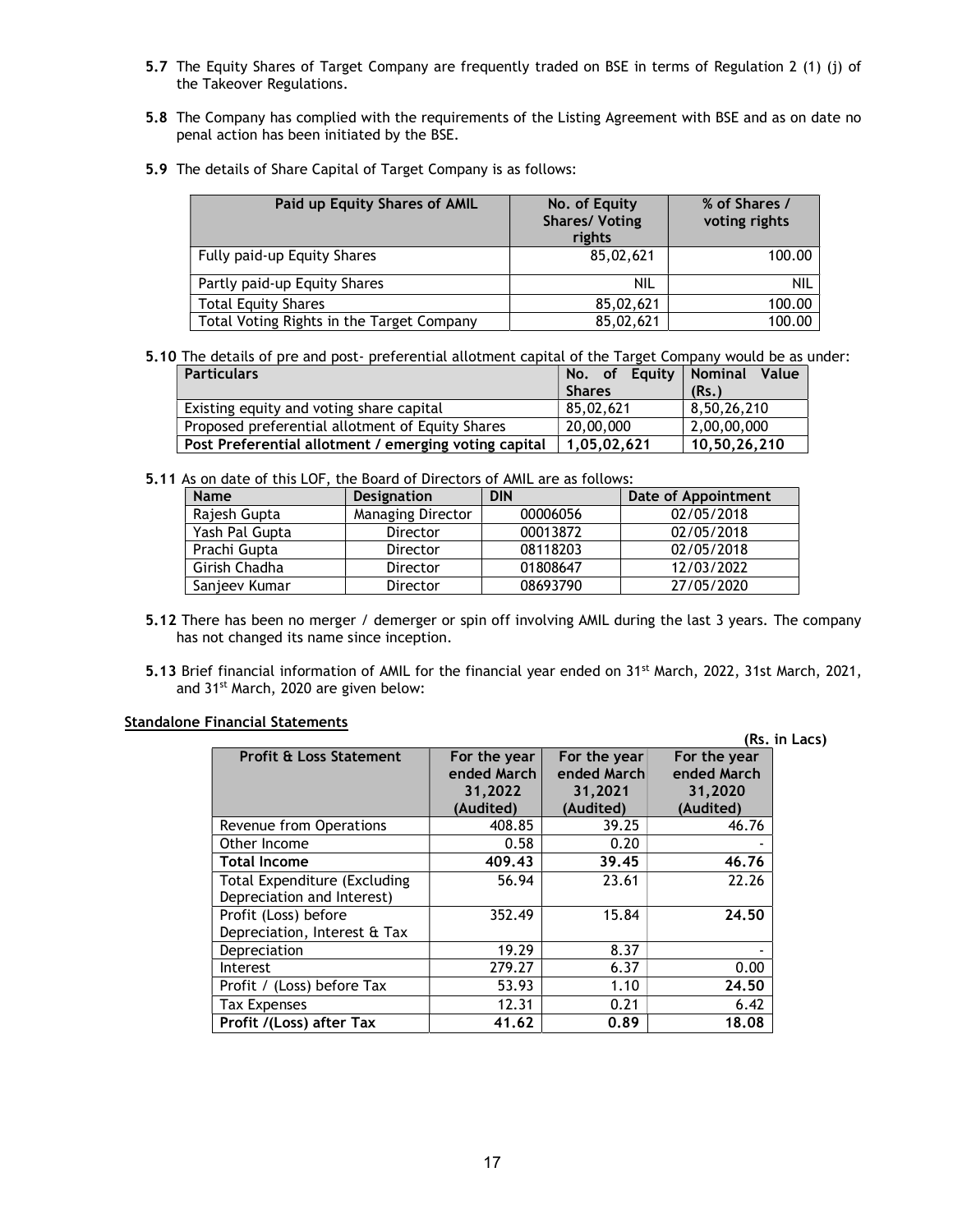|                                 |              |              | (Rs. in Lacs) |
|---------------------------------|--------------|--------------|---------------|
| <b>Balance Sheet Statement</b>  | For the year | For the year | For the year  |
|                                 | ended March  | ended March  | ended March   |
|                                 | 31,2022      | 31,2021      | 31,2020       |
|                                 | (Audited)    | (Audited)    | (Audited)     |
| <b>Sources of Funds</b>         |              |              |               |
| Paid up Share Capital           | 850.26       | 850.26       | 850.26        |
| <b>Other Equity</b>             | 1,247.40     | 1,205.88     | 1,204.93      |
| <b>Net Worth</b>                | 2,097.67     | 2,056.14     | 2,055.19      |
| <b>Financial Liabilities</b>    | 6,739.58     | 502.43       |               |
| Non Financial Liabilities       | 36.17        | 5.53         | 9.77          |
| <b>TOTAL</b>                    | 8,873.42     | 2,564.10     | 2,064.96      |
| <b>Uses of Funds</b>            |              |              |               |
| Net Fixed Assets                | 67.50        | 18.43        |               |
| Investments                     | 1,465.27     | 1,340.27     | 1,648.26      |
| Current Tax Assets (Net)        | 40.02        | 7.75         | 8.47          |
| Deferred Tax Assets (Net)       | 6.62         | 3.19         | 1.60          |
| <b>Other Non-Current Assets</b> |              |              |               |
| Loans & Advances and Cash &     | 7,292.98     | 1193.94      | 406.63        |
| Cash Equivalents                |              |              |               |
| <b>Other Financial Assets</b>   | 1.00         | 0.50         |               |
| Other Non- Financial Assets     | 0.02         | 0.02         | 0.00          |
| <b>TOTAL</b>                    | 8,873.42     | 2,564.10     | 2,064.96      |

| <b>Other Financial Data</b> | For the year<br>ended March<br>31,2022<br>(Audited) | For the year<br>ended March<br>31,2021<br>(Audited) | For the year<br>ended March<br>31,2020<br>(Audited) |
|-----------------------------|-----------------------------------------------------|-----------------------------------------------------|-----------------------------------------------------|
| Net Worth (Rs. in Lacs)     | 2,097.67                                            | 2,056.14                                            | 2,055.19                                            |
| Dividend (%)                |                                                     |                                                     |                                                     |
| Earning Per Share (Rs.)     | 0.49                                                | 0.01                                                | 0.21                                                |
| Return on Net worth (%)     | 1.98%                                               | 0.04%                                               | 0.88%                                               |
| Book Value Per Share (Rs.)  | 24.67                                               | 24.18                                               | 24.17                                               |

There are no contingent liabilities for the year ended  $31^{st}$  March, 2022 as well as on the date of this Letter of Offer.

Reason for fall/rise in total income and profit after tax are as follows:

### FY 2021-2022 Compared to 2020-2021

During the financial year 2021-22, the company has earned total income to the tune of Rs. 409.43 Lacs in comparison of total income accounted for Rs. 39.45 Lacs of fiscal 2019-20 with a increase of 937.85%. Such increase is mainly attributed to increase in interest income due to increase in volume of operations post covid scenario. The profit after tax in the financial year 2021-22 has stood at Rs. 41.62 Lacs from Rs. 0.89 Lacs in the financial year 2020-21.

## FY 2020-2021 Compared to 2019-2020

During the financial year 2020-21, the company has earned total income to the tune of Rs. 39.45 Lacs in comparison of total income accounted for Rs. 46.76 Lacs of fiscal 2019-20 with a decrease of 15.64%. Such decrease is mainly attributed to decrease in interest income. The profit after tax in the financial year 2020-21 has stood at Rs. 0.89 Lacs from Rs. 18.08 Lacs in the financial year 2019-20.

#### FY 2019-2020 Compared to 2018-2019

During the financial year 2019-20, the company has earned total income to the tune of Rs. 46.76 Lacs in comparison of total income accounted for Rs. 63.73 Lacs of fiscal 2018-19 with a decrease of 26.63%. Such decrease is mainly attributed to decrease in other income. The profit after tax in the financial year 2019-20 has stood at Rs. 18.08 Lacs from Rs. 29.22 Lacs in the financial year 2018-19.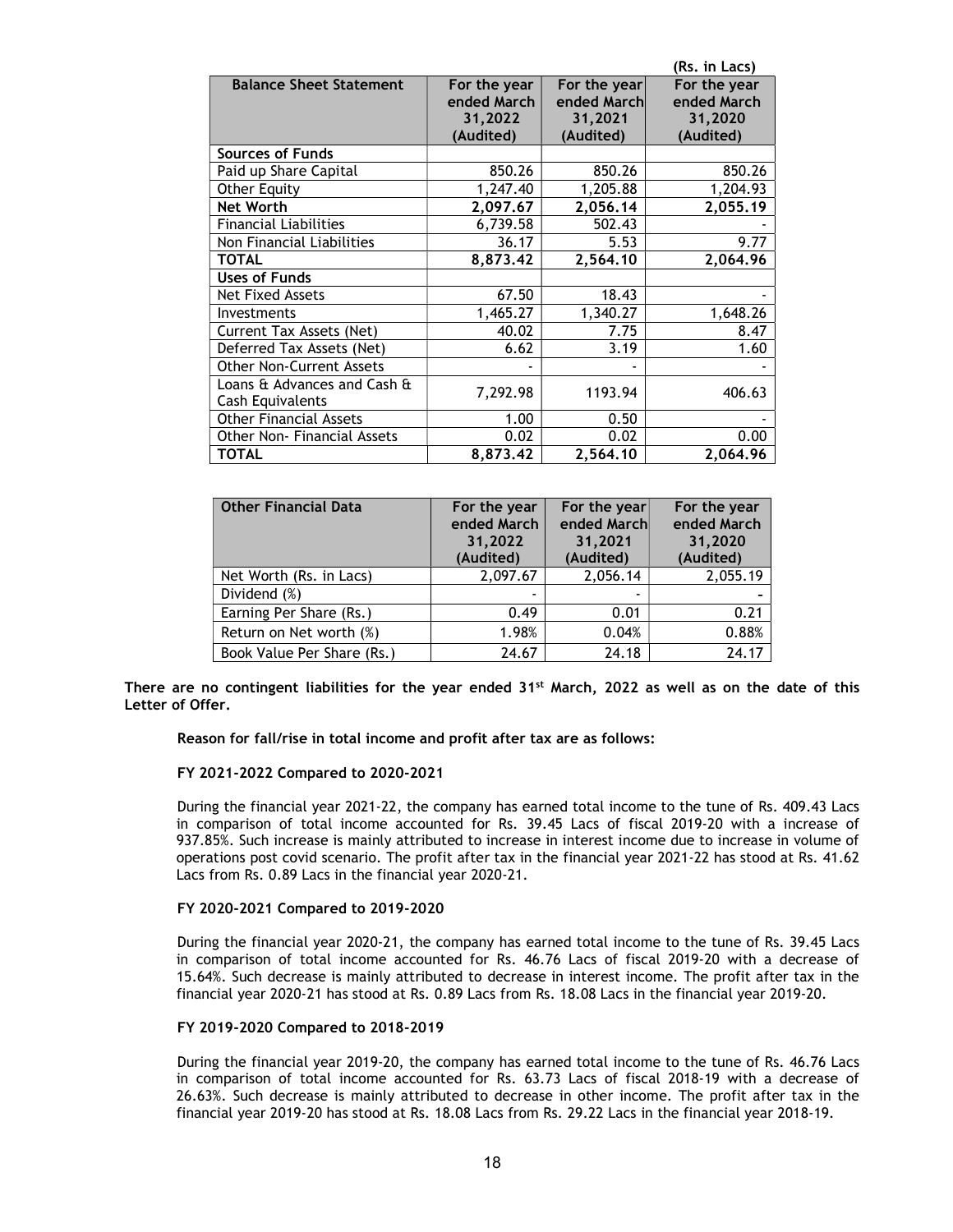(Rs. in Lacs)

| <b>Profit &amp; Loss Statement</b>                         | For the year<br>ended March<br>31,2022<br>(Audited) | For the year<br>ended March<br>31,2021<br>(Audited) | For the year<br>ended March<br>31,2020<br>(Audited) |
|------------------------------------------------------------|-----------------------------------------------------|-----------------------------------------------------|-----------------------------------------------------|
| Revenue from Operations                                    | 969.11                                              | 406.97                                              | 405.87                                              |
| Other Income                                               | 3.84                                                | 5.67                                                | 117.95                                              |
| <b>Total Income</b>                                        | 972.95                                              | 412.64                                              | 523.82                                              |
| Total Expenditure (Excluding<br>Depreciation and Interest) | 174.80                                              | 137.15                                              | 119.53                                              |
| Profit (Loss) before<br>Depreciation, Interest & Tax       | 798.15                                              | 275.49                                              | 404.29                                              |
| Depreciation                                               | 23.78                                               | 15.28                                               | 11.00                                               |
| Interest                                                   | 451.53                                              | 123.90                                              | 117.85                                              |
| Profit / (Loss) before Tax                                 | 322.84                                              | 136.31                                              | 275.44                                              |
| <b>Tax Expenses</b>                                        | 66.08                                               | 38.29                                               | 53.19                                               |
| Profit /(Loss) after Tax                                   | 256.77                                              | 98.02                                               | 222.25                                              |

(Rs. in Lacs)

| <b>Balance Sheet Statement</b>  | For the year<br>ended March | For the year<br>ended March | For the year<br>ended March |
|---------------------------------|-----------------------------|-----------------------------|-----------------------------|
|                                 | 31,2022                     | 31,2021                     | 31,2020                     |
|                                 | (Audited)                   | (Audited)                   | (Audited)                   |
| Sources of Funds                |                             |                             |                             |
| Paid up Share Capital           | 850.26                      | 850.26                      | 850.26                      |
| <b>Other Equity</b>             | 2,127.74                    | 1,910.12                    | 1,878.57                    |
| Non-Controlling Interest        | 414.68                      | 374.20                      |                             |
| <b>Net Worth</b>                | 3,392.69                    | 3,134.58                    | 2,728.83                    |
| <b>Financial Liabilities</b>    | 8,035.00                    | 1653.34                     | 1012.59                     |
| Non Financial Liabilities       | 106.02                      | 64.80                       | 158.43                      |
| <b>TOTAL</b>                    | 11,533.71                   | 4,852.72                    | 3,899.85                    |
| Uses of Funds                   |                             |                             |                             |
| <b>Net Fixed Assets</b>         | 296.51                      | 278.33                      | 268.78                      |
| Loans                           | 10,872.91                   | 4,345.03                    | 3,223.08                    |
| Investments                     | 125.06                      | 0.06                        | 171.57                      |
| Current Tax Assets (Net)        | 125.12                      | 79.91                       | 85.99                       |
| Deferred Tax Assets (Net)       | 41.79                       | 32.95                       | 27.07                       |
| <b>Other Non-Current Assets</b> |                             |                             |                             |
| Net Current Assets              |                             |                             |                             |
| <b>Other Financial Assets</b>   | 16.42                       | 23.19                       | 67.55                       |
| Other Non- Financial Assets     | 55.90                       | 93.25                       | 55.81                       |
| <b>TOTAL</b>                    | 11,533.71                   | 4,852.72                    | 3,899.85                    |

| <b>Other Financial Data</b> | For the year<br>ended March<br>31,2022<br>(Audited) | For the year<br>ended March<br>31,2021<br>(Audited) | For the year<br>ended March<br>31,2020<br>(Audited) |
|-----------------------------|-----------------------------------------------------|-----------------------------------------------------|-----------------------------------------------------|
| Net Worth (Rs. in Lacs)     | 3,392.69                                            | 3,134.58                                            | 2,728.83                                            |
| Dividend (%)                |                                                     |                                                     |                                                     |
| Earning Per Share (Rs.)     | 3.04                                                | 1.15                                                | 2.61                                                |
| Return on Net worth (%)     | 7.57                                                | 3.13                                                | 8.14%                                               |
| Book Value Per Share (Rs.)  | 39.90                                               | 36.87                                               | 32.09                                               |

There are no contingent liabilities for the year ended 31<sup>st</sup> March, 2022 as well as on the date of this Letter of Offer.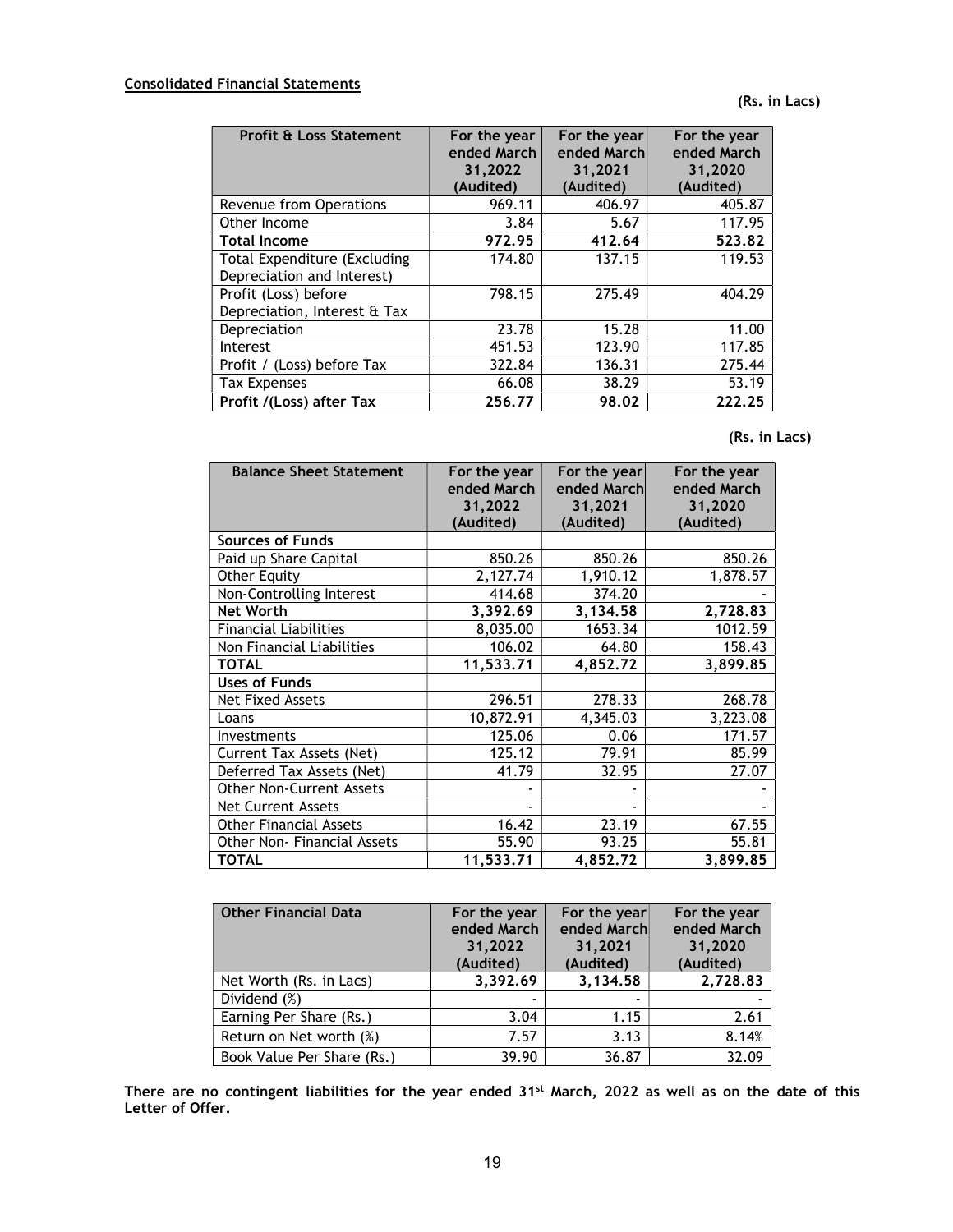### Reason for fall/rise in total income and profit after tax are as follows:

## FY 2021-2022 Compared to 2020-2021

During the financial year 2021-22, the company has earned total income to the tune of Rs. 972.95 Lacs in comparison of total income accounted for Rs. 412.64 Lacs of fiscal 2020-21 with an increase of 135.71%. Such increase is mainly attributed to increase in volume of operations due to post covid scenario. The profit after tax in the financial year 2021-22 has stood at Rs. 256.77 Lacs from Rs. 98.02 Lacs in the financial year 2020-21.

#### FY 2020-2021 Compared to 2019-2020

During the financial year 2020-21, the company has earned total income to the tune of Rs. 412.64 Lacs in comparison of total income accounted for Rs. 523.82 Lacs of fiscal 2019-20 with a decrease of 21.22%. Such decrease is mainly attributed to decrease in other income. The profit after tax in the financial year 2020-21 has stood at Rs. 98.02 Lacs from Rs. 222.25 Lacs in the financial year 2019-20.

## FY 2019-2020 Compared to 2018-2019

During the financial year 2019-20, the company has earned total income to the tune of Rs. 523.82 Lacs in comparison of total income accounted for Rs. 501.22 Lacs of fiscal 2018-19 with an increase of 4.51%. Such increase is mainly attributed to increase in other income. The profit after tax in the financial year 2019-20 has stood at Rs. 222.25 Lacs from Rs. 175.04 Lacs in the financial year 2018-19.

5.14 The Shareholding pattern of the AMIL, as on the date of LOF is as follows:

| Shareholder<br>Category    | Number Of Equity Shares Of The Target<br>Company | <b>Percentage of Existing Equity</b><br><b>Share Capital (%)</b> |
|----------------------------|--------------------------------------------------|------------------------------------------------------------------|
| Promoter<br>Promoter Group | 49,85,236                                        | 58.63                                                            |
| Public                     | 35.17.385                                        | 41.37                                                            |
| Total                      | 85.02.621                                        | 100.00                                                           |

5.15 The current capital structure of the Company has been build up since inception, are as under:

| Date of<br>allotment | No. of<br>shares<br>issued | No. of<br><b>shares</b><br>issued<br>in % (%<br>of then<br>issued<br>capital) | <b>Cumulative</b><br>paid up<br>capital (in<br>$Rs.$ ) | Mode of<br><b>Allotment</b> | Identity of<br>allottees<br>(whether<br>promoters<br>or public,) | Status of<br>Compliance        |
|----------------------|----------------------------|-------------------------------------------------------------------------------|--------------------------------------------------------|-----------------------------|------------------------------------------------------------------|--------------------------------|
| 27.12.1983           | 70                         | 100                                                                           | 700                                                    | Cash                        | Subscription<br>to MOA<br>(Promoters)                            | Capital Issued prior<br>to IPO |
| 14.04.1984           | 38,430                     | 99.82                                                                         | 3,85,000                                               | Cash                        | Promoters                                                        | Capital Issued prior<br>to IPO |
| 14.04.1984           | 2,10,000                   | 84.51                                                                         | 24,85,000                                              | Cash                        | Public Issue                                                     | N.A.                           |
| 31.03.2014           | 28,50,000                  | 91.98                                                                         | 3,09,85,000                                            | Cash                        | Preferential<br><b>Issue</b><br>(Promoter &<br>Public            | Complied With                  |
| 27.02.2018           | 54,04,121                  | 63.56                                                                         | 8,50,26,210                                            | Other Than<br>Cash          | Promoter &<br><b>Public</b>                                      | Complied With                  |
| Total                | 85,02,621                  |                                                                               |                                                        |                             |                                                                  |                                |

5.16 There were delay in compliance of Regulations 30 (1) & 30 (2) of SEBI (SAST) Regulations, 2011 by the Promoter and Promoter Group of Target Company for the Financial Year 2018-2019 which was submitted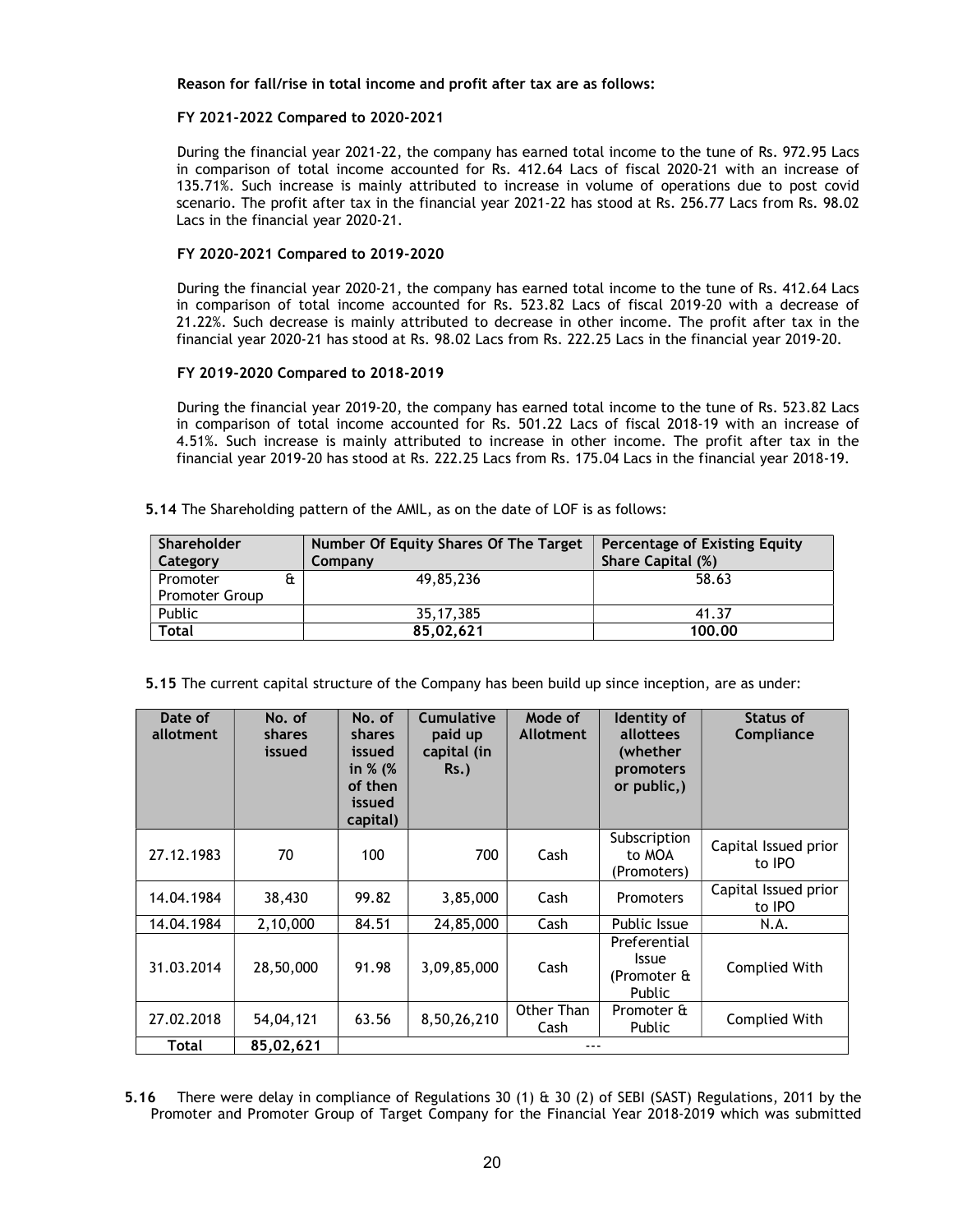with delay of 705 days . SEBI has issued administrative warning to Mr. Rajesh Gupta, Promoter of Target Company vide its letter no. SEBI/HO/CFD/DCR-1/OW/P/2021/36860/1 dated 13th December, 2021.

|  |  | 5.17 Pre- and Post-Offer shareholding pattern of the AMIL is as per the following table: |  |  |
|--|--|------------------------------------------------------------------------------------------|--|--|
|--|--|------------------------------------------------------------------------------------------|--|--|

| Sr.<br>No. | Shareholder<br>category                                                    | Shareholding &<br>voting rights prior to<br>the<br>agreement/acquisitio<br>n and offer<br>(A) |        | <b>Shares/voting rights</b><br>agreed to be<br>acquired<br>pursuant to SPA and<br>allotment under Pref.<br>Issue which triggered<br>off the Takeover<br><b>Regulations</b><br>(B) |                                            | <b>Shares/Voting rights</b><br>to be acquired in the<br>open offer (assuming<br>full acceptances)<br>(C) |                              | Shareholding/voting<br>rights after the<br>acquisition and<br><b>Offer</b> |               |
|------------|----------------------------------------------------------------------------|-----------------------------------------------------------------------------------------------|--------|-----------------------------------------------------------------------------------------------------------------------------------------------------------------------------------|--------------------------------------------|----------------------------------------------------------------------------------------------------------|------------------------------|----------------------------------------------------------------------------|---------------|
|            |                                                                            | No.                                                                                           | %5     | No.                                                                                                                                                                               | $\frac{9}{6}$                              | No.                                                                                                      | $\%^{\wedge}$                | No.                                                                        | $\%^{\wedge}$ |
| 1.         | Promoter &<br><b>Promoter Group</b>                                        |                                                                                               |        |                                                                                                                                                                                   |                                            |                                                                                                          |                              |                                                                            |               |
|            | a. Parties to<br>Agreement                                                 | 12,44,331                                                                                     | 14.63  | (1,50,000)                                                                                                                                                                        | (1.43)                                     | $\blacksquare$                                                                                           |                              | 10,94,331                                                                  | 10.42         |
|            | b. Promoters<br>Other than (a)<br>above                                    | 37,40,905                                                                                     | 44.00  |                                                                                                                                                                                   |                                            | $\overline{\phantom{a}}$                                                                                 |                              | 37,40,905                                                                  | 35.62         |
|            | Total $1$ (a+b)                                                            | 49,85,236                                                                                     | 58.63  | (1, 50, 000)                                                                                                                                                                      | (1.43)                                     |                                                                                                          |                              | 48, 35, 236                                                                | 46.04         |
| 2.         | <b>Acquirer and</b><br><b>PACs</b>                                         |                                                                                               |        |                                                                                                                                                                                   |                                            |                                                                                                          |                              |                                                                            |               |
|            | a) Acquirer                                                                |                                                                                               |        |                                                                                                                                                                                   |                                            |                                                                                                          |                              |                                                                            |               |
|            | Acquirer                                                                   | 5,90,000                                                                                      | 6.94   | 21,50,000                                                                                                                                                                         | 20.47                                      | 27,30,682                                                                                                | 26.00                        | 54,70,682                                                                  | 52.09         |
|            | b) PACs                                                                    |                                                                                               |        |                                                                                                                                                                                   |                                            |                                                                                                          |                              |                                                                            |               |
|            | PAC-1<br>PAC-2                                                             | 15,000                                                                                        | 0.18   | $\blacksquare$<br>$\blacksquare$                                                                                                                                                  | $\overline{\phantom{a}}$<br>$\blacksquare$ | $\overline{\phantom{a}}$<br>$\blacksquare$                                                               | $\qquad \qquad \blacksquare$ | 15,000                                                                     | 0.14          |
|            | PAC-3                                                                      | 29,940                                                                                        | 0.35   | $\blacksquare$                                                                                                                                                                    | $\overline{\phantom{a}}$                   | $\blacksquare$                                                                                           | $\qquad \qquad \blacksquare$ | 29,940                                                                     | 0.29          |
|            | PAC-4                                                                      | 15,000                                                                                        | 0.18   |                                                                                                                                                                                   | $\blacksquare$                             | $\overline{\phantom{a}}$                                                                                 |                              | 15,000                                                                     | 0.14          |
|            | PAC-5                                                                      | 20,000                                                                                        | 0.24   | $\blacksquare$                                                                                                                                                                    | $\overline{\phantom{0}}$                   | $\overline{\phantom{a}}$                                                                                 |                              | 20,000                                                                     | 0.19          |
|            | PAC-6                                                                      | 10,000                                                                                        | 0.12   | $\blacksquare$                                                                                                                                                                    | $\blacksquare$                             | $\blacksquare$                                                                                           | $\blacksquare$               | 10,000                                                                     | 0.10          |
|            | $PAC-7$                                                                    | 20,000                                                                                        | 0.24   | $\blacksquare$                                                                                                                                                                    | $\overline{\phantom{0}}$                   | $\blacksquare$                                                                                           | $\overline{\phantom{a}}$     | 20,000                                                                     | 0.19          |
|            | PAC-8                                                                      | 15,000                                                                                        | 0.18   | $\blacksquare$                                                                                                                                                                    | $\blacksquare$                             | $\overline{\phantom{a}}$                                                                                 | $\overline{\phantom{a}}$     | 15,000                                                                     | 0.14          |
|            | PAC-9                                                                      | 15,100                                                                                        | 0.18   |                                                                                                                                                                                   |                                            |                                                                                                          | $\blacksquare$               | 15,100                                                                     | 0.14          |
|            | Total $(2)$                                                                | 7,30,040                                                                                      | 8.58   | 21,50,000                                                                                                                                                                         | 20.47                                      | 27,30,682                                                                                                | 26.00                        | 56, 10, 722                                                                | 53.42         |
| 3.         | Parties to<br>agreement other<br>than $(1)$                                |                                                                                               |        |                                                                                                                                                                                   |                                            |                                                                                                          |                              |                                                                            |               |
| 4.         | Parties (other<br>than promoters<br>/ acquirers $\mathbf{\hat{a}}$<br>PACs |                                                                                               |        |                                                                                                                                                                                   |                                            |                                                                                                          |                              |                                                                            |               |
|            | a. Fls/MFs/Flls/                                                           |                                                                                               |        |                                                                                                                                                                                   |                                            |                                                                                                          |                              |                                                                            |               |
|            | Banks/SFI                                                                  |                                                                                               |        |                                                                                                                                                                                   |                                            |                                                                                                          |                              |                                                                            |               |
|            | b. Others<br>Total no. of                                                  | 27,87,345                                                                                     | 32.78  | $\blacksquare$                                                                                                                                                                    |                                            | (27, 30, 682)                                                                                            | (26.00)                      | 56,663                                                                     | 0.54          |
|            | shareholders<br>i.e. 214 in<br>"Public<br>Category"                        |                                                                                               |        |                                                                                                                                                                                   |                                            |                                                                                                          |                              |                                                                            |               |
|            | <b>Total</b>                                                               | 85,02,621                                                                                     | 100.00 | 20,00,000                                                                                                                                                                         | 19.04                                      | Nil                                                                                                      | Nil                          | 10502621                                                                   | 100.00        |

\$ Computed as a %age of existing equity and voting share capital of AMIL.

 $^{\wedge}$  Computed as a %age of Emerging Voting Capital of AMIL.

Note: Post-completion of the Offer, the Existing Promoters and Promoters group will also continue to be part of promoters and Promoters group along with Acquirer and PACs, hence there is no requirement of compliance of Regulation 31A of SEBI LODR Regulations, 2015 w.r.t reclassification of existing promoters and Promoters group as public shareholders.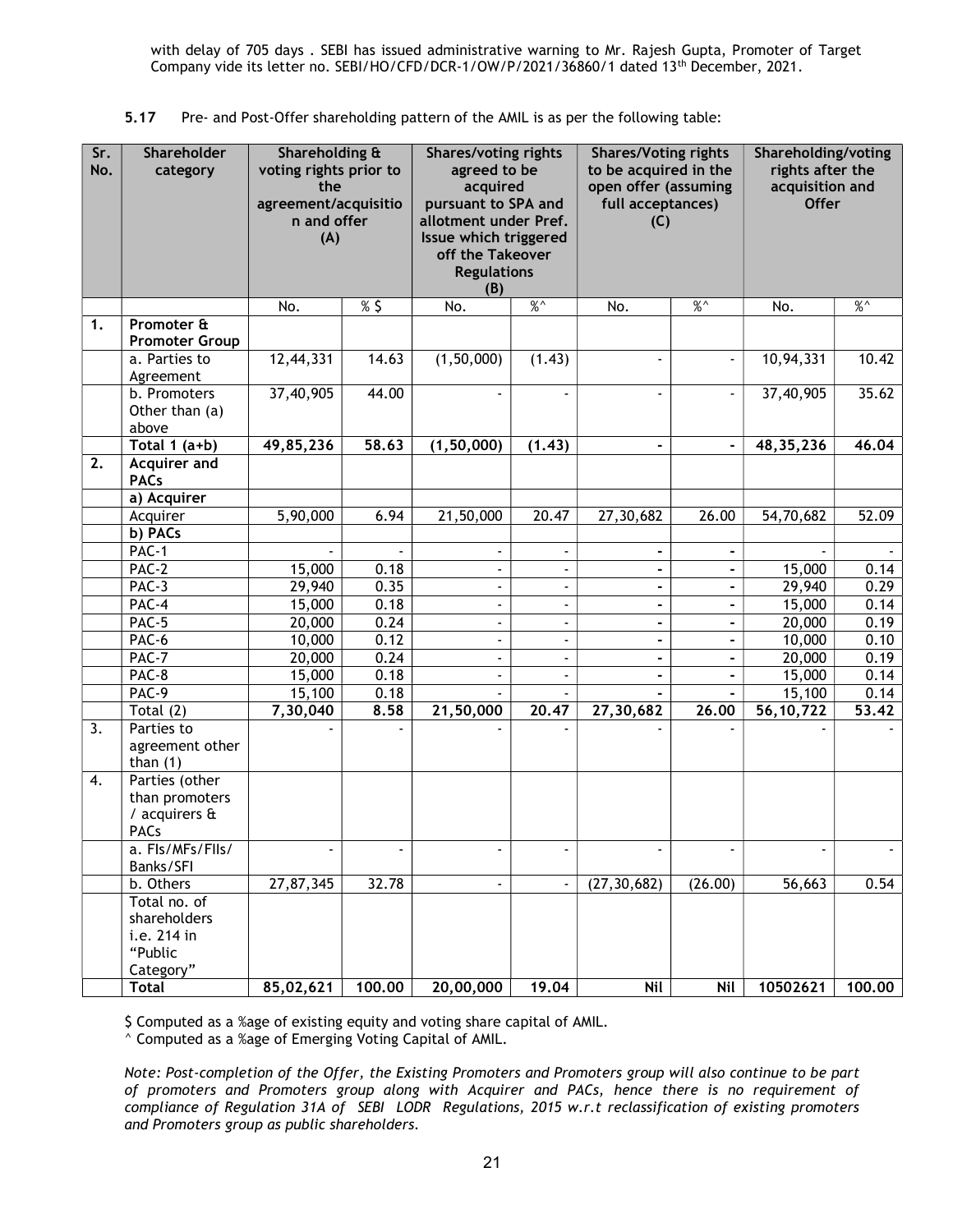- 5.18 The number of Shareholders in AMIL in public category is 1,723 as on date of LOF.
- 5.19 The Company is not a sick Company. There are no directions subsisting or proceedings pending against the Target Company and Promoters under SEBI Act, 1992 and regulations made thereunder, also by any regulator.
- 5.20 Status of corporate governance compliances by AMIL: -

The Corporate Governance clauses as enumerated in Regulation 17 to 27 in SEBI (Listing Obligations & Disclosure Requirements) Regulations, 2015 are not applicable to Target Company.

5.21 Mrs. Kesha Ankit Choksi is the Compliance Officer of the Company, her address is 14, Dayanand Vihar, Backside Ground Floor, Vikas Marg Ext. Delhi East, Delhi - 110092 Phone No. +91-11-27312176 / 5103 / 47055102, Email id: info.akashdeep14@gmail.com.

#### 6. OFFER PRICE AND FINANCIAL ARRANGEMENTS

#### 6.1 Justification of Offer Price

- 6.1.1 The Equity Shares of the Target Company are listed on BSE Limited, Mumbai (BSE). The shares are placed under group 'X' having a Scrip Code "538778" Scrip ID: "AKASHDEEP" on the BSE. The company has been listed on BSE Limited we.f. 18th November, 2014.
- 6.1.2 The equity shares of the Target Company are frequently traded within the meaning of explanation provided in Regulation 2(j) of the SEBI (SAST) Regulations on BSE.

The annualized trading turnover of the equity shares of the Target Company on BSE during Twelve calendar months of PA (September, 2020 – August, 2021) is as given below:

| Name of         | Total number of equity shares   | <b>Total Number</b>  | <b>Annualized Trading</b>    |
|-----------------|---------------------------------|----------------------|------------------------------|
| the Stock       | traded during the preceding 12  | <b>Equity Shares</b> | Turnover (as % of total      |
| <b>Exchange</b> | months prior to the month of PA | listed               | <b>Listed Equity Shares)</b> |
| <b>BSE</b>      | 77, 16, 461                     | 85.02.621            | 90.75%                       |

6.1.3 The Offer Price of Rs. 52.50/- (Rupees Fifty Two and Fifty Paise only) per share, Including interest @ 10% p.a. for delay in payment beyond Scheduled Payment Date is justified in terms of Regulation 8 (2) of the SEBI (SAST) Regulations on the basis of the following:

| SR. NO. | <b>PARTICULARS</b>                                                                                                                                                                                                                                                                                                                                             | PRICE (IN RS. PER SHARE) |
|---------|----------------------------------------------------------------------------------------------------------------------------------------------------------------------------------------------------------------------------------------------------------------------------------------------------------------------------------------------------------------|--------------------------|
| (a)     | Highest of Negotiated price per Equity<br>Share of SPA/ The price at which equity<br>shares allotted to the Acquirer and PACs<br>on preferential basis                                                                                                                                                                                                         | 38.00                    |
| (b)     | The volume- weighted average price paid<br>or payable for acquisitions by the Acquirer<br>and PACs during 52 weeks immediately<br>preceding the date of PA.                                                                                                                                                                                                    | 35.37                    |
| (c)     | Highest price paid or payable<br>for<br>acquisitions by the Acquirer and PACs<br>during 26 weeks immediately preceding<br>the date of PA.                                                                                                                                                                                                                      | N.A.                     |
| (d)     | the volume-weighted average<br>market<br>price of shares for a period of sixty trading<br>days immediately preceding the date of<br>the public announcement as traded on the<br>stock exchange where the maximum<br>volume of trading in the shares of the<br>target company are recorded during such<br>period.<br>(in case of frequently traded shares only) | 36.74                    |
| (e)     | Other Financial Parameters as at 30 <sup>th</sup> June, 2021:                                                                                                                                                                                                                                                                                                  |                          |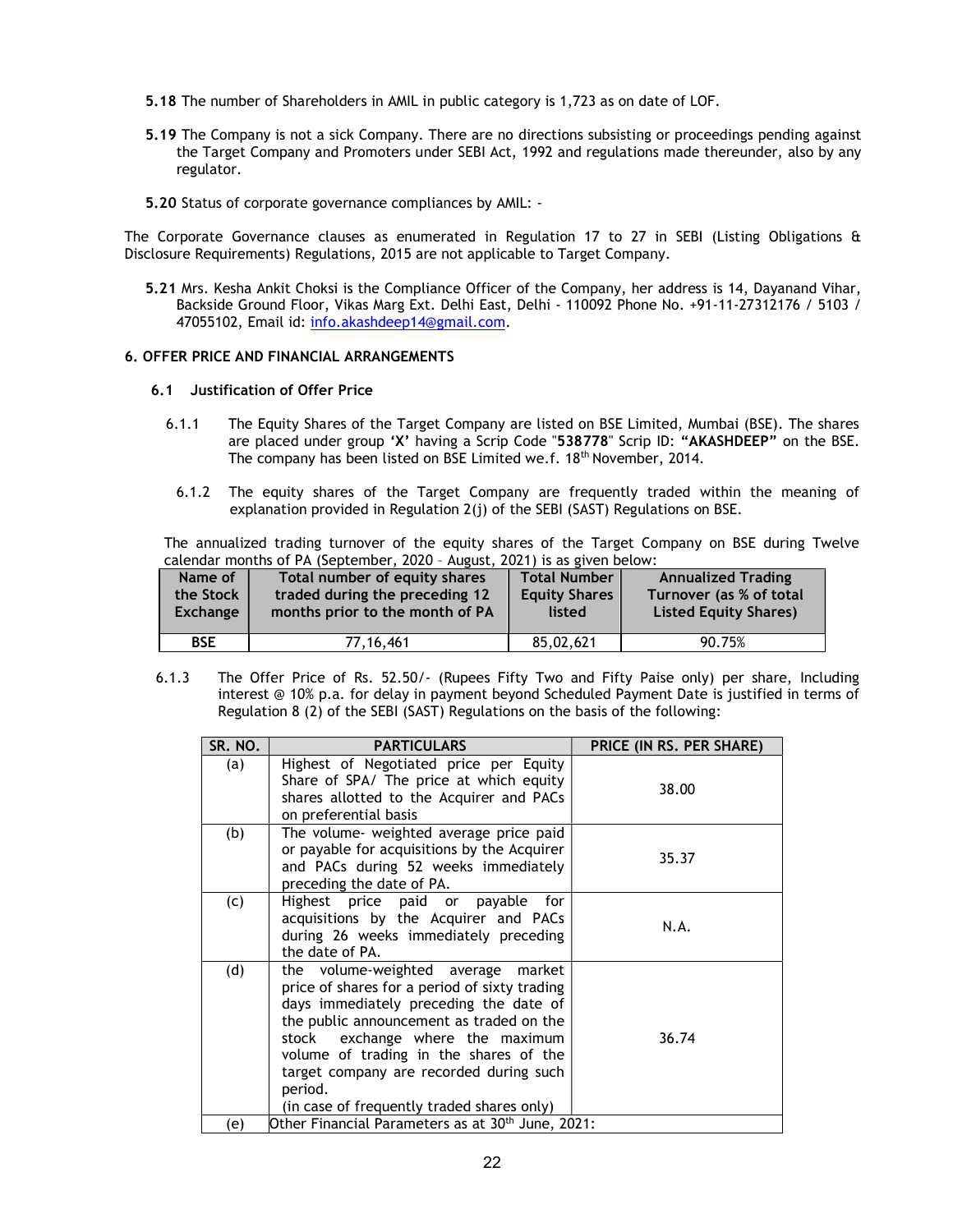| SR. NO. | <b>PARTICULARS</b>      | PRICE (IN RS. PER SHARE) |
|---------|-------------------------|--------------------------|
|         | Return on Net worth (%) | 0.17%                    |
|         | Book Value per share    | Rs. 24.22                |
|         | Earnings per share      | Rs. 0.04                 |

Hence the offer price was initially arrived at Rs. 38/- (Rupees Thirty Eight Only) per share. However since the PAC-9 i.e. Mrs. Reena Agarwal had acquired 100 Equity Shares of Target Company on 24<sup>th</sup> January, 2022 at a price of Rs. 50.05 including brokerage, hence the offer price has to be revised at Rs. 50.05 per Equity Share in accordance with Regulation 8 (8) of the SEBI (SAST) Regulations, 2011.

Further, in accordance with the correspondences with SEBI vide emails dated 22<sup>nd</sup> December 2021 and 24<sup>th</sup> December, 2021, in addition to the offer price mentioned above, the Acquirer shall pay interest @ 10% per annum as prescribed in Regulation 18 (11A) of SEBI (SAST) Regulations for any delay in payment beyond the Scheduled Payment Date (period commencing from the Scheduled Payment Date till the actual date of payment of consideration under the Offer). For the purpose of clarification, it may be noted that the aforesaid interest will be payable to all the successful Public Shareholders, whose Shares are validly tendered and accepted in the Offer. Accordingly, the Offer Price has been revised to Rs. 52.50/- (Rupees Fifty Two and Fifty Paise only) including interest @ 10% per annum per equity share for delay in payment beyond the scheduled payment date per fully paid up Equity Share of Rs. 10 each.

In view of the parameters considered and presented in table above, in the opinion of the Acquirer, PACs and Manager to the Offer, the offer price of Rs. 52.50/- (Rupees Fifty Two and Fifty Paise Only) per share being the highest of the prices mentioned above is justified in terms of Regulation 8 of the SEBI (SAST) Regulations, 2011.

- 6.1.4 There has been no corporate action requiring the price parameters to be adjusted.
- 6.1.5 In the event of any further acquisition of Equity Shares of the Target Company by Acquirer or PACs during the offer period, whether by subscription or purchase, at a price higher than offer price, then offer price will be revised upwards to be equal to or more than the highest price paid for such acquisition in terms of Regulation 8 (8) of the SEBI (SAST) Regulations. However it shall not be acquiring any equity shares of Target Company after the third working day prior to commencement of tendering period and until the expiry of tendering period.
- 6.1.6 If the Acquirer and the PACs acquire Equity Shares of the Target Company during the period of twenty-six weeks after the closure of Tendering Period at a price higher than the Offer Price, then the Acquirer shall pay the difference between the highest acquisition price and the Offer Price, to all shareholders whose Equity Shares have been accepted in this Offer within sixty days from the date of such acquisition. However, no such difference shall be paid in the event that such acquisition is made under another open offer under the Takeover Regulations, or pursuant to SEBI (Delisting of Equity Shares) Regulations, 2009 or open market purchases made in the ordinary course on the stock exchanges, not being negotiated acquisition of Equity Shares of the Target Company in any form.
- 6.1.7 As on date of this LOF, there is no revision in the Offer Price or Offer Size. In case of any revision in the Offer Price or Offer Size, the Acquirer and PACs will comply with all the provisions of the Regulation 18(5) of the Takeover Regulations which are required to be fulfilled for the said revision in the Offer Price or Offer Size.
- 6.1.8 If there is any revision in the Offer Price on account of future purchases / competing offers, it will be done only upto one working day prior to the date of commencement of the Tendering Period in accordance with Regulation 18(4) of the Takeover Regulations and would be notified to the shareholders by way of another public announcement in the same newspapers where the DPS has appeared. The same will also be informed to SEBI and BSE.

# 6.2 Financial Arrangements

6.2.1 Assuming full acceptance under the offer, the maximum consideration payable by the Acquirer under the offer would be Rs. 14,33,60,805/- (Rupees Fourteen Crores Thirty Three Lacs Sixty Thousand Eight Hundred Five Only) ("maximum consideration") i.e. consideration payable for acquisition of 27,30,682 equity shares of the target Company at offer price of Rs. 52.50/- per Equity Share, including interest @ 10% p.a. for delay in payment beyond Scheduled Payment Date.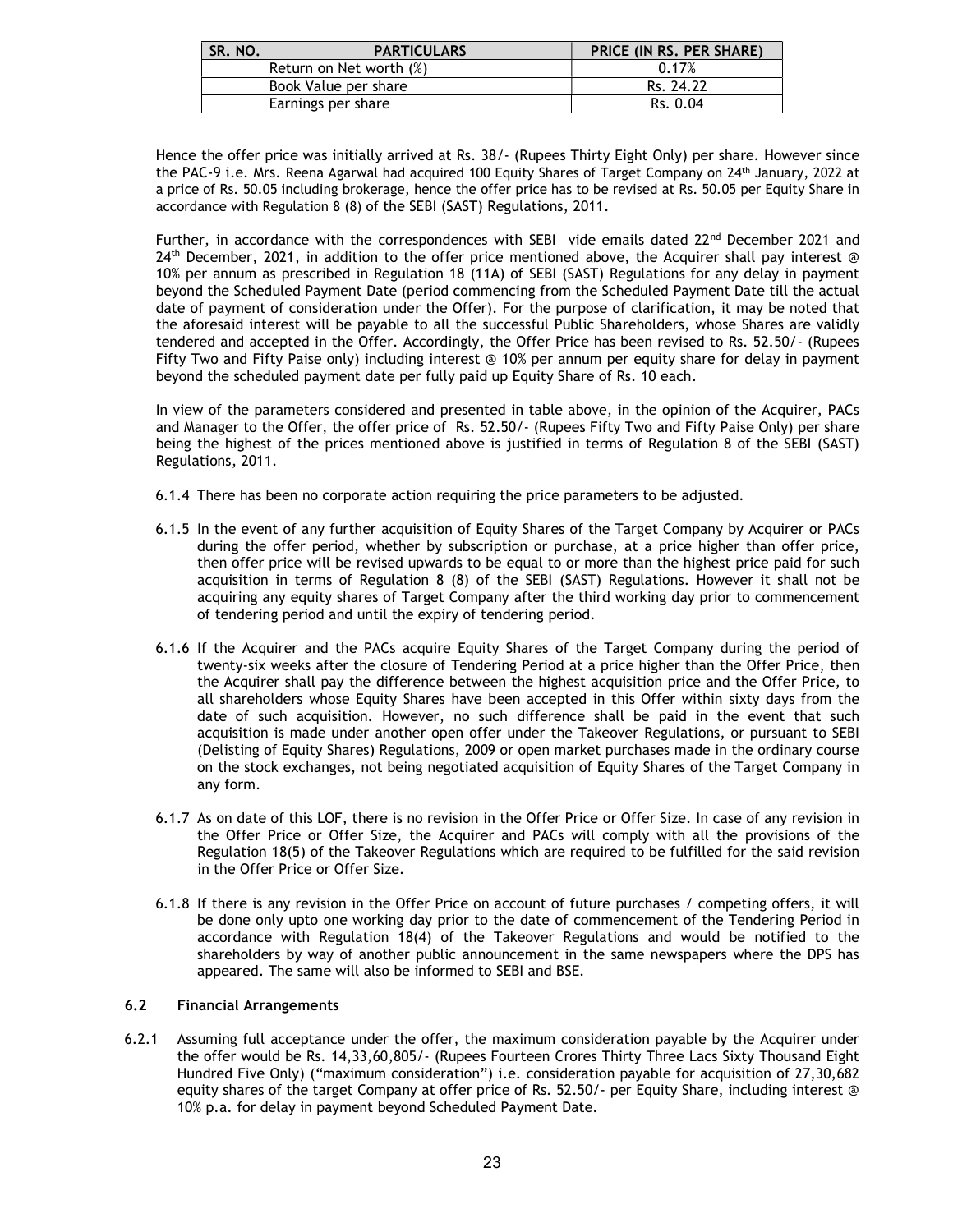- 6.2.2. The Acquirer has adequate resources to meet the financial requirements of the Open Offer. No funds are being borrowed from any bank or financial institution for the purpose of this Open Offer by the Acquirer.
- 6.2.3 The Acquirer, the Manager to the Offer and RBL Bank Limited, a banking corporation incorporated under the laws of India, have entered into an escrow agreement for the purpose of the Offer (the "Escrow Agreement") in accordance with regulation 17 of the SEBI (SAST) Regulations, 2011. Pursuant to the Escrow Agreement, the Acquirer had initially deposited cash of an amount of Rs. 260.00 Lacs in an escrow account opened with RBL Bank Limited. Due to acquisition of shares by PAC-9 in offer period and in line with correspondences with SEBI vide emails dated 22<sup>nd</sup> December 2021 and 24<sup>th</sup> December, 2021, the Offer Price has been revised to Rs. 52.50 Per Equity Share to include interest @ 10% per annum, payable on account of delay in payment beyond the scheduled payment date. Accordingly, the Acquirer has deposited additional amount in the Escrow Account of Rs. 98,50,000/- (Rupees Ninety Eight Lacs Fifty Thousand only), in cash, so that the amount initially deposited along with the additional amount deposited in the Escrow Account is more than 25% of the Maximum Consideration payable under the Offer.
- 6.2.4 The Acquirer has duly empowered Navigant Corporate Advisors Limited, the Manager to the Open Offer, to realize the value of the Escrow Account in terms of the SEBI (SAST) Regulations, 2011.
- 6.2.5 Further, in order to ensure that the funds that are payable to the Eligible Public Shareholders who tender in the Offer are managed more efficiently, the Acquirer has opened the Offer Special Account with the RBL Bank Limited under the Offer Escrow Agreement, for the purpose of Regulation 21 of the SEBI (SAST) Regulations. The Manager to the Offer has been authorized by the Acquirer to operate and realize the monies lying to the credit of the Offer Special Escrow Account, in accordance with the SEBI (SAST) Regulations.
- 6.2.6 The Manager to the Offer, M/s Navigant Corporate Advisors Limited, hereby confirms that firm arrangements for funds and money for payment through verifiable means are in place to fulfil the Offer obligation under the SEBI (SAST) Regulations.
- 6.2.7 CA Nitika Agarwal (Membership No. 538545), partner of M/s. NJGS & Associates, Chartered Accountants (Firm Registration No. 030738N) has certified that the Acquirer and PACs have sufficient resources to make the fund requirement for fulfilling all the obligations under the Offer.
- 6.2.8 The Manager to the Offer, M/s. Navigant Corporate Advisors Limited, hereby confirms that the Acquirer is capable to implement the Offer obligations in accordance with the SEBI (SAST) Regulations.
- 6.2.9 Acquirer hereby undertakes that in case of any upward revision of offer price, Acquirer shall correspondingly increase the escrow amount.

## 7. TERMS AND CONDITIONS OF THE OFFER:

- 7.1. The Letter of Offer along with Form of Acceptance cum Acknowledgement will be mailed to all those public category shareholders of AMIL (except the Acquirer, PACs & Seller) whose name appear on the Register of Members, at the close of business hours on 08.06.2022 ("Identified Date").
- 7.2. All owners of the shares, Registered or Unregistered (except the Acquirer, PACs, Seller and existing promoters of AMIL) who own the shares any time prior to the Closing of the Offer are eligible to participate in the Offer as per the procedure set out in Para 8 below. Eligible Persons can participate in the Offer by offering their shareholding in whole or in part. No indemnity is required from the unregistered owners.
- 7.3. The Letter of Offer will be dispatched to all the eligible shareholders of the Target Company as of the Identified Date. While it would be insured that the Letter of Offer is dispatched by the due date to all the eligible shareholders as on the Identified Date, non-receipt the Letter of Offer by any member entitled to this open offer will not invalidate the Offer in any manner whatsoever.
- 7.4. Subject to the conditions governing this Offer, as mentioned in the Letter of Offer, the acceptance of this Offer by the shareholder(s) must be absolute and unqualified. Any acceptance to the Offer, which is conditional or incomplete, is liable to be rejected without assigning any reason whatsoever.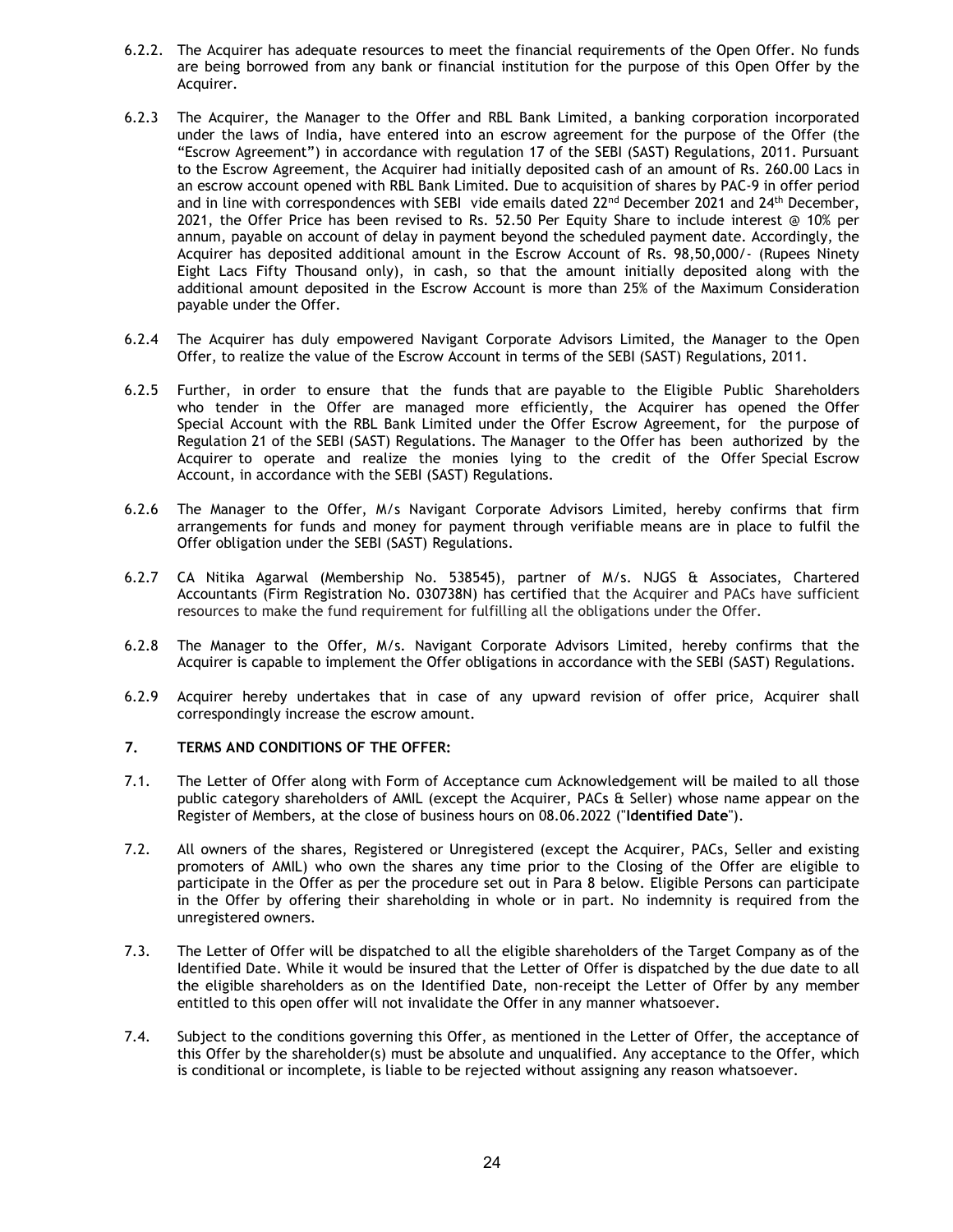## 7.5. Locked-in Shares:

There are no shares are under lock-in of AMIL, except the shares held by Acquirer which are locked in as per Regulation 167 (6) of SEBI (ICDR) Regulations, 2018

# 7.6. Eligibility for accepting the Offer:

The Offer is made to all the public shareholders (except the Acquirer, PACs, Seller existing promoters of AMIL) whose names appeared in the register of shareholders at the close of the business hours on 08.06.2022 and also to those persons who own shares any time prior to the closure of the Offer, but are not registered shareholders(s).

# 7.7. Statutory Approvals and conditions of the Offer:

- 7.7.1. To the best of knowledge and belief of the Acquirer, as of the date of this LOF, there are no statutory approvals required for this Offer. However, if any statutory approval that become applicable prior to completion of this Offer, this Offer would be subject to the receipt of such other statutory approvals that may become applicable at a later date.
- 7.7.2 Non-resident equity shareholders who wish to tender their equity shares in the Target Company in this Offer will be required to submit all the applicable Reserve Bank of India (hereinafter referred to as "RBI") approvals that they would have obtained for acquiring, the equity shares of the Target Company. In the event such RBI approvals are not submitted, the Acquirer reserves the sole right to reject the equity shares tendered in the Offer".
- 7.7.3. The Acquirer and PACs, in terms of regulation 23 of the SEBI (SAST) Regulations, will have a right not to proceed with the Offer in the event the statutory approvals which may become applicable and are refused. In the event of withdrawal, a PA will be made within 2 working days of such withdrawal, in the same newspapers in which the DPS has appeared.
- 7.7.4. In case of delay in receipt of any statutory approval, SEBI may, if satisfied that delay receipt of the requisite approvals was not due to any wilful default or neglect of the Acquirer or failure of the Acquirer to diligently pursue the application for the approval, grant extension of time for the purpose, subject to the Acquirer agreeing to pay interest to the shareholders as directed by SEBI, in terms of regulation 18(11) of SEBI (SAST) Regulations. Further, if delay occurs on account of wilful default by the Acquirer in obtaining the requisite approvals, regulation 17(9) of the SEBI (SAST) Regulations, will also become applicable and the amount lying in the Escrow Account shall become liable to forfeiture.
- 7.7.5. No approval is required from any bank or financial institutions for this Offer.
- 7.7.6. The instructions and provisions contained in Form of Acceptance constitute an integral part of the terms of this Offer.

## 8. PROCEDURE FOR ACCEPTANCE AND SETTLEMENT:

- 8.1. The Open offer will be implemented by the Acquirer through Stock Exchange Mechanism made available by the Stock Exchanges in the form of separate window ("Acquisition Window") as provided under the SEBI (SAST) Regulations and SEBI circular CIR/CFD/POLICY/CELL/1/2015 dated April 13, 2015 issued by SEBI and as amended by SEBI Circular CFD/DCR/2/CIR/P/2016/131 dated December 09, 2016 and as per further amendment vide SEBI Circular SEBI/HO/CFD/DCR-III/ CIR/P/2021/615 dated August 13, 2021.
- 8.2. BSE Limited ('BSE') shall be the Designated Stock Exchange for the purpose of tendering equity shares in the Open Offer.
- 8.3. The facility for Acquisition of shares through Stock exchange Mechanism pursuant to an Open Offer shall be available on the BSE in the form of Separate Window ("Acquisition Window").
- 8.4. The Acquirer have appointed Anisha Fincap Consultants LLP, Stock Broker for the open offer through whom the purchases and settlement of the Offer Shares tendered under the Open Offer shall be made. The contact details of the buying broker are as mentioned below: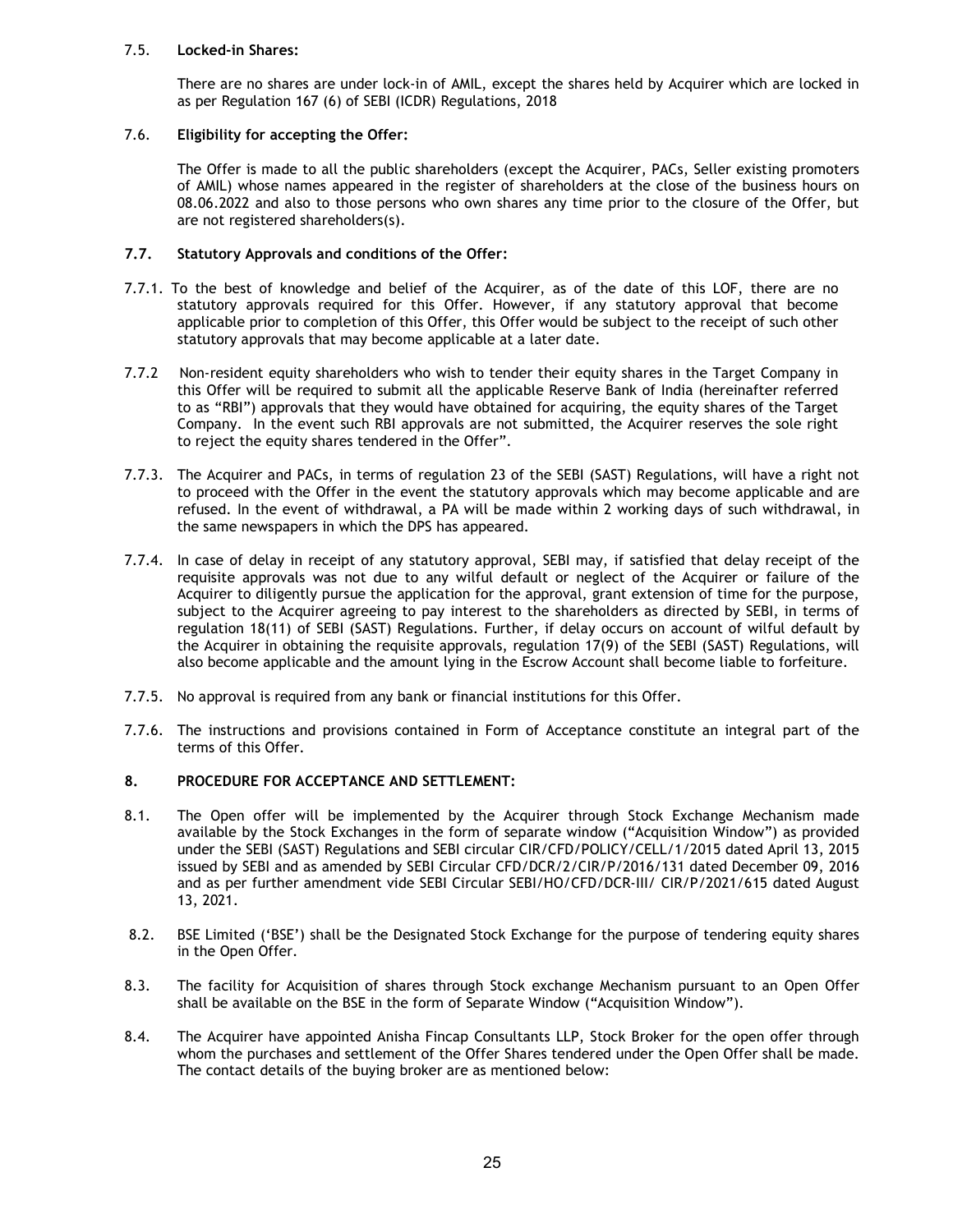## Anisha Fincap Consultants LLP 56/33, Site-4, Industrial Area, Sahibabad, Ghaziabad, U.P. – 201 010 Tel: +91-120-4543708 E-mail: contact@anishafincap.com Website: www.anishafincap.com SEBI Registration No.: INZ000102764

- 8.5. All the shareholders who desire to tender their equity shares under the Open Offer will have to intimate their respective stock brokers ("Selling Brokers") within the normal trading hours of the Secondary Market, during the Tendering period.
- 8.6. A separate Acquisition Window will be provided by the BSE to facilitate placing of sell orders. The Selling broker can enter orders for dematerialized as well as physical Equity shares.
- 8.7. The cumulative quantity tendered shall be displayed on the Exchange website throughout the trading session at specific intervals by the Stock Exchange during the Tendering period.
- 8.8 Modification/cancellation of orders will not be allowed during the tendering period of the Open Offer
- 8.9. Shareholders can tender their shares only through a Broker with whom the shareholder is registered as client with KYC Compliant.
- 8.10 Shareholders should not submit/tender their equity shares to Manager to the Open offer, the Acquirer or the Target Company

## 8.11. Procedure for tendering shares held in Dematerialized Form.

- a) The Equity shareholders who are holding the equity shares in demat form and who desire to tender their Equity shares in this offer shall approach their broker indicating to their broker the details of equity shares they intend to tender in Open Offer.
- b) The Selling Broker would be required to place an order/bid on behalf of the Equity Shareholders who wish to tender Equity Shares in the Open Offer using the Acquisition Window of the BSE. Before placing the order/bid the Selling Broker shall provide early pay-in of demat shares (except for custodian participant orders) to the Clearing Corporation before placing the orders and the same shall be validated at the time of order entry.
- c) For custodian participant, orders for demat equity Shares early pay-in is mandatory prior to confirmation of order by the custodian. The custodians shall either confirm or reject orders not later than close of trading hours on the last day of the Offer period. Thereafter, all unconfirmed orders shall be deemed to be rejected.
- d) The details of settlement number for early pay-in of Equity Shares shall be informed in the offer opening circular that will be issued by the Stock Exchanges/ Clearing Corporation, before the opening of the Offer.
- e) Upon placing the order, the Selling Broker(s) shall provide transaction registration slip ("TRS") generated by the Exchange bidding system to the shareholder. TRS will contain details of order submitted like Bid ID No., DP ID, Client ID, No. of equity shares tendered etc.
- f) The shareholders will have to ensure that they keep the depository participant ("DP") account active and unblocked to receive credit in case of return of Equity Shares due to rejection or due to prorated Open Offer.

The shareholders holding Equity shares in demat mode are not required to fill any Form of Acceptancecum Acknowledgement. The shareholders are advised to retain the acknowledged copy of the DIS and the TRS till the completion of Offer Period.

## 8.11. Procedure to be followed by the registered Shareholders holding Equity Shares in physical form:

a) Shareholders who are holding physical equity shares and intend to participate in the offer will be required to approach their respective Selling Broker alongwith the complete set of documents for verification procedures to be carried out including the: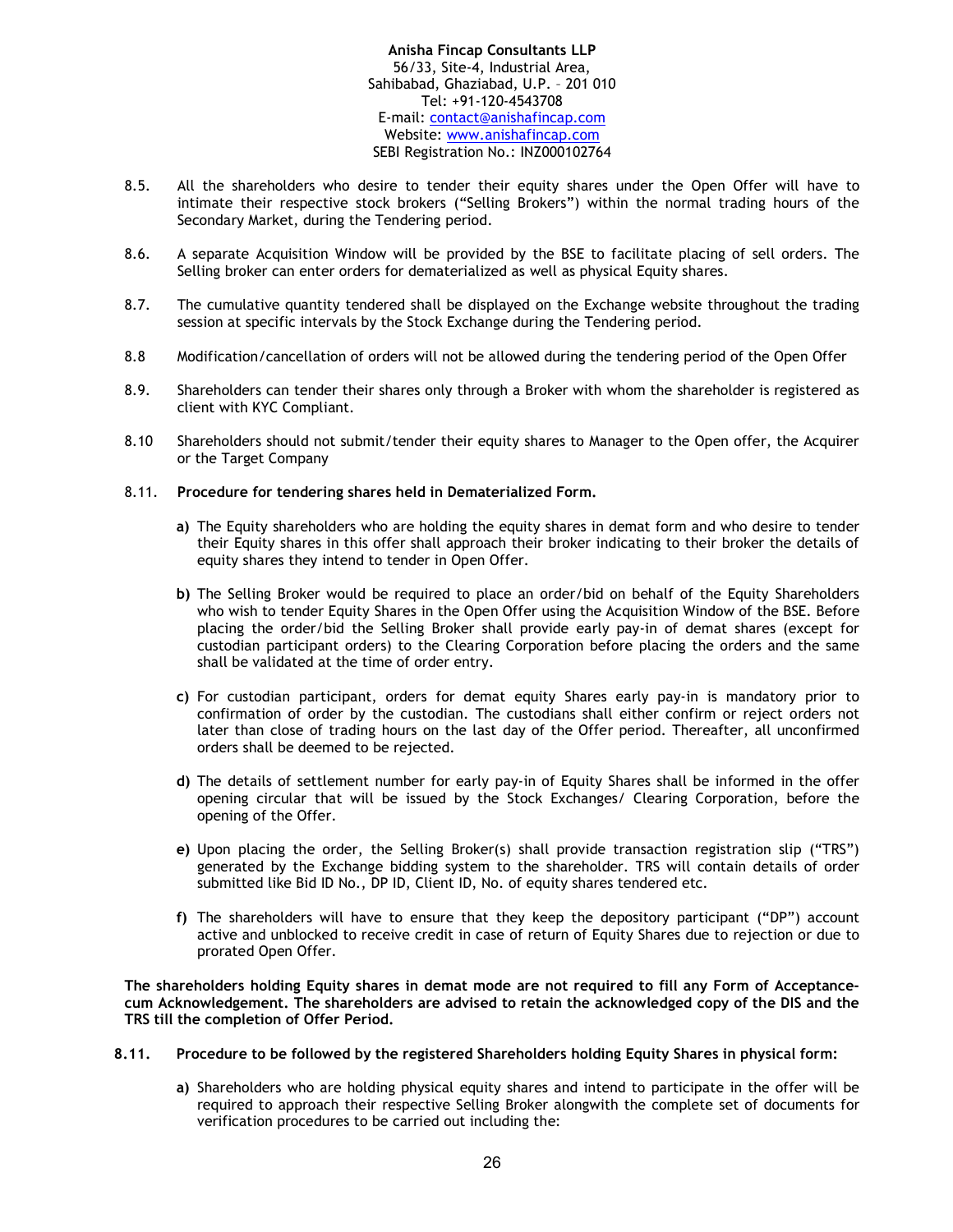- i. The form of Acceptance-cum-Acknowledgement duly signed (by all equity Shareholders in case shares are in joint names) in the same order in which they hold the Equity Shares;
- ii. Original Share Certificates;
- iii. Valid shares transfer form(s) duly filled and signed by the transferors (i.e., by all registered Shareholders in same order and as per the specimen signatures registered with the Target Company and duly witnessed at the appropriate place authorizing the transfer in favor of the Acquirer;
- iv. Self-attested copy of the Shareholder's PAN card;
- v. Any other Relevant documents such as (but not limited to):
	- Duly attested power of attorney if any person other than the equity shareholder has signed the relevant Form of Acceptance-cum-Acknowledgement;
	- Notarized Copy of death Certificate/ succession certificate or probated will, if the original Shareholder has deceased;
	- Necessary corporate authorizations, such as Board Resolutions etc, in case of companies.
- vi. In addition to the above, if the address of the Shareholders has undergone a change from the address registered in the register of members of the Target Company, the Shareholder would be required to submit a self-attested copy of address proof consisting of any one of the following documents: Valid Adhar Card, Voter Identity card or Passport.
- b) Selling Broker should place order on the Acquisition Window with the relevant details as mentioned on the physical share certificate(s). Upon placing the order, the Selling broker shall provide a TRS generated by the Exchange bidding system to the Shareholder. TRS will contain the details of order submitted like folio no., certificate no., distinctive no., no. of Equity shares tendered etc.
- c) After placement of order, the Selling Broker must ensure delivery of the Form of Acceptance-cum-Acknowledgement, TRS, Original share certificate(s), valid share transfer form(s) and other documents (as mentioned in the paragraph 8.12(b)) either by registered post or courier or hand delivery to the Registrar to the Offer (at the address mentioned on the cover page not later than 2 (two) days from the Offer Closing Date (by 5 PM). The envelope should be superscripted as "Akashdeep Metal Industries Limited Open Offer". One copy of the TRS will be retained by the Registrar to the Offer and it will provide acknowledgement of the same to the Selling Broker.
- d) Shareholders holding physical Equity shares should note that the physical equity Shares will not be accepted unless the complete set of documents is submitted. Acceptance of the physical equity shares by the Acquirer shall be subjected to verification as per the SEBI (SAST) Regulations and any further directions issued in this regard. Registrar to the Offer will verify such orders based on the documents submitted on a daily basis and till such time the BSE shall display such orders as "unconfirmed physical Bids". Once, Registrar to the Offer confirms the order it will be treated as "Confirmed Bids".
- e) In case any person has submitted Equity shares in physical form for dematerialization, such shareholders should ensure that the process of getting the equity shares dematerialized is completed well in time so that they can participate in the offer before the Offer Closing Date.
- 8.12. Modification/Cancellation of orders will not be allowed during the period the Offer is open.
- 8.13. The cumulative quantity tendered shall be made available on the website of the BSE throughout the trading session and will be updated at specific intervals during the tendering period

# 8.14. Procedure for Tendering the Shares in case of Non-Receipt of this Letter of Offer:

Persons who have acquired equity shares but whose names do not appear in the register of members of the Target Company on the Identified date, or those who have not received the Letter of Offer, may also participate in this Offer. A shareholder may participate in the Offer by approaching their broker and tender Equity shares in the Open Offer as per the procedure mentioned in this Letter of Offer or in the Form of Acceptance-cum-Acknowledgement. The Letter of Offer along with Form of Acceptancecum-Acknowledgement will be dispatched to all the eligible shareholders of the Target Company as on the Identified date. In case of non-receipt of this Letter of Offer, such eligible shareholders of the Target Company may download the same from the SEBI website (www.sebi.gov.in) or BSE website (www.bseindia.com) or Merchant Banker website (www.navigantcorp.com) or obtain a copy of the same from the Registrar to the Offer on providing suitable documentary evidence of holding of the Equity shares of the Target Company. Alternatively in case of non-receipt of this Letter of Offer, shareholders holding shares may participate in the Offer by providing their application in plain paper in writing signed by all shareholder, stating name, address, number of shares held, client Id number, DP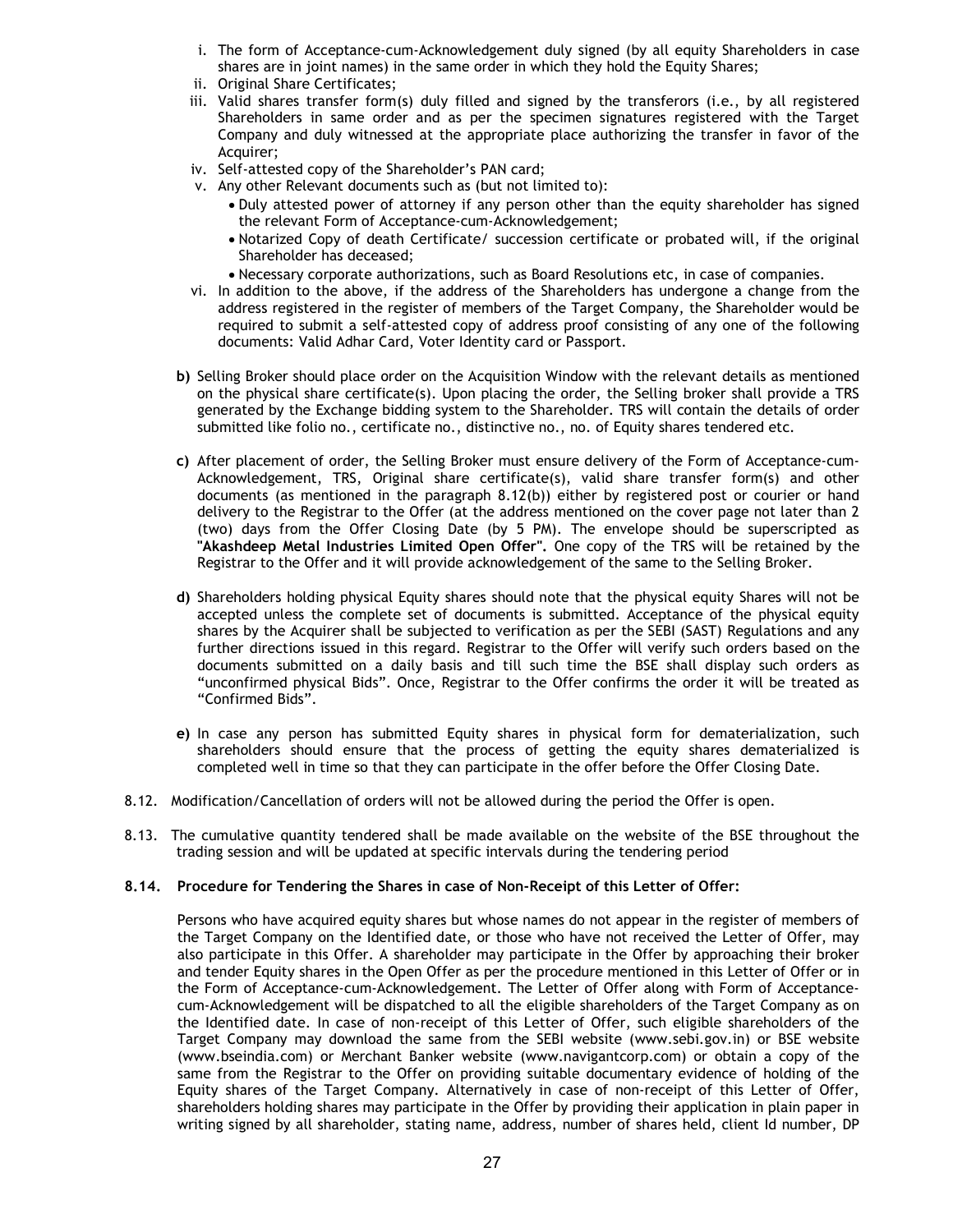name, DP ID number, number of shares tendered and other relevant documents such as physical share certificates and Form SH-4 in case of shares being held in physical form. Such Shareholders have to ensure that their order is entered in the electronic platform to be made available by the BSE before the closure of the Offer.

8.15. The acceptance of the Offer made by the Acquirer is entirely at the discretion of the shareholders of the Target Company. The Acquirer do not accept any responsibility for the decision of any Shareholder to either participate or to not participate in this Offer. The Acquirer will not be responsible in any manner for any loss of share certificate(s) and other documents during transit and the shareholders are advised to adequately safeguard their interest in this regard.

# 8.16. Acceptance of Equity Shares

Registrar to the Offer shall provide details of order acceptance to Clearing Corporation within specified timelines. In the event that the number of Equity Shares (including demat Equity Shares, physical Equity Shares and locked-in Equity Shares) validly tendered by the Shareholders under this Offer is more than the number of Offer Shares, the Acquirers shall accept those Equity Shares validly tendered by the Shareholders on a proportionate basis in consultation with the Manager, taking care to ensure that the basis of acceptance is decided in a fair and equitable manner and does not result in non-marketable lots, provided that acquisition of Equity Shares from a Shareholder shall not be less than the minimum marketable lot.

As per the recent amendment of SEBI vide its circular SEBI/HO/CFD/DCR-III/ CIR/P/2021/615 dated August 13, 2021, in consultation with Depositories, Clearing Corporations and Stock Exchanges, it has been decided that a lien shall be marked against the shares of the shareholders participating in the tender offers. Upon finalization of the entitlement, only accepted quantity of shares shall be debited from the demat account of the shareholders. The lien marked against unaccepted shares shall be released. The detailed procedure for tendering and settlement of shares under the revised mechanism is specified in the Annexure. All other procedures shall remain unchanged.

## 8.17. Settlement Process

- a) On closure of the Offer, reconciliation for acceptances shall be conducted by the Manager to the Offer and the Registrar to the Offer and the final list shall be provided to the Stock Exchange to facilitate settlement on the basis of Shares transferred to the Clearing Corporation. The settlement of trades shall be carried out in the manner similar to settlement of trades in the secondary market. Selling Brokers should use the settlement number to be provided by the Clearing Corporation to transfer the shares in favor of Clearing Corporation.
- b) The shares shall be directly credited to the pool account of the Buying Broker. For the same, the existing facility of client direct pay-out in the capital market segment shall be available. Once the basis of acceptance is finalised, the Clearing Corporation would facilitate clearing and settlement of trades by transferring the required number of shares to the pool account of the Buying Broker. In case of partial or non-acceptance of orders or excess pay-in, demat Shares shall be released to the securities pool account of the Selling Broker / custodian, post which, the Selling Broker would then issue contract note for the shares accepted and return the balance shares to the Shareholders. Any excess physical Equity Shares, to the extent tendered but not accepted, will be returned to the Shareholder(s) directly by Registrar to the Offer.

## 8.18. Settlement of Funds/ Payment Consideration

The settlement of fund obligation for demat and physical Equity Shares shall be effected through existing settlement accounts of Selling Broker. The payment will be made to the Buying Broker for settlement. For Equity Shares accepted under the Open Offer, the Selling Broker / Custodian Participant will receive funds payout in their settlement bank account. The Selling Brokers / Custodian participants would pay the consideration to their respective clients. The funds received from Buying Broker by the Clearing Corporation will be released to the Selling Broker(s) as per secondary market pay-out mechanism. Shareholders who intend to participate in the Offer should consult their respective Selling Broker for payment to them of any cost, charges and expenses (including brokerage) that may be levied by the Selling Broker upon the selling Shareholders for tendering Equity Shares in the Offer (secondary market transaction). The consideration received by the selling Shareholders from their respective Selling Broker, in respect of accepted Equity Shares, could be net of such costs, charges and expenses (including brokerage) and the Acquirers accepts no responsibility to bear or pay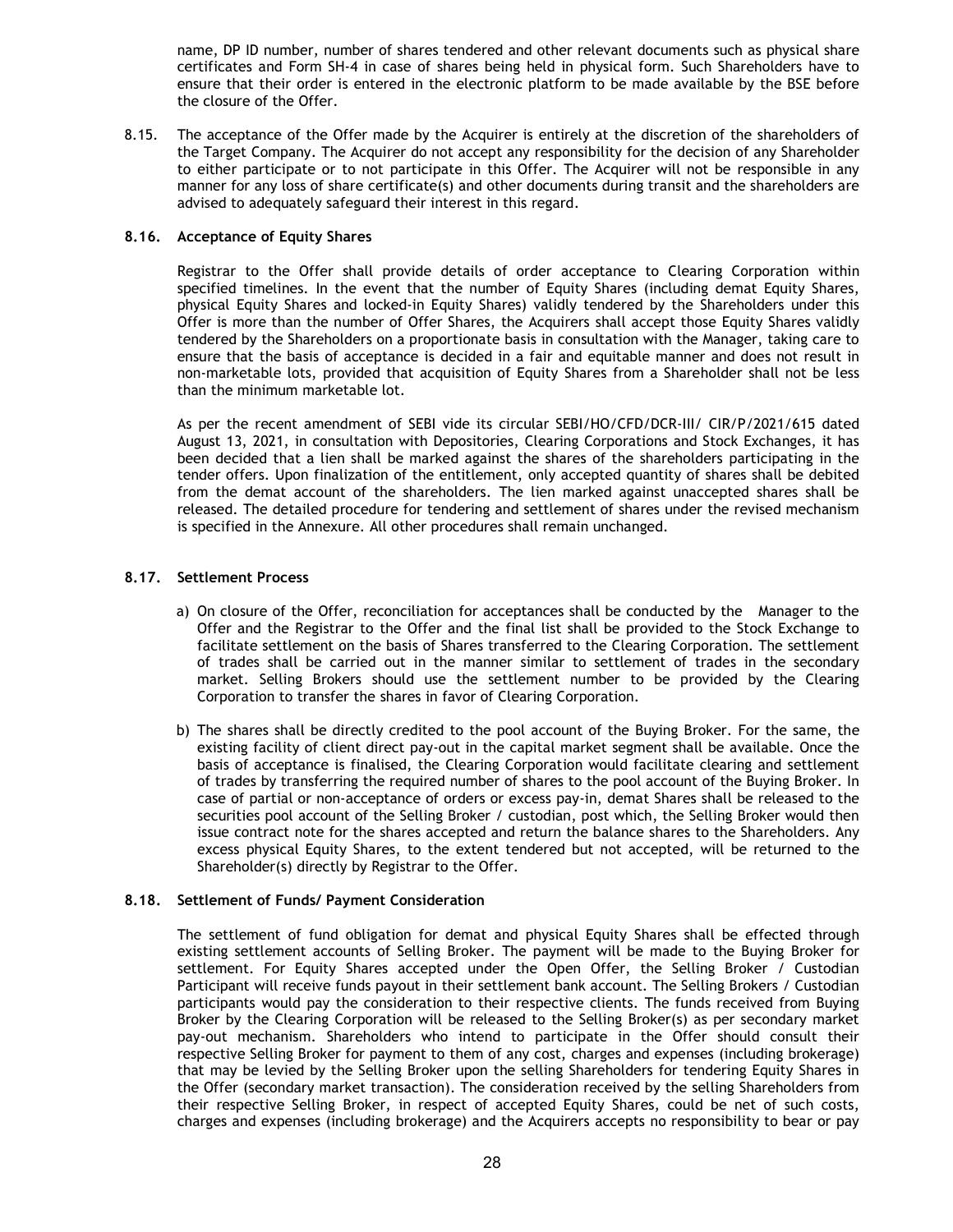such additional cost, charges and expenses (including brokerage) incurred solely by the selling Shareholder. In case of delay in receipt of any statutory approval(s), SEBI has the power to grant extension of time to Acquirers for payment of consideration to the shareholders of the Target Company who have accepted the Open Offer within such period, subject to Acquirers agreeing to pay interest for the delayed period if directed by SEBI in terms of Regulation 18 (11) of the SEBI (SAST) Regulations, 2011.

## 9. DOCUMENTS FOR INSPECTION

The following documents are regarded as material documents and are available for inspection at the office of the Manager to the Offer at Navigant Corporate Advisors Limited, 423, A Wing, Bonanza, Sahar Plaza Complex, J B Nagar, Andheri-Kurla Road, Andheri East, Mumbai-400-059 from 11.30 a.m. to 2.30 p.m. on any working day, except Saturdays, Sundays and Holidays until the closure of the Offer. Shareholders have option to verify below mentioned records electronically by placing a request on the email i.e. navigant@navigantcorp.com by providing details such as DP-ID-Client ID and Folio No etc.

- 9.1 Certificate of Incorporation, Memorandum and Articles of Association of Akashdeep Metal Industries Limited.
- 9.2 CA Certificates, certifying the Net worth of Acquirer and PACs.
- 9.3 Annual Reports of Akashdeep Metal Industries Limited for years ended on March 31, 2021, 2020 and 2019.
- 9.4 Statement from RBL Bank Limited having corporate office at One Indiabulls Centre, Tower 2B, 6<sup>th</sup> Floor, 841, Senapati Bapat Marg, Lower Parel, Mumbai – 400 013 confirming the amount kept in Escrow Account opened as per SEBI (SAST) Regulation.
- 9.5 Copy of the Resolution passed by the Board of Directors of the Target Company on 25<sup>th</sup> September, 2021 approving issue of equity shares on preferential basis and Copy of the notice dated  $25<sup>th</sup>$ September, 2021 for considering the issue of equity shares on preferential basis.
- 9.6 Copy of Public Announcement dated 25<sup>th</sup> September, 2021.
- 9.7 Published copy of the Detailed Public Statement, which appeared in the newspapers on  $1<sup>st</sup>$  October, 2021.
- 9.8 Published Copy of Recommendation made by Committee of Independent Directors of AMIL.
- 9.9 Observation letter no SEBI/HO/CFD/DCR-1/P/OW/2021/36684/1 dated 10<sup>th</sup> December, 2021 on the Draft Letter of Offer filed with the Securities and Exchange Board of India.
- 9.10 Approval from Reserve Bank of India on change in control vide its letter dated  $2^{nd}$  June, 2022 which is received on 6<sup>th</sup> June, 2022.
- 9.11 Memorandum of Understanding between Lead managers i.e. Navigant Corporate Advisors Limited. & Acquirer.